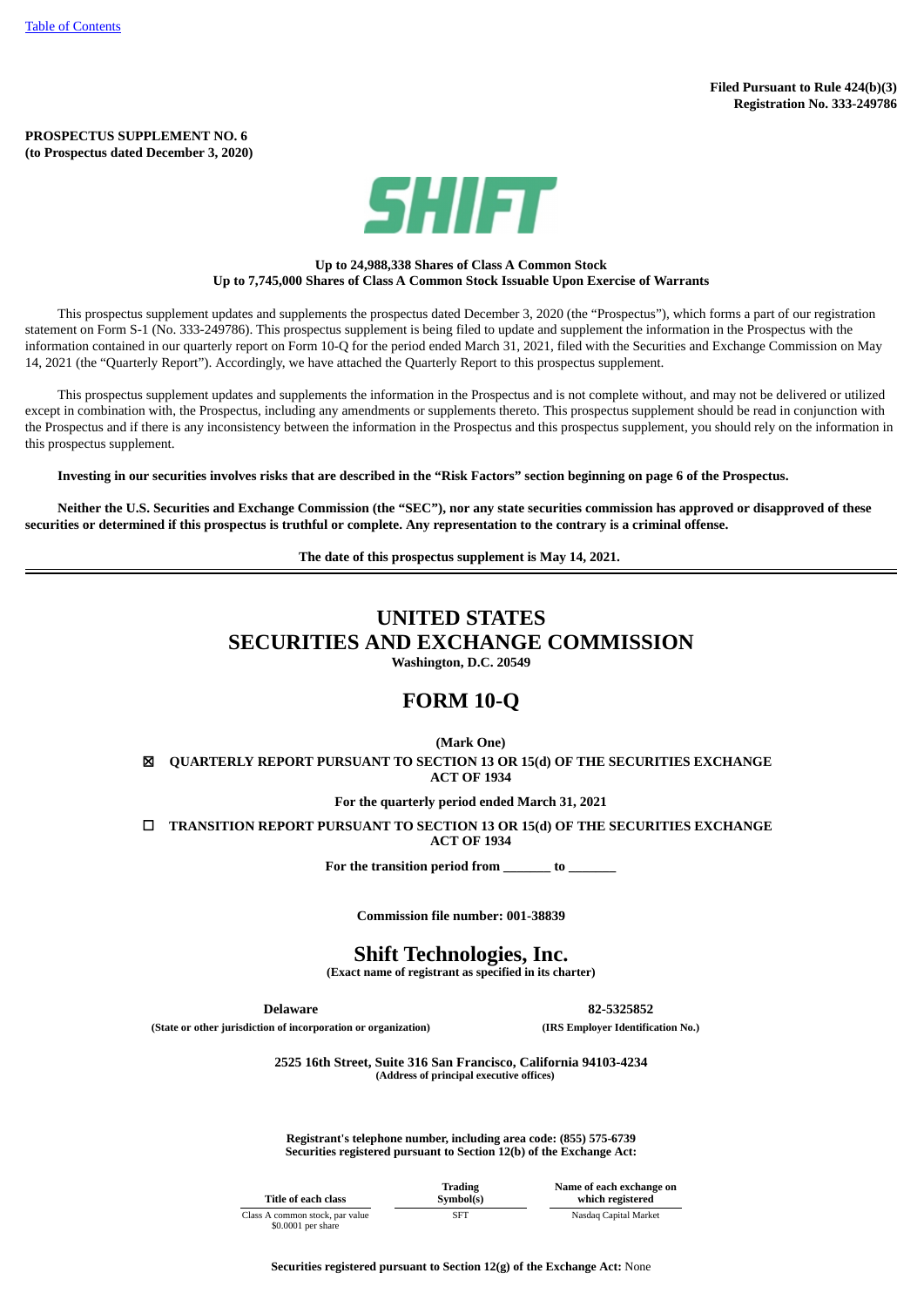Indicate by check mark whether the registrant (1) has filed all reports required to be filed by Section 13 or 15(d) of the Securities Exchange Act of 1934 during the preceding 12 months (or for such shorter period that the registrant was required to file such reports), and (2) has been subject to such filing requirements for the past 90 days. Yes  $\boxtimes$  No  $\Box$ Indicate by check mark whether the registrant has submitted electronically every Interactive Data File required to be submitted pursuant to Rule 405 of Regulation S-T (§ 232.405 of this chapter) during the preceding 12 months (or for such shorter period that the registrant was required to submit such files). Yes ⊠ No  $\Box$ Indicate by check mark whether the registrant is a large accelerated filer, an accelerated filer, a non-accelerated filer, a smaller reporting company, or an emerging growth company. See the definitions of "large accelerated filer", "accelerated filer", "smaller reporting company," and "emerging growth company" in Rule 12b-2 of the Exchange Act.

| Large accelerated filer |   | Accelerated filer         |   |
|-------------------------|---|---------------------------|---|
| Non-accelerated filer   | ⊠ | Smaller reporting company | ⊠ |
| Emerging growth company | ⊠ |                           |   |

If an emerging growth company, indicate by check mark if the registrant has elected not to use the extended transition period for complying with any new or revised financial accounting standards provided pursuant to Section 13(a) of the Exchange Act. □

Indicate by check mark whether the registrant is a shell company (as defined in Rule 12b-2 of the Exchange Act). Yes  $\Box$  No  $\boxtimes$ 

<span id="page-1-0"></span>As of May 13, 2021 the registrant had 84,144,419 shares of common stock outstanding.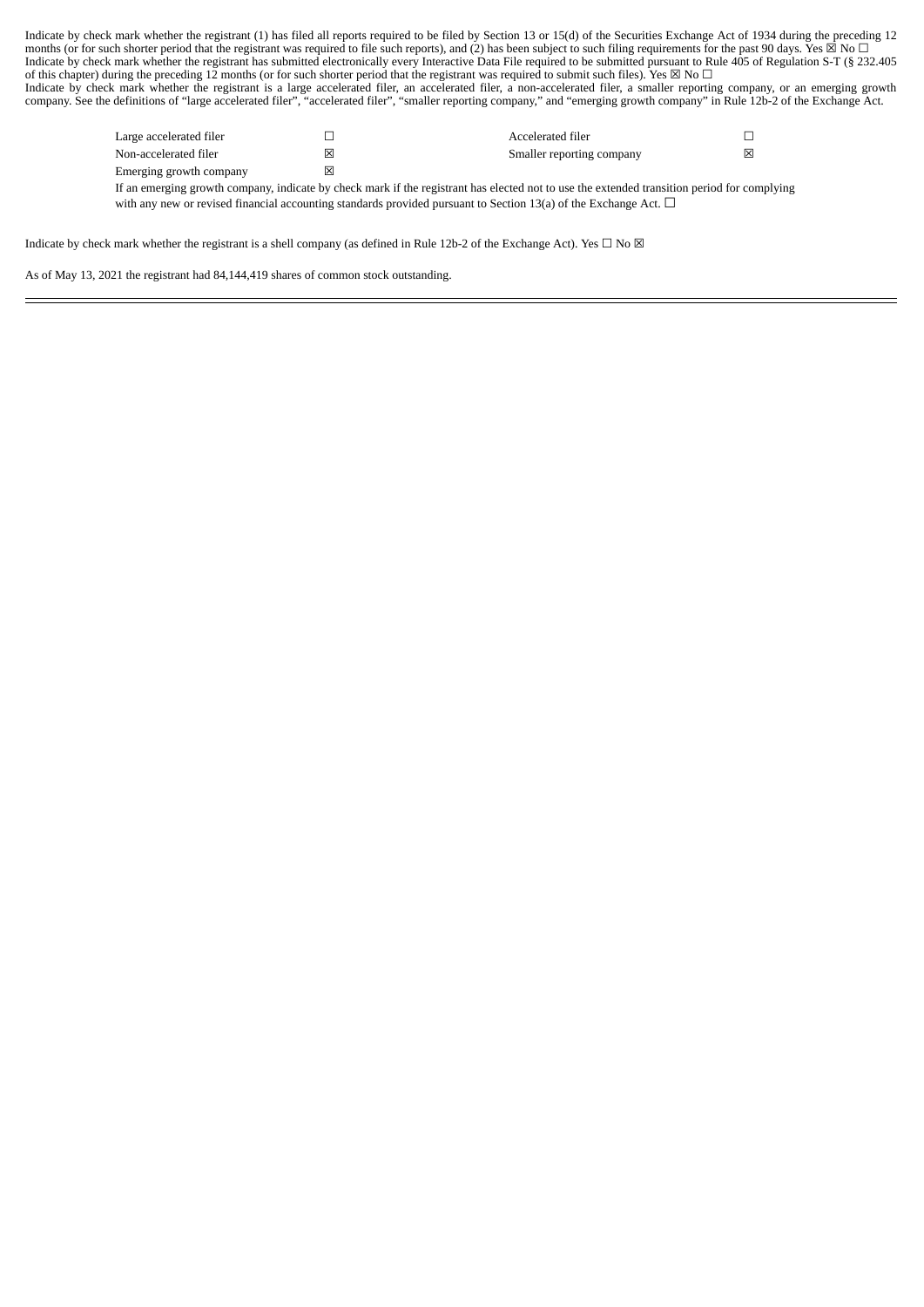## **TABLE OF CONTENTS**

|                   |                                                                                              | Page           |
|-------------------|----------------------------------------------------------------------------------------------|----------------|
|                   | Part I - Financial Information                                                               |                |
| Item 1.           | <b>Financial Statements</b>                                                                  |                |
|                   | <b>Condensed Consolidated Balance Sheets</b>                                                 | $\overline{2}$ |
|                   | <b>Condensed Consolidated Statements of Operations and Comprehensive Loss</b>                | 3              |
|                   | <b>Condensed Consolidated Statements of Stockholders' Equity</b>                             | $\overline{4}$ |
|                   | <b>Condensed Consolidated Statements of Cash Flows</b>                                       | 5              |
|                   | <b>Notes to Condensed Consolidated Financial Statements</b>                                  | 6              |
| Item 2.           | <b>Management's Discussion and Analysis of Financial Condition and Results of Operations</b> | 20             |
| Item 3.           | Quantitative and Qualitative Disclosures About Market Risk                                   | 31             |
| Item 4.           | <b>Controls and Procedures</b>                                                               | 31             |
|                   | Part II - Other Information                                                                  | 32             |
| Item 1.           | <b>Legal Proceedings</b>                                                                     | 33             |
| Item 1A.          | <b>Risk Factors</b>                                                                          | 33             |
| Item 2.           | <b>Unregistered Sales of Equity Securities and Use of Proceeds</b>                           | 33             |
| Item 3.           | <b>Defaults Upon Senior Securities</b>                                                       | 33             |
| Item 4.           | <b>Mine Safety Disclosures</b>                                                               | 33             |
| Item 5.           | <b>Other Information</b>                                                                     | 33             |
| Item 6.           | <b>Exhibits</b>                                                                              | 34             |
| <b>Signatures</b> |                                                                                              | 35             |
|                   |                                                                                              |                |

i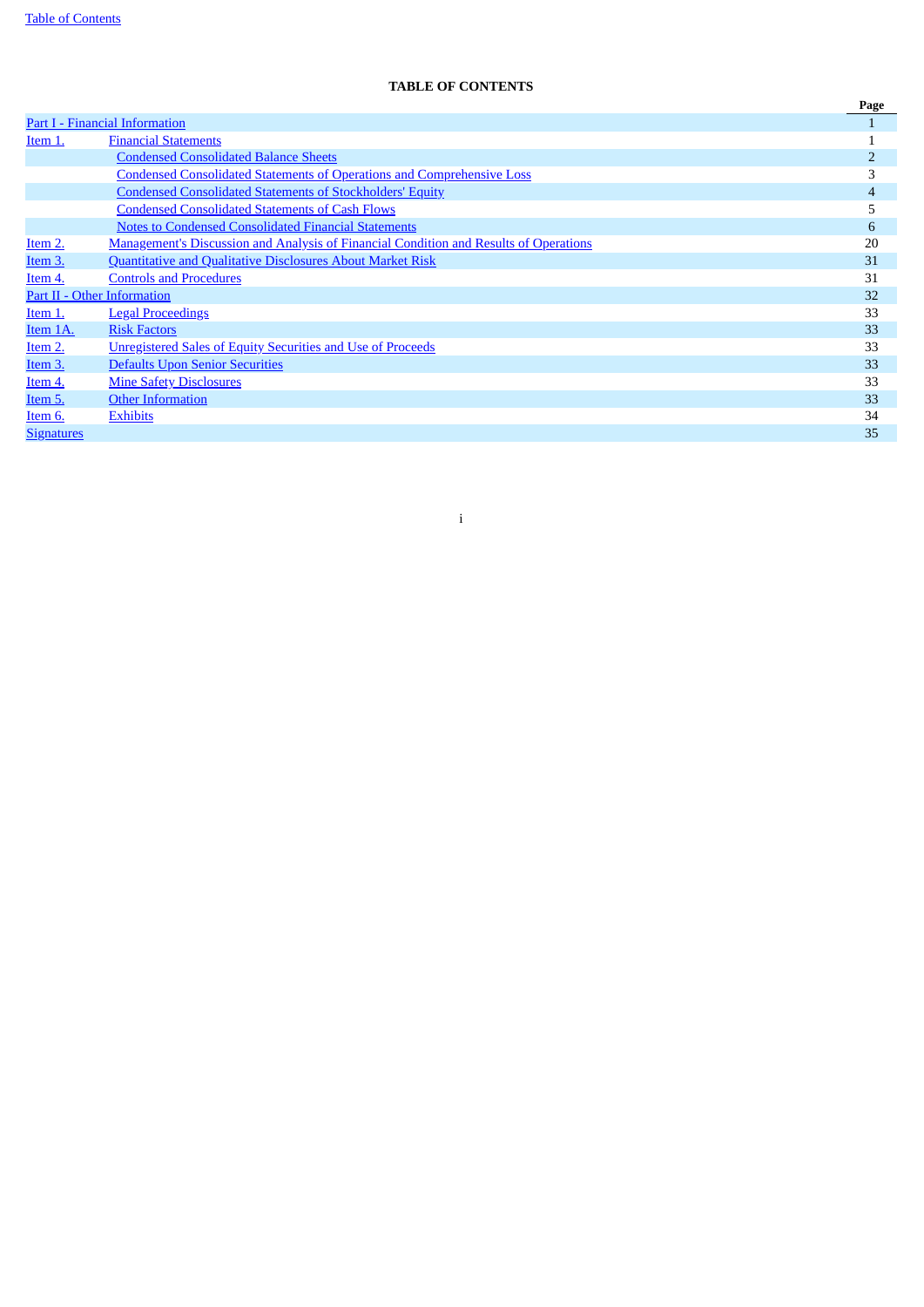## **CAUTIONARY NOTE REGARDING FORWARD-LOOKING STATEMENTS**

Statements contained in this Quarterly Report on Form 10-Q that reflect our current views with respect to future events and financial performance, business strategies, and expectations for our business constitute "forward-looking statements" within the meaning of the Private Securities Litigation Reform Act of 1995. Our forward-looking statements include, but are not limited to, statements regarding our or our management's expectations, hopes, beliefs, intentions or strategies regarding the future. In addition, any statements that refer to projections, forecasts or other characterizations of future events or circumstances, including any underlying assumptions, are forward-looking statements. The words "anticipate," "believe," "continue," "could," "estimate," "expect," "intend," "may," "might," "plan," "possible," "potential," "predict," "project," "should," "would," "will," "approximately," "shall", the negative of any of these and any similar expressions may identify forward-looking statements, but the absence of these words does not mean that a statement is not forward-looking.

The forward-looking statements contained in this Quarterly Report are based on our current expectations and beliefs concerning future developments and their potential effects on us. We cannot assure you that future developments affecting us will be those that we have anticipated. These forward-looking statements involve a number of risks, uncertainties (some of which are beyond our control) or other assumptions that may cause actual results or performance to be materially different from those expressed or implied by these forward-looking statements. Should one or more of these risks or uncertainties materialize, or should any of our assumptions prove incorrect, actual results may vary in material respects from those projected in these forward-looking statements.

Some factors that could cause actual results to differ include, but are not limited to:

- our ability to sustain our current rate of growth;
- our ability to establish our software as a platform to be used by automotive dealers;
- risks relating to our inspection and reconditioning hubs;
- impacts of COVID-19 and other pandemics;
- our reliance on third-party carriers for transportation:
- cyber-attacks or other privacy or data security incidents;
- our reliance on third-party service providers to provide financing;
- changes and ambiguity in the prices of new and used vehicles;
- access to desirable vehicle inventory;
- changes in applicable laws and regulations;
- our ability to timely obtain and maintain state dealer and finance licenses necessary for our business.
- access to additional debt and equity capital;
- changes in technology and consumer acceptance of such changes;
- our reliance on internet search engines, vehicle listing sites and social networking sites to help drive traffic to our website;
- any restrictions on the sending of emails or messages or an inability to timely deliver such communications;
- seasonal and other fluctuations in our quarterly results of operations;
- competition in the markets in which we operate;
- changes in the auto industry and conditions affecting automotive manufacturers;
- natural disasters, adverse weather events and other catastrophic events;
	- ii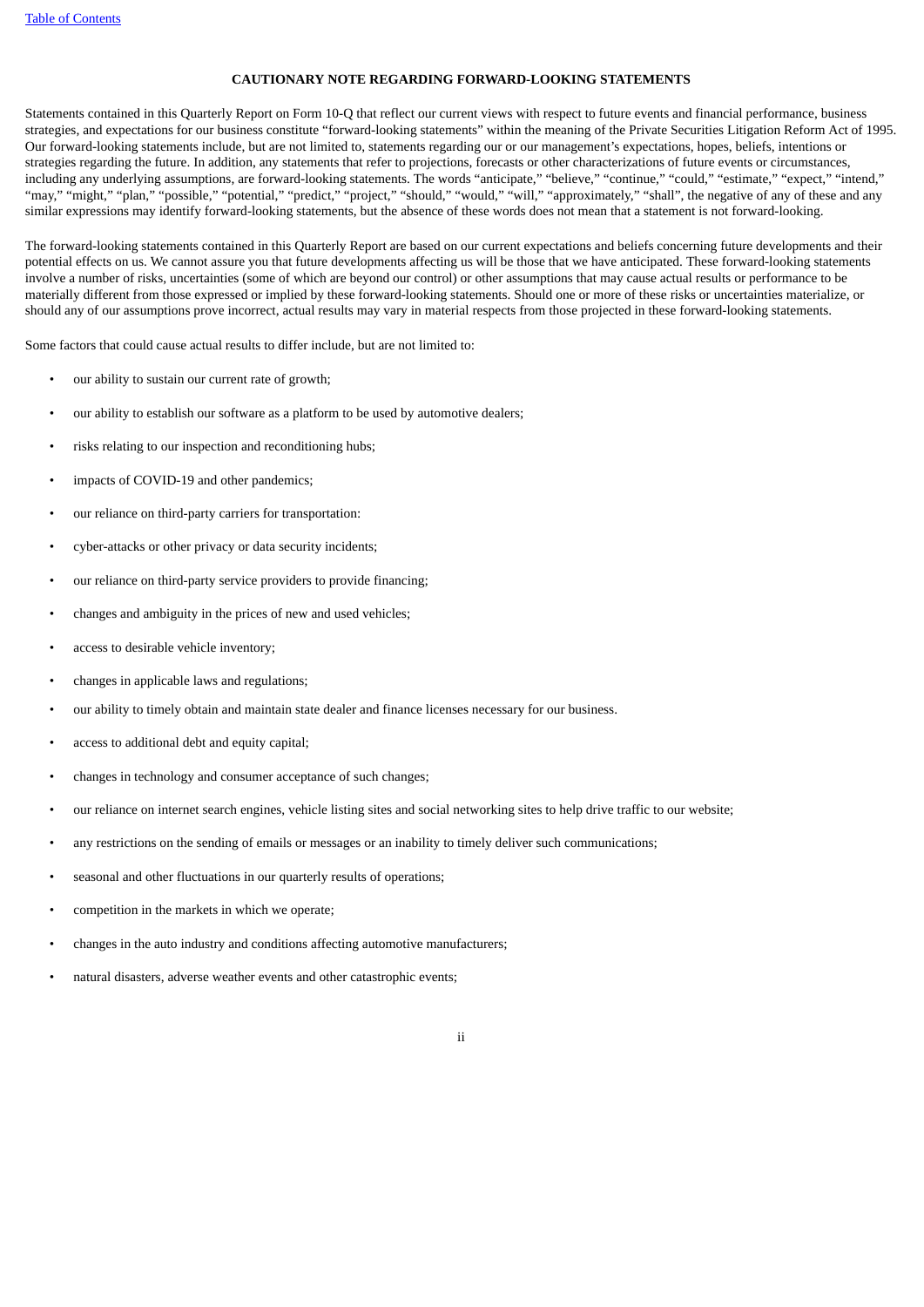- our dependence on key personnel;
- our dependence on the continuation of key banking relationships through which auto financing is provided to our customers;
- our reliance on third-party technology and information systems;
- our ability to remediate the material weakness in our internal controls; and
- other economic, business and/or competitive factors, risks and uncertainties, including those described in "Item 1A. Risk Factors."

<span id="page-4-0"></span>We do not undertake, and expressly disclaim, any obligation to update or revise any forward-looking statements, whether as a result of new information, future events or otherwise, except as may be required under applicable securities laws. We caution you not to place undue reliance on the forward-looking statements, which speak only as of the date of this filing.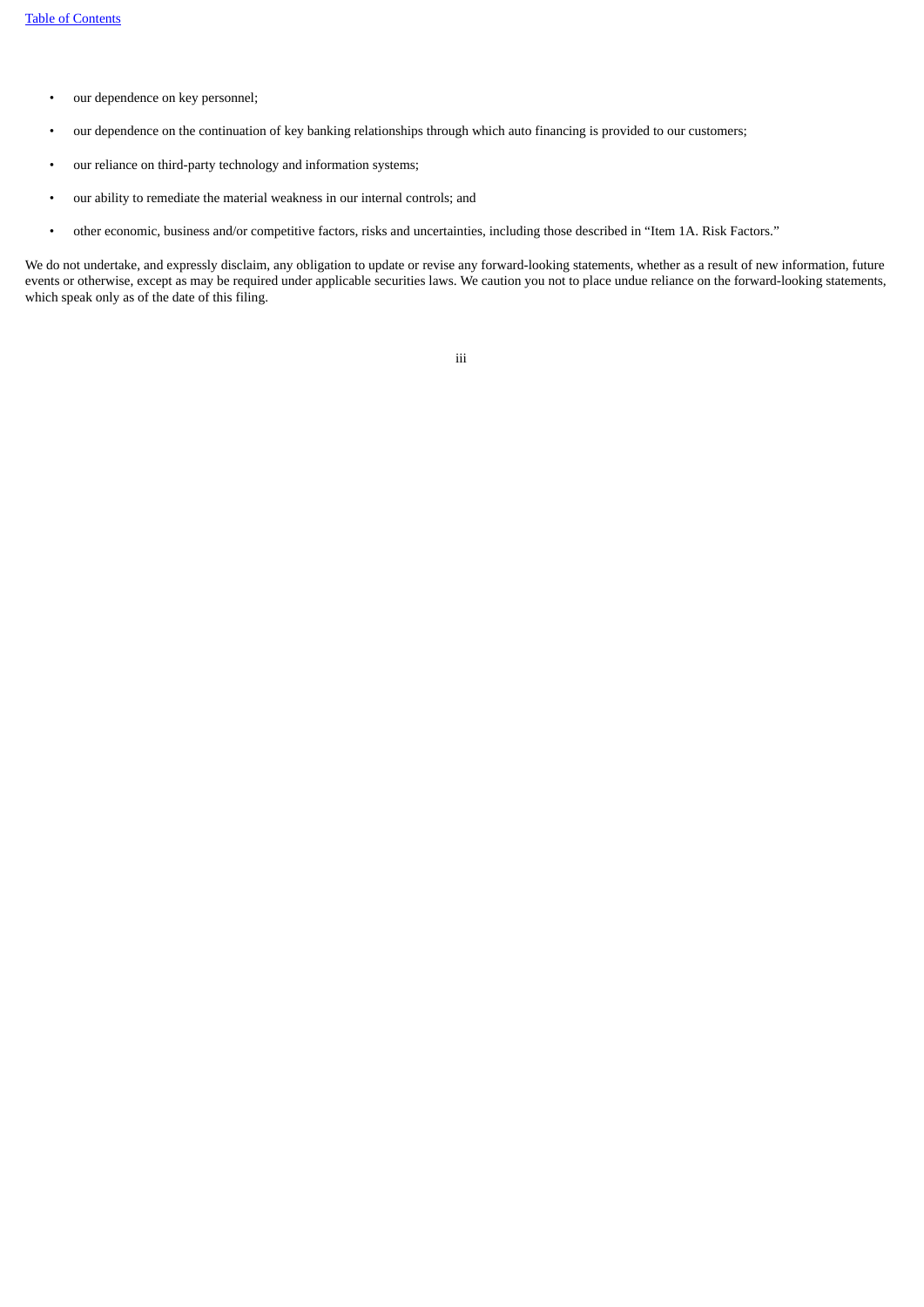## **Part I - Financial Information**

## <span id="page-5-0"></span>**ITEM 1. FINANCIAL STATEMENTS**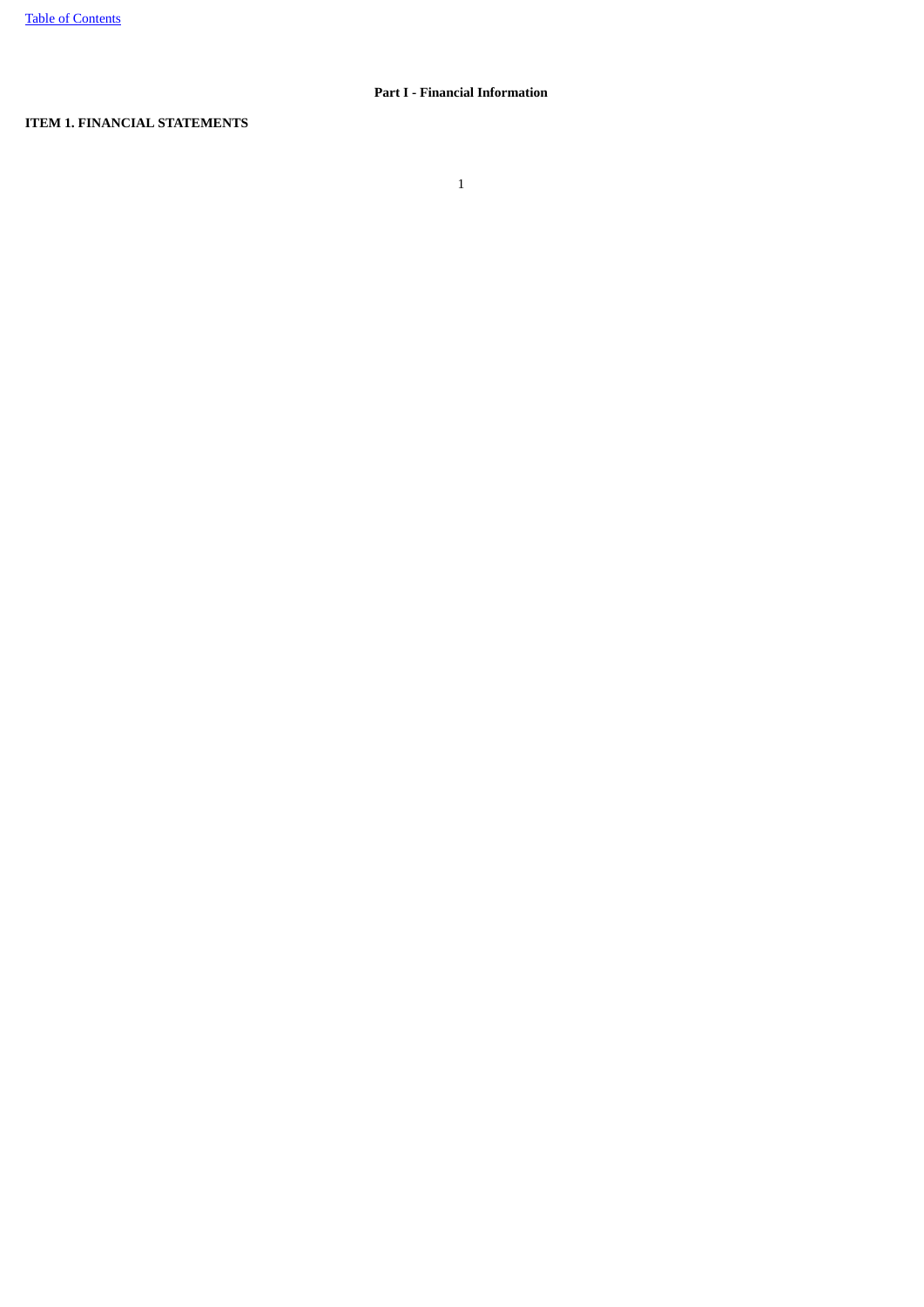## **SHIFT TECHNOLOGIES, INC. AND SUBSIDIARIES Condensed Consolidated Balance Sheets** *(in thousands, except share and per share amounts) (unaudited)*

<span id="page-6-0"></span>

|                                                                                                                                                                                                                    |                    | As of March 31,<br>2021 | <b>As of December</b><br>31, 2020 |            |  |
|--------------------------------------------------------------------------------------------------------------------------------------------------------------------------------------------------------------------|--------------------|-------------------------|-----------------------------------|------------|--|
| <b>ASSETS</b>                                                                                                                                                                                                      |                    |                         |                                   |            |  |
| Current assets:                                                                                                                                                                                                    |                    |                         |                                   |            |  |
| Cash and cash equivalents                                                                                                                                                                                          | \$                 | 176,985 \$              |                                   | 233,936    |  |
| Accounts receivable, net                                                                                                                                                                                           |                    | 21,208                  |                                   | 8,426      |  |
| Inventory                                                                                                                                                                                                          |                    | 74,253                  |                                   | 49,086     |  |
| Prepaid expenses and other current assets                                                                                                                                                                          |                    | 9,607                   |                                   | 5,478      |  |
| Total current assets                                                                                                                                                                                               |                    | 282,053                 |                                   | 296,926    |  |
| Property and equipment, net                                                                                                                                                                                        |                    | 3,440                   |                                   | 2,123      |  |
| Capitalized website and internal use software costs, net                                                                                                                                                           |                    | 7,207                   |                                   | 6,542      |  |
| Restricted cash, non-current                                                                                                                                                                                       |                    | 1,730                   |                                   | 1,605      |  |
| Deferred borrowing costs                                                                                                                                                                                           |                    | 1,391                   |                                   | 2,149      |  |
| Other non-current assets                                                                                                                                                                                           |                    | 2,331                   |                                   | 2,748      |  |
| <b>Total assets</b>                                                                                                                                                                                                | \$                 | 298,152 \$              |                                   | 312,093    |  |
|                                                                                                                                                                                                                    |                    |                         |                                   |            |  |
| <b>LIABILITIES AND STOCKHOLDERS' EQUITY</b>                                                                                                                                                                        |                    |                         |                                   |            |  |
| Current liabilities:                                                                                                                                                                                               |                    |                         |                                   |            |  |
| Accounts payable                                                                                                                                                                                                   | $\mathbf{\hat{S}}$ | 12,906 \$               |                                   | 10,675     |  |
| Accrued expenses and other current liabilities                                                                                                                                                                     |                    | 25,170                  |                                   | 22,286     |  |
| Flooring line of credit                                                                                                                                                                                            |                    | 31,343                  |                                   | 13,870     |  |
| Total current liabilities                                                                                                                                                                                          |                    | 69,419                  |                                   | 46,831     |  |
| Financial instruments liability                                                                                                                                                                                    |                    | 23,077                  |                                   | 25,230     |  |
| Other non-current liabilities                                                                                                                                                                                      |                    | 3,018                   |                                   | 2,850      |  |
| <b>Total liabilities</b>                                                                                                                                                                                           |                    | 95,514                  |                                   | 74,911     |  |
|                                                                                                                                                                                                                    |                    |                         |                                   |            |  |
| Commitment and contingencies (Note 10)                                                                                                                                                                             |                    |                         |                                   |            |  |
| Stockholders' equity:                                                                                                                                                                                              |                    |                         |                                   |            |  |
| Preferred stock - par value \$0.0001 per share; 1,000,000 shares authorized at March 31, 2021 and December 31,                                                                                                     |                    |                         |                                   |            |  |
| 2020, respectively                                                                                                                                                                                                 |                    |                         |                                   |            |  |
| Common stock – par value \$0.0001 per share; 500,000,000 shares authorized at March 31, 2021 and December 31,<br>2020, respectively; 84,136,987 and 83,904,182 shares issued and outstanding at March 31, 2021 and |                    |                         |                                   |            |  |
| December 31, 2020, respectively                                                                                                                                                                                    |                    | 8                       |                                   | 8          |  |
| Additional paid-in capital                                                                                                                                                                                         |                    | 519,828                 |                                   | 511,617    |  |
| Accumulated deficit                                                                                                                                                                                                |                    | (317, 198)              |                                   | (274, 443) |  |
| Total stockholders' equity                                                                                                                                                                                         |                    | 202,638                 |                                   | 237,182    |  |
| Total liabilities and stockholders' equity                                                                                                                                                                         | \$                 | 298,152 \$              |                                   | 312,093    |  |

<span id="page-6-1"></span>*The accompanying notes are an integral part of these condensed consolidated financial statements.*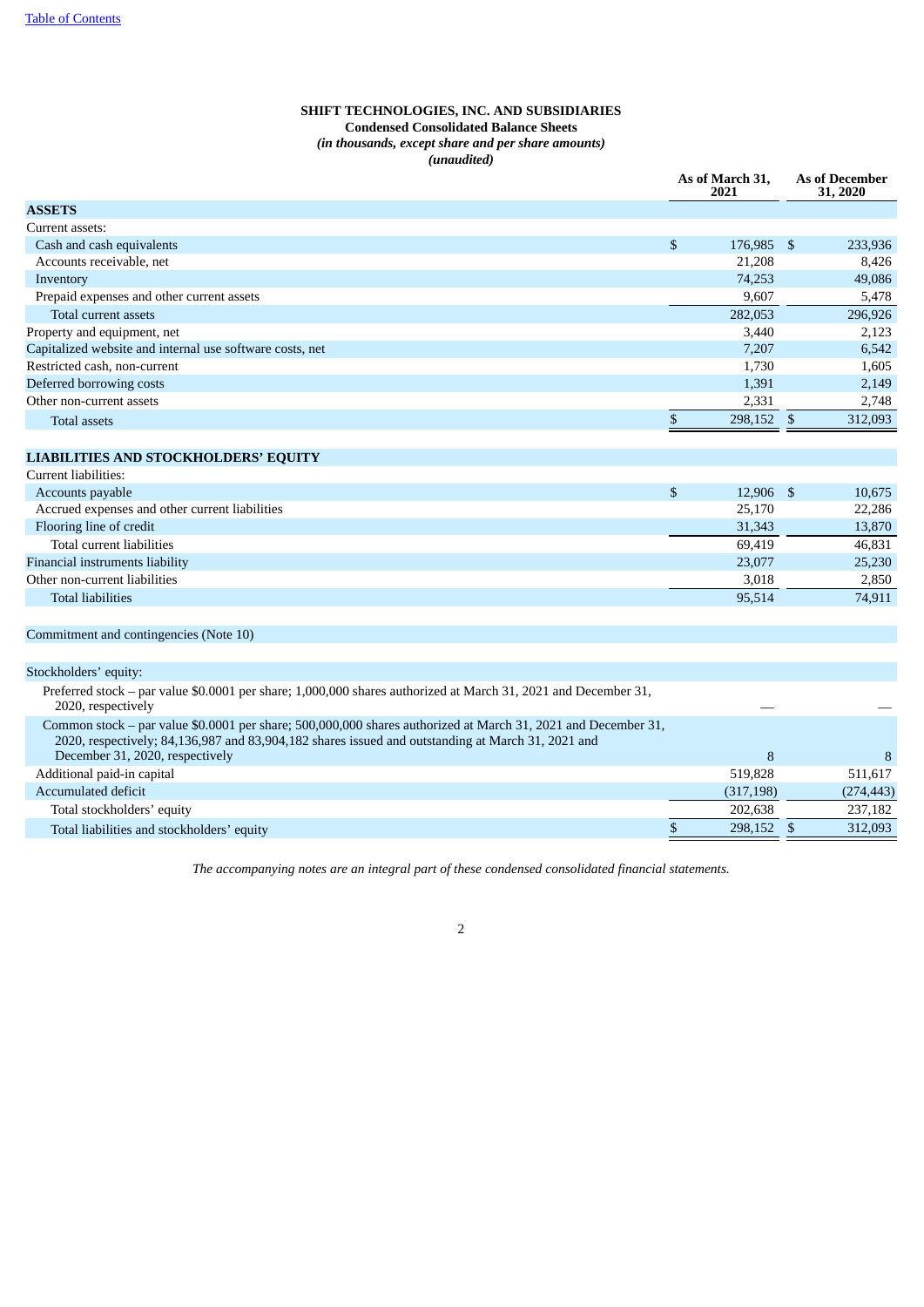## **SHIFT TECHNOLOGIES, INC. AND SUBSIDIARIES Condensed Consolidated Statements of Operations and Comprehensive Loss** *(in thousands, except share and per share amounts) (unaudited)*

|                                                                                                                                            |    | <b>Three Months Ended</b><br>March 31, |     |           |
|--------------------------------------------------------------------------------------------------------------------------------------------|----|----------------------------------------|-----|-----------|
|                                                                                                                                            |    | 2021                                   |     | 2020      |
| Revenue                                                                                                                                    |    |                                        |     |           |
| Ecommerce revenue, net                                                                                                                     | \$ | 88,954                                 | -\$ | 21,916    |
| Other revenue                                                                                                                              |    | 4,019                                  |     | 683       |
| Wholesale vehicle revenue                                                                                                                  |    | 13,031                                 |     | 7,354     |
| Total revenue                                                                                                                              |    | 106,004                                |     | 29,953    |
| Cost of sales                                                                                                                              |    | 98,638                                 |     | 26,610    |
| Gross profit                                                                                                                               |    | 7,366                                  |     | 3,343     |
| Operating expenses:                                                                                                                        |    |                                        |     |           |
| Selling, general and administrative expenses                                                                                               |    | 50,234                                 |     | 13,446    |
| Depreciation and amortization                                                                                                              |    | 1,101                                  |     | 982       |
| Total operating expenses                                                                                                                   |    | 51,335                                 |     | 14,428    |
| Loss from operations                                                                                                                       |    | (43,969)                               |     | (11,085)  |
| Change in fair value of financial instruments                                                                                              |    | 2,153                                  |     |           |
| Interest and other expense, net                                                                                                            |    | (939)                                  |     | (1,246)   |
| Net loss and comprehensive loss attributable to common stockholders                                                                        | \$ | (42, 755)                              | \$  | (12, 331) |
| Net loss and comprehensive loss per share attributable to common stockholders, basic and<br>diluted                                        |    | (0.55)                                 |     | (3.84)    |
| Weighted-average number of shares outstanding used to compute net loss per share<br>attributable to common stockholders, basic and diluted |    | 77,909,110                             |     | 3,214,113 |

<span id="page-7-0"></span>*The accompanying notes are an integral part of these condensed consolidated financial statements.*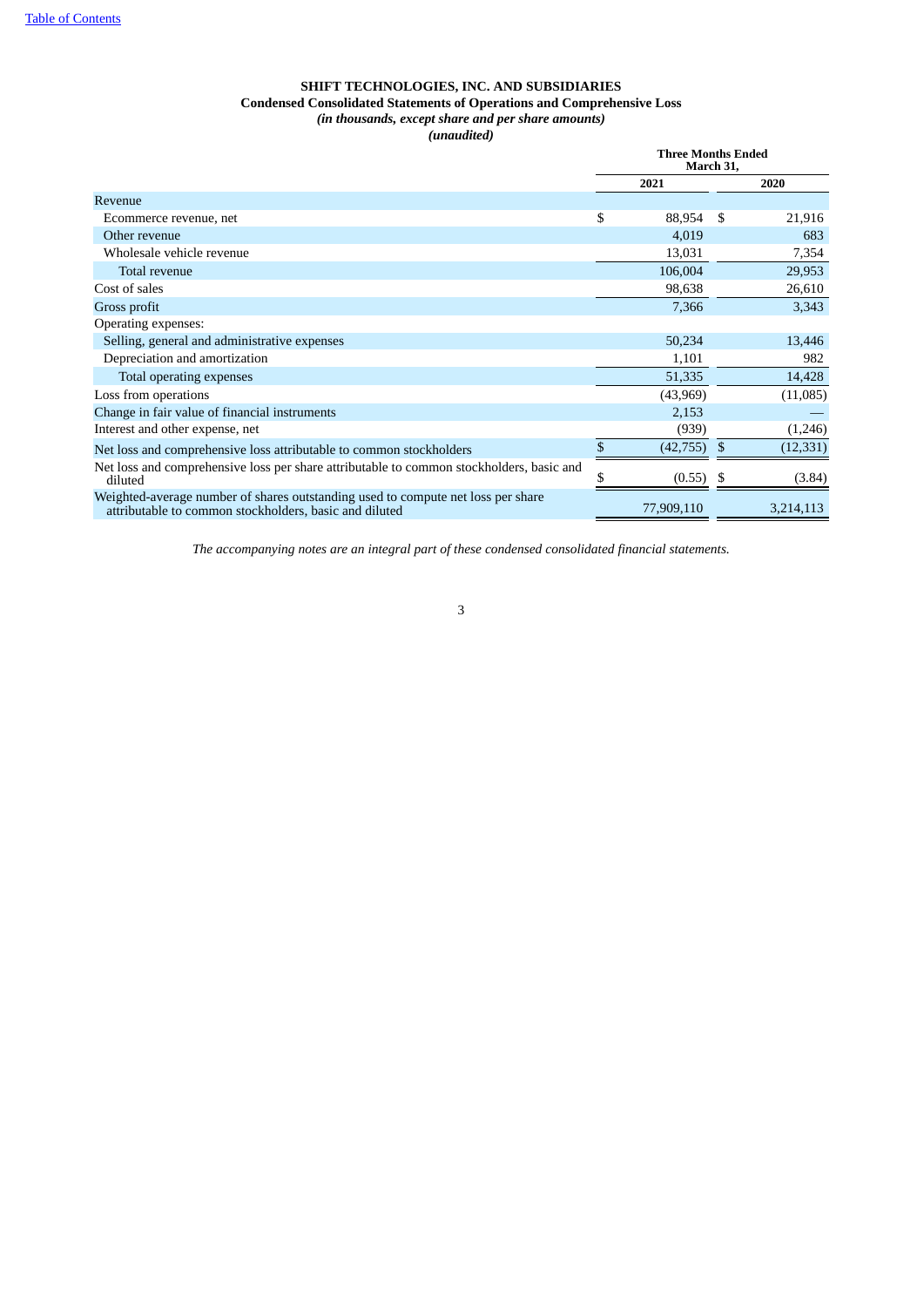## **SHIFT TECHNOLOGIES, INC. AND SUBSIDIARIES Condensed Consolidated Statements of Stockholders' Equity** *(in thousands, except share and per share amounts) (unaudited)*

|                                                             | Convertible<br><b>Preferred Stock</b> |        | <b>Common Stock</b> |  |               |     |                |  | <b>Additional</b> |  | Paid in<br>Capital |  |  |  |  |  |  |  |  |  |  |  | Accumulated |  | <b>Total</b> |
|-------------------------------------------------------------|---------------------------------------|--------|---------------------|--|---------------|-----|----------------|--|-------------------|--|--------------------|--|--|--|--|--|--|--|--|--|--|--|-------------|--|--------------|
|                                                             | <b>Shares</b>                         | Amount | Shares              |  | <b>Amount</b> |     | <b>Deficit</b> |  | Stockholders'     |  |                    |  |  |  |  |  |  |  |  |  |  |  |             |  |              |
| Balance at December 31, 2020                                |                                       |        | 83,904,182          |  | 8             | \$. | 511,617        |  | (274, 443)        |  | 237,182            |  |  |  |  |  |  |  |  |  |  |  |             |  |              |
| Warrant exchange                                            |                                       |        | 125.160             |  |               |     | (497)          |  |                   |  | (497)              |  |  |  |  |  |  |  |  |  |  |  |             |  |              |
| Issuance of common stock upon exercise<br>of vested options |                                       | _      | 107,645             |  |               |     | 200            |  |                   |  | 200                |  |  |  |  |  |  |  |  |  |  |  |             |  |              |
| Repurchase of shares related to early<br>exercised options  |                                       | _      |                     |  |               |     | 132            |  |                   |  | 132                |  |  |  |  |  |  |  |  |  |  |  |             |  |              |
| Vesting of early exercised options                          |                                       | _      |                     |  |               |     |                |  |                   |  |                    |  |  |  |  |  |  |  |  |  |  |  |             |  |              |
| Stock-based compensation                                    |                                       | _      |                     |  |               |     | 8,375          |  |                   |  | 8,375              |  |  |  |  |  |  |  |  |  |  |  |             |  |              |
| Net loss and comprehensive loss                             |                                       |        |                     |  |               |     |                |  | (42, 755)         |  | (42, 755)          |  |  |  |  |  |  |  |  |  |  |  |             |  |              |
| Balance at March 31, 2021                                   |                                       | _      | 84,136,987          |  | 8             |     | 519,828        |  | (317, 198)        |  | 202,638            |  |  |  |  |  |  |  |  |  |  |  |             |  |              |

<span id="page-8-0"></span>

|                                                             | Convertible<br><b>Preferred Stock</b> |            | <b>Common Stock</b> |        | <b>Additional</b><br>Paid in | Accumulated    | Total<br>Stockholders' |
|-------------------------------------------------------------|---------------------------------------|------------|---------------------|--------|------------------------------|----------------|------------------------|
|                                                             | Shares                                | Amount     | <b>Shares</b>       | Amount | Capital                      | <b>Deficit</b> | <b>Equity</b>          |
| Balance at December 31, 2019                                | 255,237,101                           | 223.631    | 37,432,555          | 3<br>S | 34,997<br>- 5                | $(215,297)$ \$ | (180, 297)             |
| Retroactive application of recapitalization                 | (255, 237, 101)                       | (223, 631) | (6,037,592)         |        | 223,631                      |                | 223,631                |
| Adjusted balance, beginning of period                       |                                       |            | 31,394,963          |        | 258,628                      | (215, 297)     | 43,334                 |
| Issuance of common stock upon exercise of<br>vested options |                                       |            | 38,860              |        | 59                           |                | 59                     |
| Repurchase of shares related to early<br>exercised options  |                                       | _          |                     |        | 41                           |                | 41                     |
| Stock-based compensation                                    |                                       |            |                     |        | 327                          |                | 327                    |
| Net loss and comprehensive loss                             |                                       |            |                     |        |                              | (12, 331)      | (12, 331)              |
| Balance at March 31, 2020                                   |                                       |            | 31,433,823          |        | 259.055                      | (227, 628)     | 31,430                 |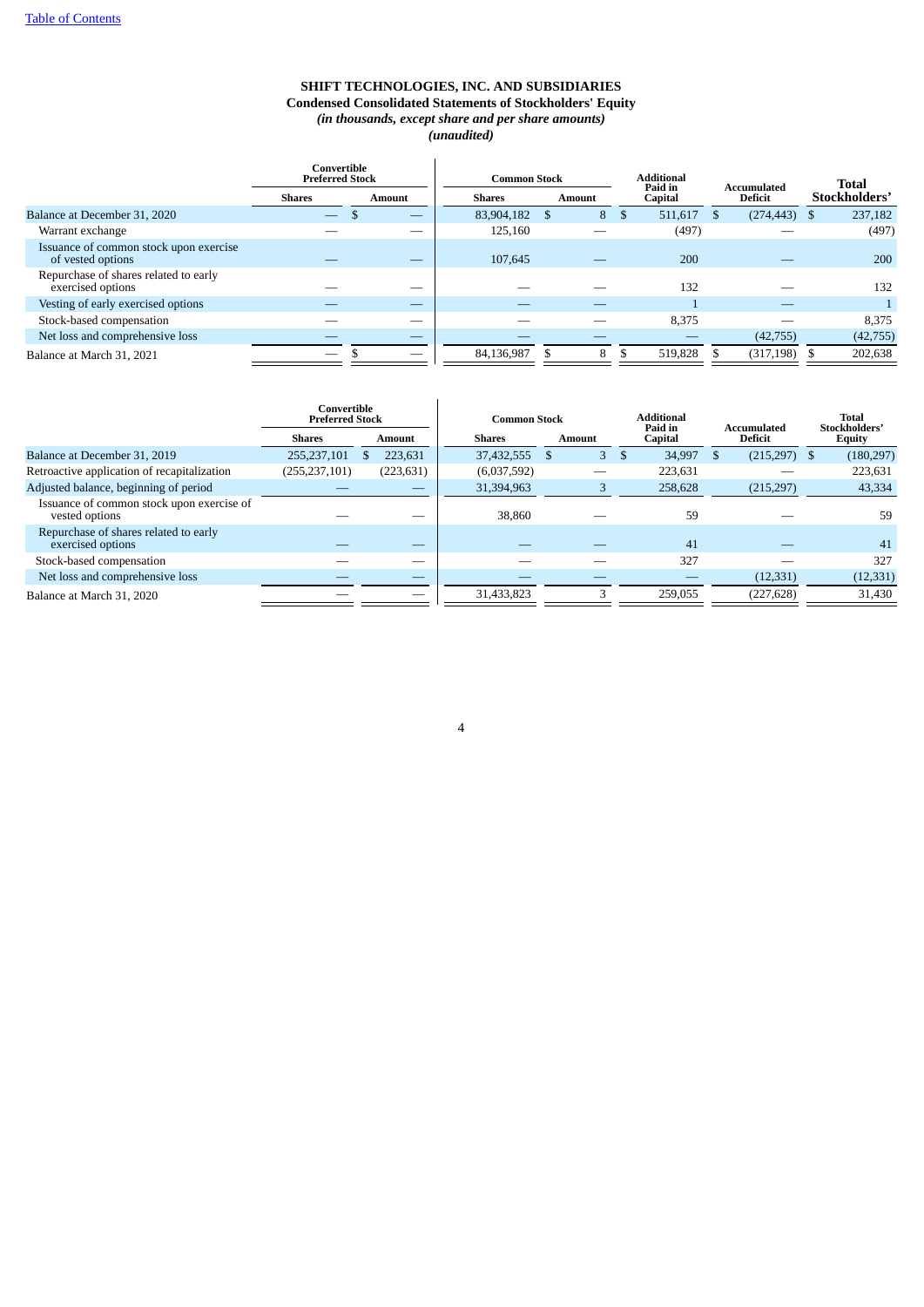## **SHIFT TECHNOLOGIES, INC. AND SUBSIDIARIES Condensed Consolidated Statements of Cash Flows** *(in thousands) (unaudited)*

|                                                                                            | <b>Three Months Ended</b><br>March 31, |               |                          |           |
|--------------------------------------------------------------------------------------------|----------------------------------------|---------------|--------------------------|-----------|
|                                                                                            |                                        | 2021          |                          | 2020      |
| <b>CASH FLOWS FROM OPERATING ACTIVITIES</b>                                                |                                        |               |                          |           |
| Net loss                                                                                   | \$                                     | $(42,755)$ \$ |                          | (12, 331) |
| Adjustments to reconcile net loss to net cash used in operating activities:                |                                        |               |                          |           |
| Depreciation and amortization                                                              |                                        | 1.173         |                          | 982       |
| Stock-based compensation expense                                                           |                                        | 8,203         |                          | 267       |
| Change in fair value of financial instruments                                              |                                        | $(2,153)$ \$  |                          |           |
| Contra-revenue associated with milestones                                                  |                                        | 159           |                          | 159       |
| Amortization of debt discount                                                              |                                        |               |                          | 1,092     |
| Changes in operating assets and liabilities:                                               |                                        |               |                          |           |
| Accounts receivable                                                                        |                                        | (12,782)      |                          | (618)     |
| Inventory                                                                                  |                                        | (25, 167)     |                          | (3,537)   |
| Prepaid expenses and other current assets                                                  |                                        | (4, 129)      |                          | (534)     |
| Other non-current assets                                                                   |                                        | 296           |                          | 130       |
| Accounts payable                                                                           |                                        | 1,760         |                          | 1,309     |
| Accrued expenses and other current liabilities                                             |                                        | 3,005         |                          | 2,160     |
| Other non-current liabilities                                                              |                                        | 915           |                          | (17)      |
| Net cash, cash equivalents, and restricted cash used in operating activities               |                                        | (71, 475)     |                          | (10, 938) |
| <b>CASH FLOWS FROM INVESTING ACTIVITIES</b>                                                |                                        |               |                          |           |
| Purchases of property and equipment                                                        |                                        | (1, 135)      |                          | (168)     |
| Capitalized website internal-use software costs                                            |                                        | (1,353)       |                          | (1,103)   |
| Net cash, cash equivalents, and restricted cash used in investing activities               |                                        | (2,488)       |                          | (1,271)   |
| <b>CASH FLOWS FROM FINANCING ACTIVITIES</b>                                                |                                        |               |                          |           |
| Proceeds from flooring line of credit facility                                             |                                        | 57,096        |                          | 8,103     |
| Repayment of flooring line of credit facility                                              |                                        | (39,661)      |                          | (10, 380) |
| Exchange of warrants for cash                                                              |                                        | (497)         |                          |           |
| Proceeds from stock option exercises, including from early exercised options               |                                        | 200           |                          | 59        |
| Repurchase of shares related to early exercised options                                    |                                        | (1)           |                          |           |
| Net cash, cash equivalents, and restricted cash provided by (used in) financing activities |                                        | 17,137        |                          | (2,218)   |
| Net decrease in cash, cash equivalents and restricted cash                                 |                                        | (56, 826)     |                          | (14, 427) |
| Cash, cash equivalents and restricted cash, beginning of period                            |                                        | 235,541       |                          | 44,576    |
| Cash, cash equivalents and restricted cash, end of period                                  | \$                                     | 178,715       | $\mathbb{S}$             | 30,149    |
| SUPPLEMENTAL DISCLOSURE OF CASH FLOW INFORMATION                                           |                                        |               |                          |           |
| Cash paid for interest                                                                     | \$                                     | 176           | \$                       | 287       |
| SUPPLEMENTAL DISCLOSURE OF NON-CASH INVESTING AND FINANCING ACTIVITIES                     |                                        |               |                          |           |
| Vesting of exercised options                                                               | \$                                     | 132           | S                        | 41        |
| Stock-based compensation capitalized to internal-use software                              | $\overline{\mathbb{S}}$                | 172           | $\overline{\mathcal{S}}$ | 60        |

<span id="page-9-0"></span>*The accompanying notes are an integral part of these condensed consolidated financial statements.*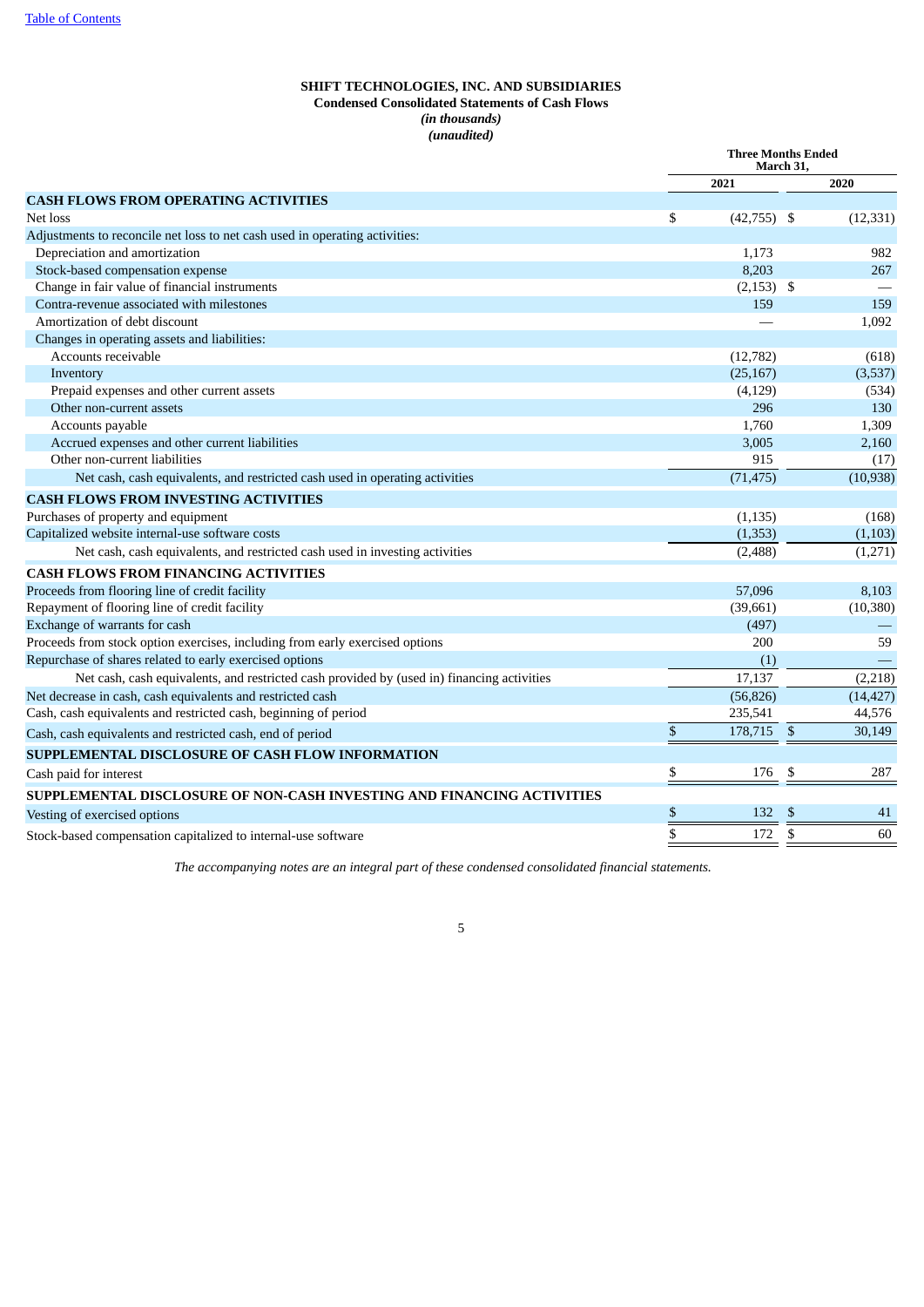## **1. DESCRIPTION OF THE BUSINESS AND ACCOUNTING POLICIES**

Shift Platform, Inc., formerly known as Shift Technologies, Inc. ("Legacy Shift") was incorporated in the State of Delaware on December 9, 2013. The Company conducts its business through Legacy Shift and its wholly owned subsidiaries Shift Operations, LLC, and Shift Finance, LLC.

The Company is based in and operates out of San Francisco, California and operates hubs to purchase, recondition and/or sell vehicles in San Francisco, Los Angeles, Sacramento, San Diego, Portland, and Seattle. Shift operates an innovative platform to make car purchases, car sales and ownership simple. Shift's innovative platform, which includes proprietary pricing technology, provides consumers with a digital purchase and selling experience, and includes offerings throughout the sales cycle, including vehicle pickup and delivery at a customer's location.

The Company currently is organized into two reportable segments: Retail and Wholesale. The Retail segment represents retail sales of used vehicles through the Company's ecommerce platform and fees earned on sales of value-added products associated with those vehicles sales such as vehicle service contracts, guaranteed asset protection waiver coverage, prepaid maintenance plans, and appearance protection plans. The Wholesale segment represents sales of used vehicles through wholesale auctions or directly to a wholesaler ("DTW").

#### *Insurance Acquisition Corp. Merger*

On October 13, 2020, Insurance Acquisition Corp. ("IAC"), an entity listed on the Nasdaq Capital Market under the trade symbol "INSU", acquired Legacy Shift by the merger of IAC Merger Sub, Inc., a direct wholly owned subsidiary of IAC, with and into Legacy Shift, with Legacy Shift continuing as the surviving entity and a wholly owned subsidiary of IAC (the "Merger"). The public company resulting from the merger was renamed Shift Technologies, Inc., which we refer to as Shift, we, us, our, SFT, or the Company. Upon the consummation of the Merger, Shift received approximately \$300.9 million, net of fees and expenses. See Note 2 - Merger for additional details regarding this transaction.

## *COVID-19*

In March 2020, the World Health Organization declared the outbreak of the novel coronavirus disease ("COVID-19") as a pandemic, and the Company expects its operations in all locations to be affected as the virus continues to proliferate. The Company saw a slowing of vehicle sales immediately following the shelter in place ordinances in March; however, within five weeks, weekly sales volume rebounded nearly to pre-COVID-19 volumes. The Company has adjusted certain aspects of its operations to protect its employees and customers while still meeting customers' needs for vital technology, including implementing contactless purchase and delivery processes and applying long-term antimicrobial surface and air protection systems for its entire inventory.

On March 27, 2020, the Coronavirus Aid, Relief, and Economic Security Act (the "CARES Act"), was signed into law in response to the COVID-19 pandemic. The CARES Act includes several significant income tax relief provisions as well as the deferral of the employer portion of the social security payroll tax. The income tax benefits include a favorable increase in the interest expense limitation under section 163(j), allowing a five-year net operating loss ("NOL") carryback provision for certain NOLs, and increasing the amount of NOLs corporations may use to offset income for taxable years beginning before 2021. The Company has evaluated the income tax impacts of the CARES Act and does not expect that the income tax relief provisions of the CARES Act would not significantly impact the Company, since it has had taxable losses since inception. In addition, the Company has adopted the deferral of the employer portion of the social security payroll tax. The deferral is effective from the enactment date through December 31, 2020. As of March 31, 2021, the Company had deferred \$1.3 million. The deferred amount will be paid in two installments and the amount will be considered timely paid if 50% of the deferred amount is paid by December 31, 2021 and the remainder by December 31, 2022.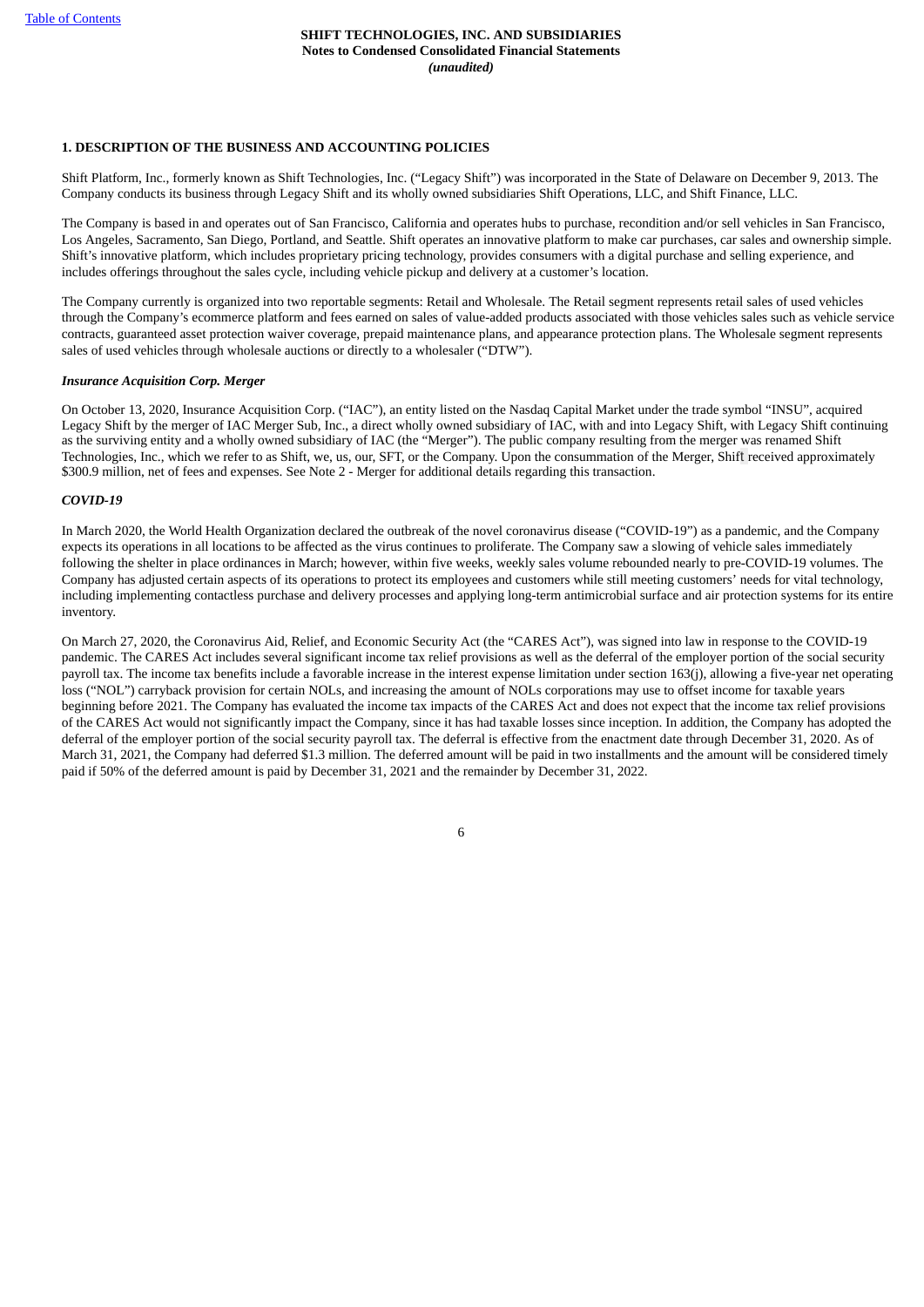#### *Basis of Presentation*

Our unaudited interim condensed consolidated financial statements have been prepared in accordance with accounting principles generally accepted in the United States of America ("U.S. GAAP").

The interim condensed consolidated balance sheets as of March 31, 2021 and December 31, 2020, the interim condensed consolidated statements of operations and comprehensive loss, condensed consolidated statements of stockholders' equity for the three months ended March 31, 2021 and 2020, and condensed consolidated statements of cash flows for the three months ended March 31, 2021 and 2020, and amounts relating to the interim periods included in the accompanying notes to the interim condensed consolidated financial statements are unaudited. The unaudited interim financial statements have been prepared on the same basis as the audited consolidated financial statements contained in the Company's most recent Annual Report on Form 10-K , and in management's opinion, includes all adjustments, consisting of only normal recurring adjustments, necessary for the fair presentation of the Company's condensed consolidated balance sheet as of March 31, 2021, and its results of operations for the three months ended March 31, 2021 and 2020, and cash flows for the three months ended March 31, 2021 and 2020. The results for the three months ended March 31, 2021, are not necessarily indicative of the results expected for the fiscal year or any other periods. These interim financial statements should be read in conjunction with the Company's consolidated financial statements and related notes for the fiscal year ended December 31, 2020 included in our Annual Report on Form 10-K filed with the United States Securities and Exchange Commission ("SEC") on March 19, 2021.

#### *Use of Estimates*

The preparation of financial statements in conformity with U.S. GAAP requires management to make estimates and assumptions that affect the reported amounts of assets, liabilities, and the disclosure of contingent assets and liabilities at the date of the financial statements and the reported amounts of expenses during the reporting period. On an ongoing basis, the Company evaluates its estimates and assumptions, including those related to the valuation of vehicle inventory, capitalized website and internal-use software development costs, fair value of common stock, financial instruments, stock-based compensation and income taxes.

The COVID-19 pandemic has adversely impacted the global economy, as well as the Company's operations, and the extent and duration of the impacts remain unclear. The Company's future estimates, including, but not limited to, the inventory valuations, and fair value measurements, may be impacted and continue to evolve as conditions change as a result of the COVID-19 pandemic.

Management bases its estimates on historical experience and various other assumptions that are believed to be reasonable under the circumstances, the results of which form the basis for making judgments about the carrying values of assets and liabilities that are not readily apparent from other sources. Actual results may differ materially from those estimates.

#### *Fair Value Measurements*

Fair value is defined as the price that would be received to sell an asset or paid to transfer a liability in an orderly transaction between market participants at the measurement date. As such, fair value is a market-based measurement that should be determined based on assumptions that market participants would use in pricing an asset or liability.

The authoritative guidance on fair value measurements establishes a three-tier fair value hierarchy for disclosure of fair value measurements as follows:

- *Level 1* Quoted prices in active markets for identical assets or liabilities.
- *Level 2* Observable inputs other than Level 1 prices, such as quoted prices for similar assets or liabilities, quoted prices in markets that are not active, or other inputs that are observable or can be corroborated by observable market data for substantially the full term of the assets or liabilities.
- *Level 3* Unobservable inputs that are supported by little or no market activity and that are significant to the fair value of the assets or liabilities.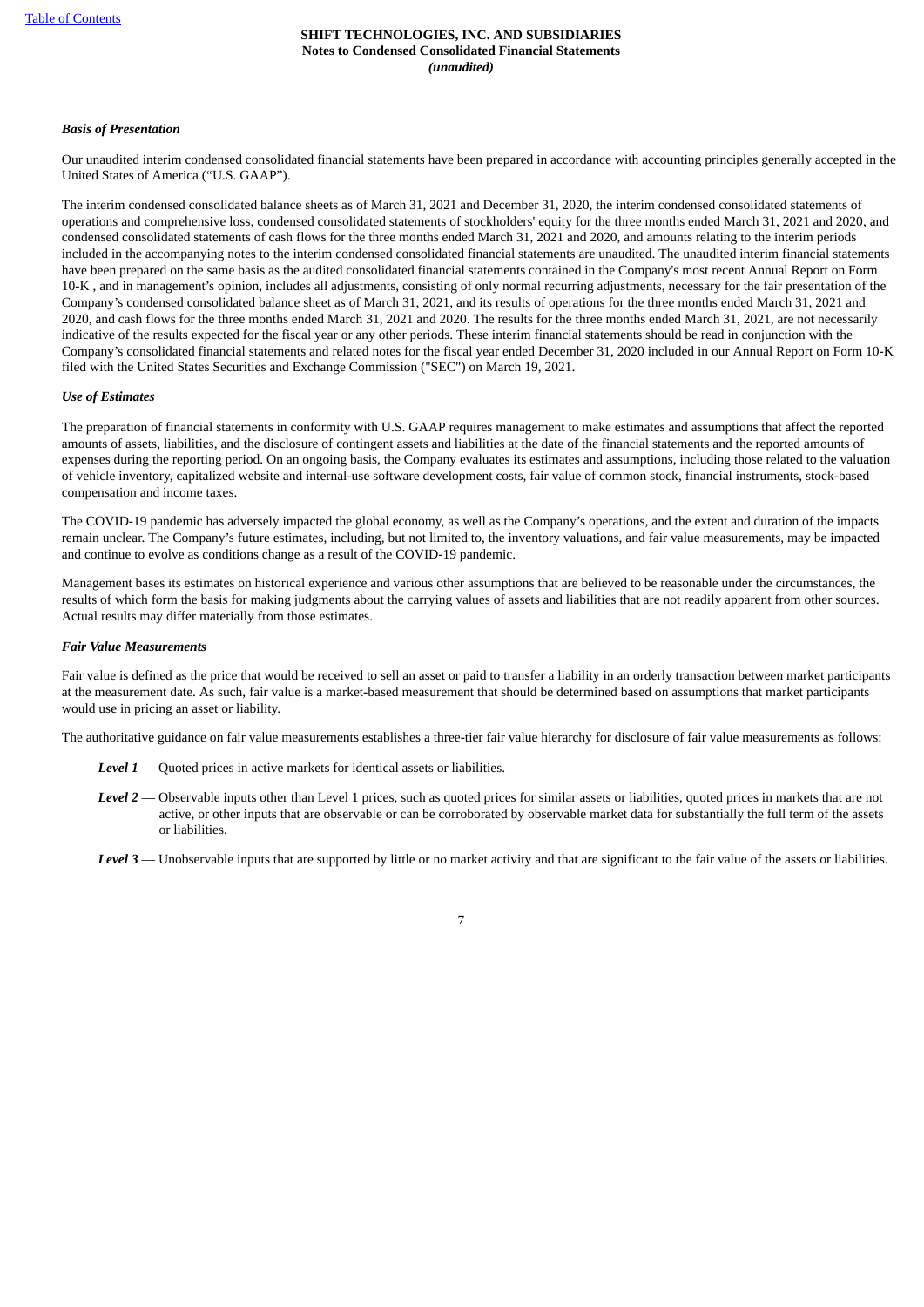Assets and liabilities measured at fair value are classified in their entirety based on the lowest level of input that is significant to the fair value measurement. The Company's assessment of the significance of a particular input to the fair value measurement in its entirety requires management to make judgments and consider factors specific to the asset or liability. As of March 31, 2021 and December 31, 2020, all liability-classified financial instruments that are remeasured on a recurring basis have been valued using Level 3 inputs. The determination of the fair value of the Lithia warrants subject to remeasurement is based on the Black-Scholes valuation model, which requires significant estimates including the expected volatility of our common stock, expected dividend yield, option term and risk-free rate.

The fair value of the Escrow Shares was determined using a Monte Carlo valuation model, which requires significant estimates including the expected volatility of our common stock. The liability arising from the Escrow Shares is included in financial instruments liability in the condensed consolidated balance sheets. The expected annual volatility of our common stock was estimated to be 67.60% and 63.93% as of March 31, 2021 and December 31, 2020, respectively, based on the historical volatility of comparable publicly traded companies.

The below table illustrates the changes in the fair value of the Company's Level 3 financial instruments:

| (in thousands)                           | 2021 |         | 2020  |
|------------------------------------------|------|---------|-------|
| Balance as of January 1,                 |      | 25.230  | 4.810 |
| Remeasurement of Escrow Shares liability |      | (2,153) |       |
| Balance as of March 31,                  |      | 23,077  | 4,810 |

All Legacy Shift warrants outstanding prior to the merger were exercised and settled via net share settlement. The number of shares issued upon the exercise of the warrants was reduced in lieu of cash payment for the exercise price of the warrants. There were no warrants outstanding at March 31, 2021.

## *Recently Issued Accounting Standards*

In February 2016, the FASB issued ASU 2016-02, *Leases (Topic 842).* This ASU requires a lessee to recognize in the statement of financial position a liability to make lease payments (the lease liability) and a right-to-use asset representing its right to use the underlying asset for the lease term. This ASU is effective for public and private companies' fiscal years beginning after December 15, 2018, and December 15, 2021, respectively, with early adoption permitted. The Company expects to adopt ASU 2016-02 under the private company transition guidance beginning January 1, 2022, and is currently evaluating the impact on the Company's condensed consolidated financial statements.

In June 2016, the FASB issued ASU 2016-13, Financial instruments - Credit Losses (Topic 326): Measurement of Credit Losses on Financial *Instruments*, and subsequent related ASUs, which amends the guidance on the impairment of financial instruments by requiring measurement and recognition of expected credit losses for financial assets held. This ASU is effective for public and private companies' fiscal years, and for interim periods within those fiscal years, beginning after December 15, 2019, and December 15, 2022, respectively. The Company expects to adopt ASU 2016-13 under the private company transition guidance beginning January 1, 2023, and is currently evaluating the impact on the Company's condensed consolidated financial statements.

In December 2019, the FASB issued ASU 2019-12, *Income Taxes (Topic 740): Simplifying the Accounting for Income Taxes* ("ASU 2019-12"). ASU 2019-12 removes certain exceptions to the general principles in Topic 740 and also clarifies and amends existing guidance to improve consistent application. ASU 2019-12 will be effective for public entities for interim and annual periods beginning after December 15, 2020, with early adoption permitted. ASU 2019-12 will be effective for the Company for annual periods beginning after December 15, 2021, and interim periods beginning after December 15, 2022, with early adoption permitted. The Company is currently assessing the impact, if any, the guidance will have on the Company's condensed consolidated financial statements.

In March 2020, the FASB issued ASU 2020-04, *Reference Rate Reform*, which provides optional expedients and exceptions for applying GAAP to contracts, hedging relationships, and other transactions affected by reference rate reform if certain criteria are met. The guidance is effective for all entities during the period March 12, 2020, through December 31, 2022. The Company is currently assessing the impact, if any, the guidance will have on the Company's consolidated financial statements.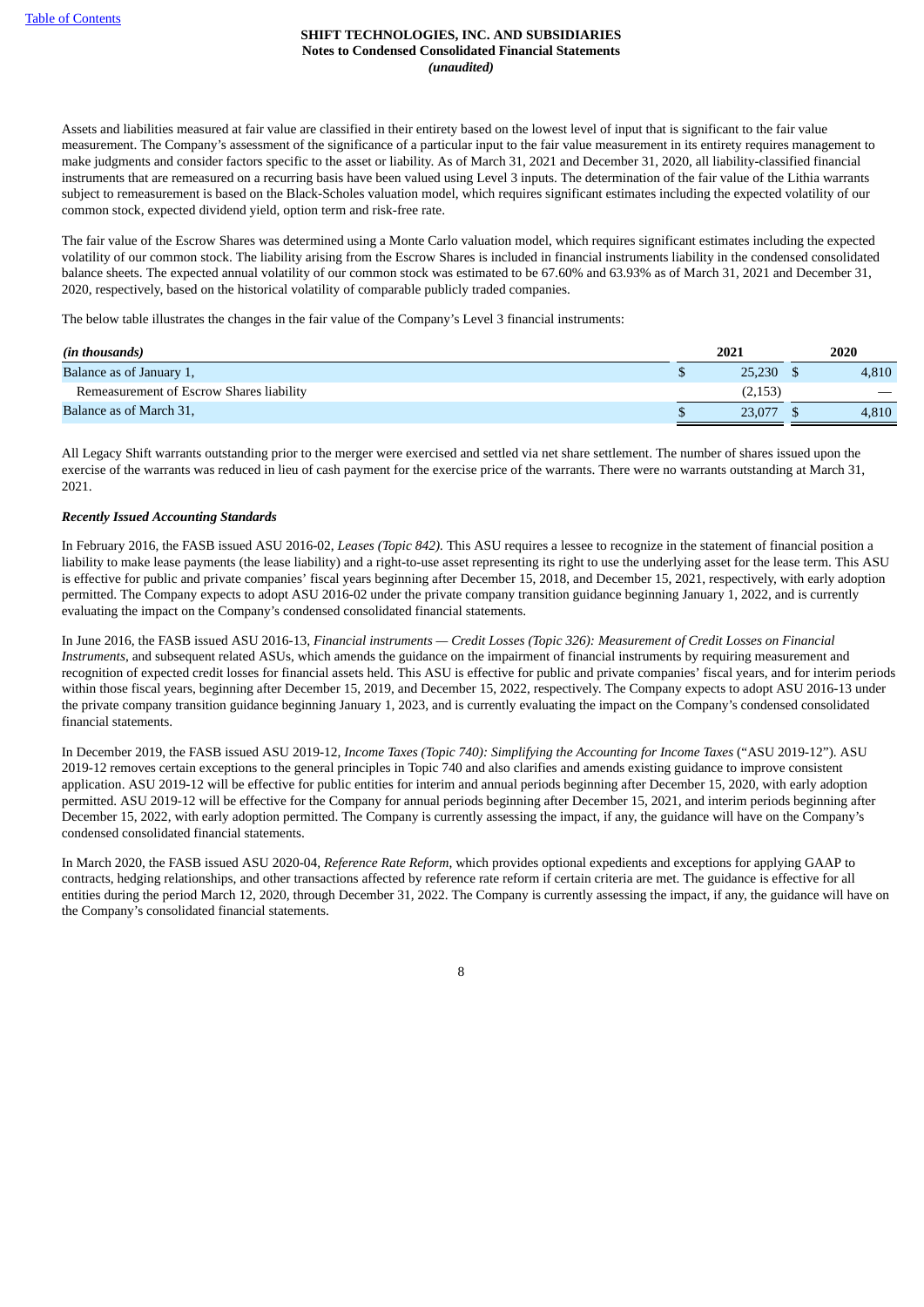## **2. MERGER**

On October 13, 2020, Legacy Shift and IAC consummated the Merger, with Legacy Shift surviving the Merger as a wholly-owned subsidiary of IAC, which was renamed "Shift Technologies, Inc." Immediately prior to the closing of the Merger, all shares of outstanding redeemable convertible preferred stock of Legacy Shift were automatically converted into shares of Legacy Shift common stock, and all outstanding warrants for Legacy Shift shares were exercised. Upon the consummation of the Merger, each share of Legacy Shift common stock issued and outstanding was canceled and converted into the right to receive 0.1073 shares (the "Exchange Ratio") of Class A common stock of IAC.

In connection with the execution of the merger agreement, IAC entered into separate subscription agreements (each, a "Subscription Agreement") with a number of investors (each a "Subscriber"), pursuant to which the Subscribers agreed to purchase, and IAC agreed to sell to the Subscribers, an aggregate of 18,900,000 shares of common stock (the "PIPE Shares"), for a purchase price of \$10 per share and an aggregate purchase price of \$189.0 million, in a private placement pursuant to the subscription agreements (the "PIPE"). The PIPE investment closed simultaneously with the consummation of the Merger.

The Merger is accounted for as a reverse recapitalization in accordance with GAAP. Under this method of accounting, IAC was treated as the "acquired" company for financial reporting purposes (See Note 1 - Description of the Business and Accounting Policies). Accordingly, for accounting purposes, the Merger was treated as the equivalent of Shift issuing stock for the net assets of IAC, accompanied by a recapitalization. The net assets of IAC of \$0.1 million are stated at historical cost, with no goodwill or other intangible assets recorded.

#### *Escrow Shares*

The former Legacy Shift stockholders are entitled to receive up to an additional 6,000,218 shares of the Company's common stock (the "Escrow Shares"). The Escrow Shares were issued to a third-party escrow agent in connection with the closing of the Merger, with each former Legacy Shift stockholder listed as beneficiary in proportion to their percentage ownership of Legacy Shift common shares immediately prior to the Merger. The Escrow Shares will be released to the beneficiaries if the following conditions are achieved following October 13, 2020, the date of the closing of the Merger:

- i. if at any time during the 12 months following the closing, the closing share price of the Company's common stock is greater than \$12.00 over any 20 trading days within any 30 trading day period, 50% of the Escrow Shares will be released; and
- ii. if at any time during the 30 months following the closing, the closing share price of the Company's common stock is greater than \$15.00 over any 20 trading days within any 30 trading day period, 50% of the Escrow Shares will be released.
- iii. If, during the 30 months following the closing, there is a change of control (as defined in the Merger Agreement) that will result in the holders of the Company's common stock receiving a per share price equal to or in excess of \$10 per share (as equitably adjusted for stock splits, stock dividends, special cash dividends, reorganizations, combinations, recapitalizations and similar transactions affecting the common stock after the date of the Merger), then all Escrow Shares shall be released to the Legacy Shift stockholders effective as of immediately prior to the consummation of such change of control.

The Escrow Shares are legally outstanding and the beneficiaries retain all voting, dividend and distribution rights applicable to the Company's common stock while the shares are in escrow. If the conditions for the release of the Escrow Shares are not met, the shares and any dividends or distributions arising therefrom shall be returned to the Company. The Escrow Shares are not considered outstanding for accounting purposes, and as such are excluded from the calculation of basic net loss per share (see Note 12).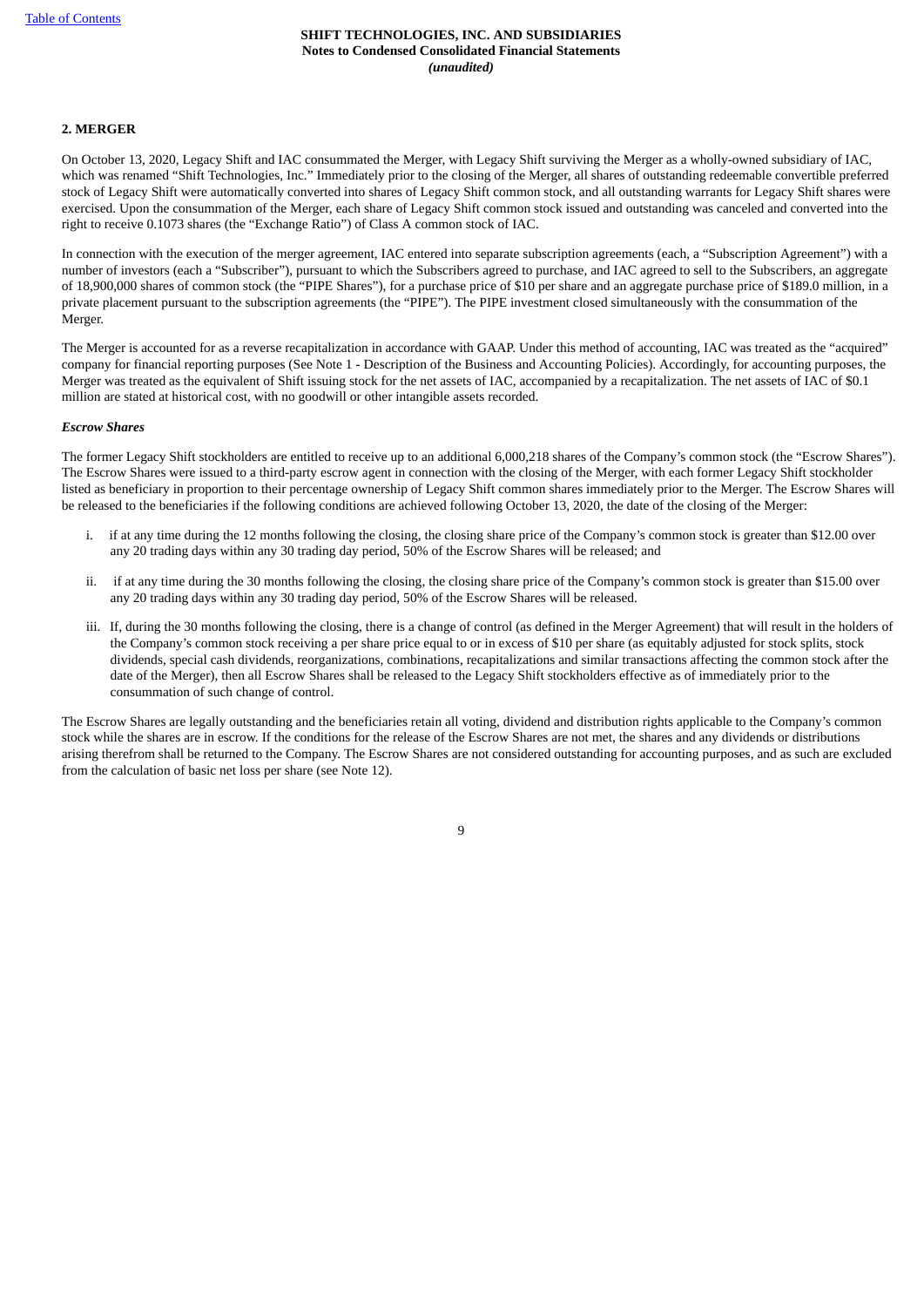The Escrow Shares meet the accounting definition of a derivative financial instrument. As the number of Escrow Shares that will ultimately be released is partially dependent on variables (namely, the occurrence of a change in control) that are not valuation inputs to a "fixed for fixed" option or forward contract, the Escrow Shares are not considered to be indexed to the Company's common stock and are therefore classified as a liability. The Company's obligation to release the Escrow Shares upon achievement of the milestones was recorded to financial instruments liability on the condensed consolidated balance sheets at fair value as of the date of the Merger. Subsequent changes in the fair value of the liability are recorded to change in fair value of financial instruments on the condensed consolidated statements of operations and comprehensive loss. No Escrow Shares had been released as of March 31, 2021. During the three months ended March 31, 2021, the Company recognized a gain related to the change in fair value of the Escrow Shares of \$2.2 million, which is included in change in fair value of financial instruments on the condensed consolidated statements of operations and comprehensive loss.

## **3. PROPERTY AND EQUIPMENT, NET**

Property and equipment, net consists of the following (in thousands):

|                                | As of March 31, As of December<br>2021 | 31, 2020 |
|--------------------------------|----------------------------------------|----------|
| Equipment                      | $3,420$ \$<br>S.                       | 2,132    |
| Furniture and fixtures         | 191                                    | 158      |
| Leasehold improvements         | 1,695                                  | 1,408    |
| Total property and equipment   | 5,306                                  | 3,698    |
| Less: accumulated depreciation | (1,866)                                | (1,575)  |
| Property and equipment, net    | $3,440$ \$                             | 2,123    |

Depreciation expense related to property and equipment was \$0.3 million and \$0.2 million for the three months ended March 31, 2021 and 2020, respectively, is included in depreciation and amortization in the condensed consolidated statements of operations and comprehensive loss.

## **4. CAPITALIZED WEBSITE AND INTERNAL-USE SOFTWARE COSTS, NET**

Capitalized website and internal use software costs, net consists of the following (in thousands):

|                                                                               | 2021     | As of March 31, As of December<br>31, 2020 |
|-------------------------------------------------------------------------------|----------|--------------------------------------------|
| Capitalized website domain costs – nonamortizable                             | 385      | 385                                        |
| Capitalized website and internal-use software development costs – amortizable | 18.857   | 17.308                                     |
| Less: accumulated amortization                                                | (12,035) | (11, 151)                                  |
| Capitalized website and internal-use software development costs, net          | 7.207    | 6.542                                      |

Amortization of capitalized software development costs is included in depreciation and amortization in the condensed consolidated statements of operations and comprehensive loss and amounted to \$0.9 million and \$0.7 million for the three months ended March 31, 2021 and 2020, respectively.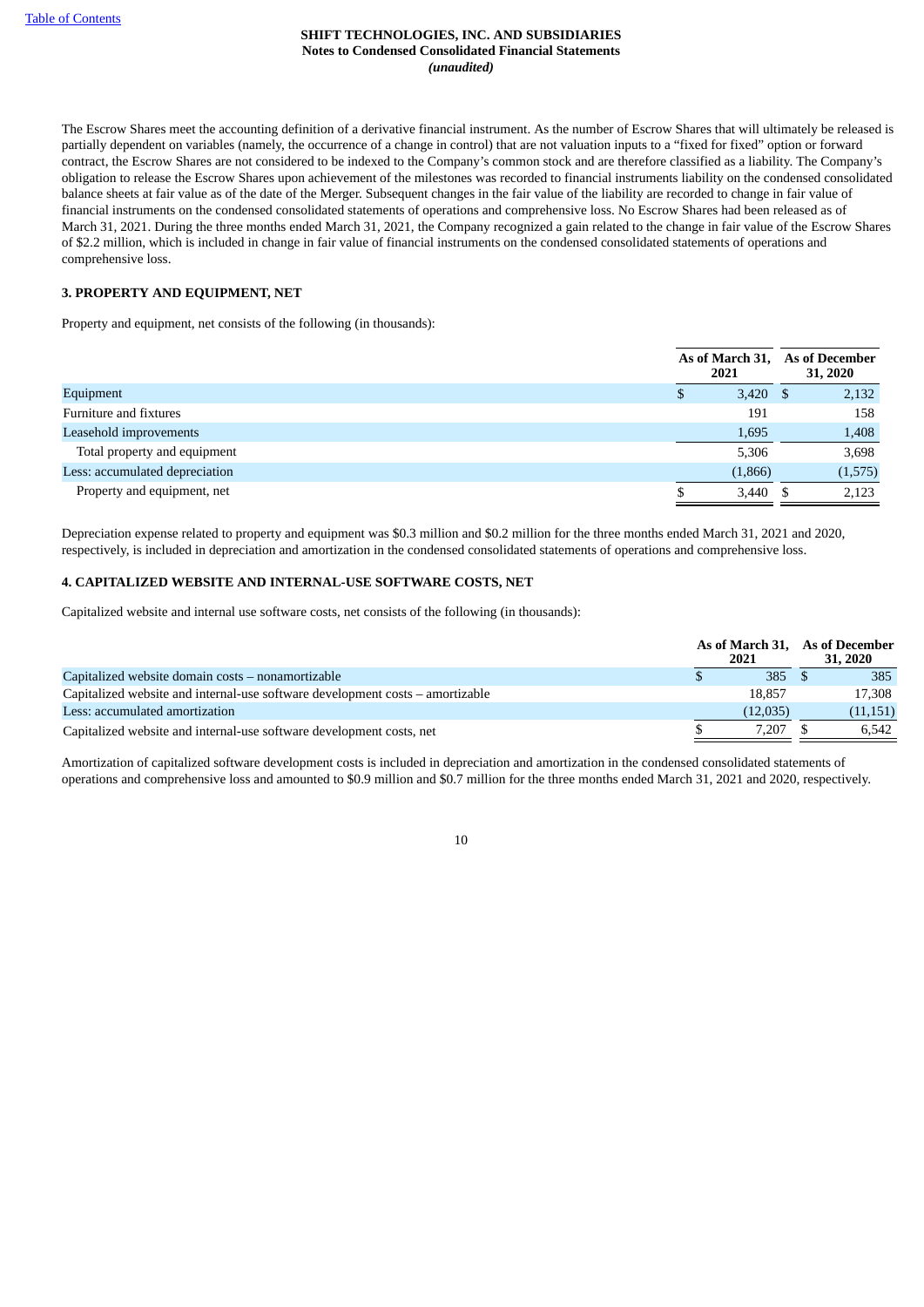## **5. ACCRUED EXPENSES AND OTHER CURRENT LIABILITIES**

Accrued expenses and other current liabilities consist of the following (in thousands):

|                                                       | As of March 31.<br>2021 | <b>As of December</b><br>31, 2020 |
|-------------------------------------------------------|-------------------------|-----------------------------------|
| Liability for vehicles acquired under OEM program     | 10.940                  | 11,461                            |
| Accrued payroll related costs                         | 5.462                   | 4,155                             |
| Provision for DMV refunds                             | 1,049                   | 1,093                             |
| Accrued sales taxes                                   | 3.056                   | 1.503                             |
| Common stock subject to repurchase liability, current | 379                     | 524                               |
| Other accrued expenses                                | 4.284                   | 3,550                             |
| Total accrued expenses and other current liabilities  | 25.170                  | 22,286                            |

In November 2019, the Company entered into an arrangement with an original equipment manufacturer ("OEM") to sell vehicles sourced locally through the trade-in program of the OEM on the Company's platform. Under the terms of the arrangement, the Company has the option to provisionally accept any trade-ins based on information provided by the OEM. The Company transports any accepted vehicles to its inspection and reconditioning center where Shift inspects the vehicle and makes a final purchasing decision regarding the vehicle. Any rejected vehicles are sent to wholesale auction facilities at Shift's expense, at which point Shift has no further obligations to the automaker for the rejected vehicle. The Company records inventory received under the arrangement with the OEM equal to the amount of the liability due to the OEM to acquire such vehicles. The liability due to the OEM provider for such acquired vehicles is equal to the OEM's original acquisition price. The final price paid to the OEM upon sale of the vehicle includes an additional amount equal to 50% of the excess of the sales price over the original acquisition price.

## **6. BORROWINGS**

## *Flooring Line of Credit*

On October 11, 2018, the Company entered into a flooring line of credit facility ("FLOC") with U.S. Bank National Association ("US Bank"), with the proceeds from such arrangement available to finance the purchase of vehicles. The FLOC initially allowed for a \$30.0 million commitment of advances, whereby the Company may borrow, prepay, repay and reborrow the advances. Advances may be prepaid in part or in full at any time without charge, penalty or premium. The Company may request a one-time increase in the commitment by an amount equal to \$20.0 million, provided that certain conditions in the facility agreement are met. The expiration date of the facility was initially September 30, 2019. Advances under the facility accrue interest at LIBOR plus 2.00% and as of March 31, 2021, LIBOR was 0.11%. The obligations under the facility are secured by substantially all of the Company's inventory, both currently owned or acquired thereafter. Repayment of obligations under the facility are guaranteed by Lithia. Upon expiration of the facility, Lithia has guaranteed the provision of the flooring line of credit through October 11, 2021 if the Company is unable to secure an extension of the flooring line of credit facility with US Bank. With the signing of the flooring line of credit with US Bank, the Company entered into the commercial agreement for Milestone 1 and the related warrants were issued. Refer to Note 9 - Related Party Transactions for further details regarding the guarantee of the flooring line of credit, the commercial agreement and the warrants.

The loan and security agreement contained a financial covenant that required the Company to maintain a total balance of unrestricted cash and the amount of principal available to be drawn (together, the "Borrower's Liquidity") equal to or exceeding four times the decrease, if any, of the cash and cash equivalents balance on the determination date compared with the balance three months prior (together calculated with the Borrower's Liquidity, the "Liquidity Covenant"). The loan and security agreement also sets forth negative covenants that restrict indebtedness, liens, investments, sales of assets, fundamental changes, distributions and other matters.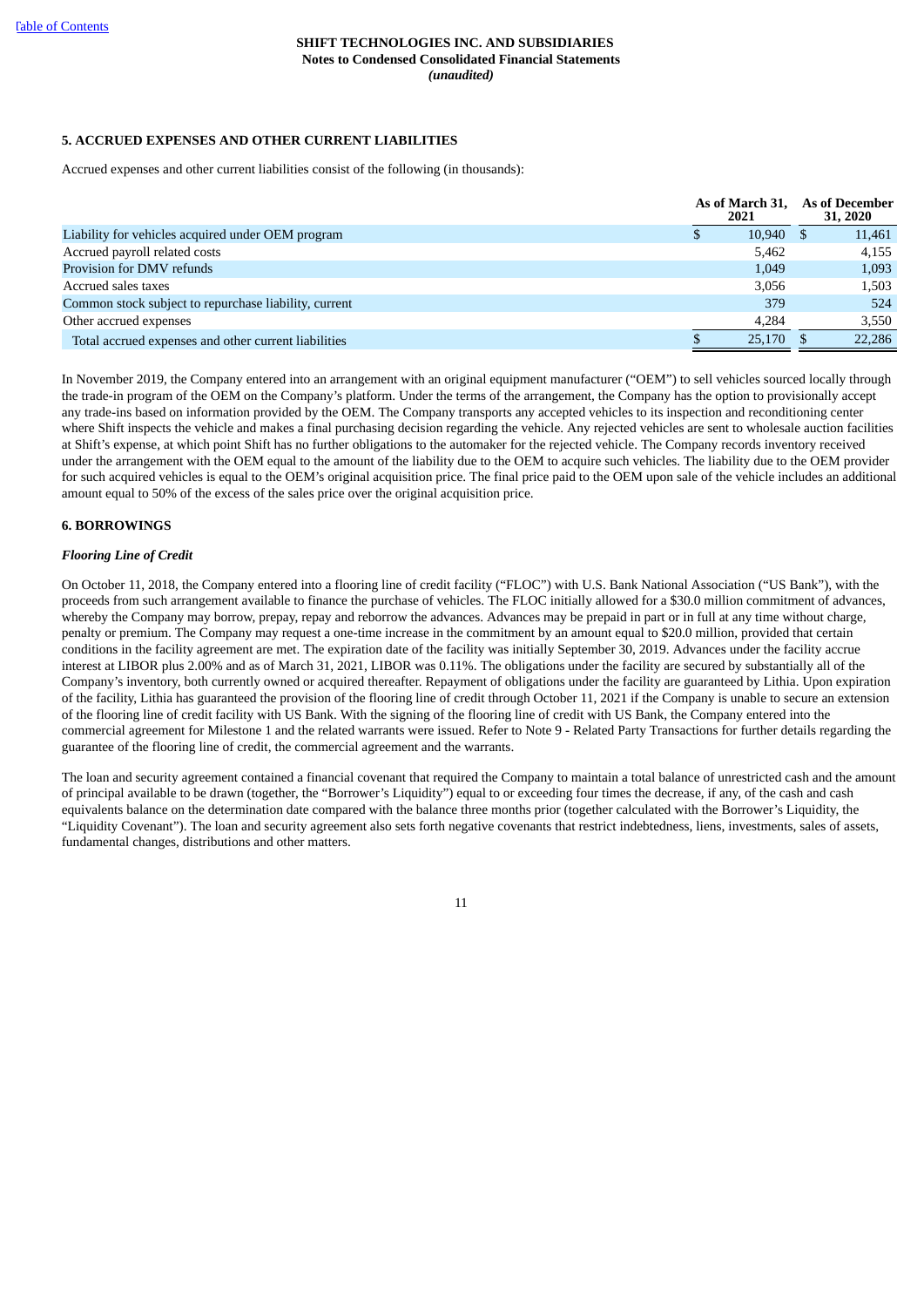On February 14, 2019, the Company entered into the first amendment to the FLOC to increase the loanable amount to 100% of cost for used vehicles purchased at auction or 100% of the wholesale value of used cars determined by US Bank. The original loanable amount ranges from 50% to 100%, depending on the purchased channel and model years of each vehicle. The Company also agreed to open a commercial sweep account that reduces the principal balance outstanding. Interest income is earned from the commercial sweep account.

On November 29, 2019, the loan and security agreement expiration date was amended from December 31, 2019 to September 30, 2020. The advance for loan amount was reduced from 100% to 80% of the wholesale value of used vehicles acquired. The Company is required to pay the remaining related principal portion for any used vehicle not sold at least six months after the advance/funding date. The Liquidity Covenant was further reduced to two times the Company's three-month cash burn amount of January, February and March 2020, one-half times the three-month cash burn amount of April, May and June 2020, and one times the three-month cash burn amount of succeeding months.

On December 21, 2020, the loan and security agreement was further amended to extend the expiration date to October 11, 2021 and to increase the amount available under the FLOC to \$50.0 million. The amendment also requires the Company to pay a fee of 0.40% per annum on unused availability under the FLOC.

The FLOC is subject to customary subjective acceleration clauses, effective upon a material adverse change in the Company's business or financial condition, or a material impairment in the Company's ability to repay the borrowing. As of March 31, 2021, the Company was not in breach of any debt covenants or subjective acceleration clauses.

## *Delayed Draw Term Loan Agreement*

Concurrent with the initial closing of the Series D Convertible Preferred Stock, the Company also entered into the Delayed Draw Term Loan Agreement ("DDTL") with Lithia, whereby Lithia agreed to make up to two term loans ("Term Loan A" and "Term Loan B") from November 29, 2019, to June 12, 2020 (extended by amendment to July 31, 2020), with a maximum principal amount of \$12.5 million per term loan. Interest accrues on the outstanding principal amount of each Term Loan at a rate equal to LIBOR plus 0.50% The terms of the DDTL include various restrictive covenants, events of default, and security interests in the Company's assets.

In December 2019, the Company drew down on Term Loan A in the amount of \$12.5 million. In July 2020, the Company drew down \$12.5 million to fund Term Loan B. The DDTL, including both Term Loans A and B, was repaid in full in November 2020.

## *SBA PPP Loan*

On April 22, 2020, the Company, through Shift Platform Inc. (then named Shift Technologies, Inc.), and its wholly owned subsidiary, Shift Operations LLC, obtained loans under the Paycheck Protection Program (the "PPP Loans") with an outstanding principal amount of \$6.1 million. The PPP Loans were made through Newtek Small Business Finance (the "Lender"), and the Company entered into two U.S. Small Business Administration Paycheck Protection Program Notes (the "Agreements") with the Lender evidencing the PPP Loans. Interest accrues on the outstanding principal balances of the PPP Loans at a fixed rate of 1.0%, which is deferred for the first nine months of the term of the PPP Loans.

In conjunction with closing of the Merger in October 2020, the Company repaid the outstanding balance and accrued interest on the PPP Loans in full.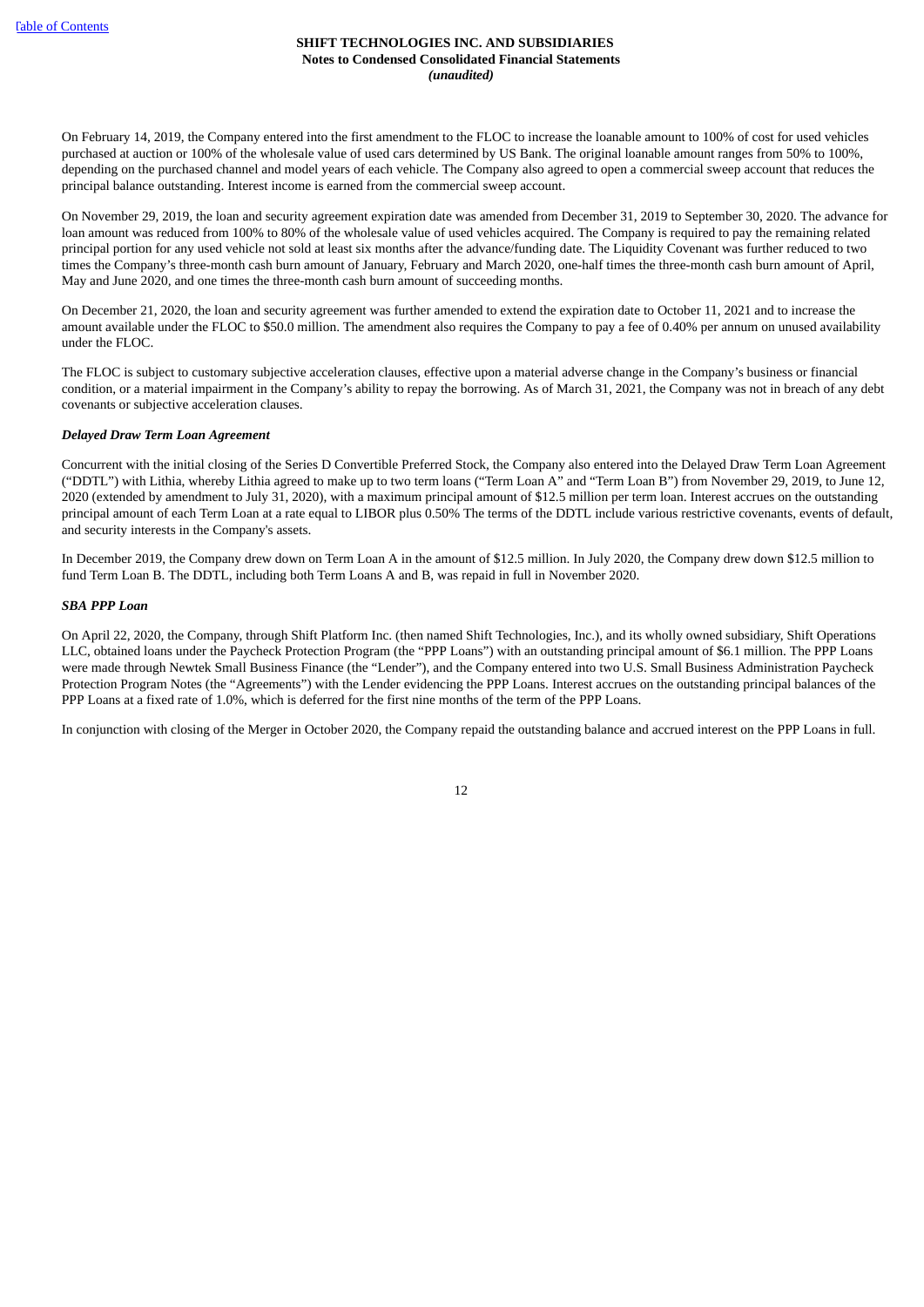## **7. STOCKHOLDERS' EQUITY**

#### *Warrant Exchange*

On December 24, 2020, the Company announced the preliminary results of its offer to exchange ("Offer") 0.25 shares of Class A common stock and \$1.00 in cash, without interest, for each of the 7,532,500 outstanding publicly traded warrants to purchase the Class A common stock of the Company, formerly known as Insurance Acquisition Corp. ("IAC"), in connection with the initial public offering of IAC's securities on March 22, 2019, which entitle such warrant holders to purchase one share of Class A common stock at an exercise price of \$11.50, subject to adjustments (the "Public Warrants"), upon the terms and subject to the conditions set forth in the Company's Tender Offer Statement on Schedule TO originally filed by the Company with the Securities and Exchange Commission (the "SEC") on November 5, 2020, as amended. The Offer to exchange expired on December 23, 2020. On December 28, 2020, the Company issued an aggregate of 1,744,088 shares of Class A common stock and \$7.0 million in cash in exchange for the Public Warrants validly tendered and accepted for exchange in accordance with the Offer.

Pursuant to the terms of the Offer, on December 28, 2020, the Company issued an aggregate of 53,125 shares of Class A common stock and \$0.2 million in cash to the holders of 212,500 privately placed warrants, at the same exchange ratio offered to the Public Warrant holders in the Offer (the "Private Exchange").

In connection with the Offer and the Private Exchange, the Company issued an aggregate of 1,798,203 shares of Class A common stock, representing approximately 2.1% of the shares of Class A Common Stock outstanding after such issuances. The Company subsequently issued 125,160 additional shares of Class A common stock and distributed \$0.5 million in cash on January 14, 2021 in exchange for all remaining Public Warrants that were outstanding at December 31, 2020. There were no warrants outstanding at March 31, 2021.

## **8. STOCK-BASED COMPENSATION PLANS**

The Company's 2014 Stock Option Plan (the "2014 Plan") provides for the grant of restricted stock awards and incentive and non-qualified options and to purchase common stock to officers, employees, directors, and consultants. Options granted to employees and non-employees generally vest ratably over four to five years, with a maximum contractual term of ten years. Outstanding awards under the 2014 Plan continue to be subject to the terms and conditions of the 2014 Plan. Following the Merger, no further awards will be made under the 2014 Plan. The number of shares authorized for issuance under the 2014 Plan was reduced to the number of shares subject to awards outstanding under the 2014 Plan immediately after the Merger. Shares reserved for awards that are subsequently expired or forfeited will no longer be returned to the pool of shares authorized for issuance under the 2014 Plan.

Each Legacy Shift option from the 2014 Plan that was outstanding immediately prior to the Merger, whether vested or unvested, was converted into an option to purchase a number of shares of post-Merger common stock (each such option, a "Converted Option") equal to the product (rounded down to the nearest whole number) of (i) the number of shares of Legacy Shift common stock subject to such Legacy Shift option immediately prior to the Merger and (ii) the equity award exchange ratio. The per share exercise price for each share of post-Merger common stock issuable upon exercise of the Converted Option is equal to the exercise price per Legacy Shift share of each Legacy Shift option immediately before the Merger, with certain adjustments necessary to preserve ISO classification of awards for income tax purposes. The mechanism of conversion resulted in the fair value of each Converted Option award equaling the fair value of the corresponding Legacy Shift option award immediately prior to the consummation of the Merger. Except as specifically provided in the Merger Agreement, following the Merger, each Converted Option continues to be governed by the same terms and conditions (including vesting and exercisability terms) as were applicable to the corresponding former Legacy Shift option immediately prior to the consummation of the Merger. All stock option activity was retroactively restated to reflect the Converted Options.

At the Company's special meeting of stockholders held on October 13, 2020, the stockholders approved the 2020 Omnibus Equity Compensation Plan (the "2020 Plan"). The 2020 Plan provides for the grant of incentive and non-qualified stock option, restricted stock units ("RSUs"), restricted share awards, stock appreciation awards, and cash-based awards to employees, directors, and consultants of the Company. Awards under the 2020 Plan expire no more than ten years from the date of grant. The 2020 Plan became effective immediately upon the closing of the Merger.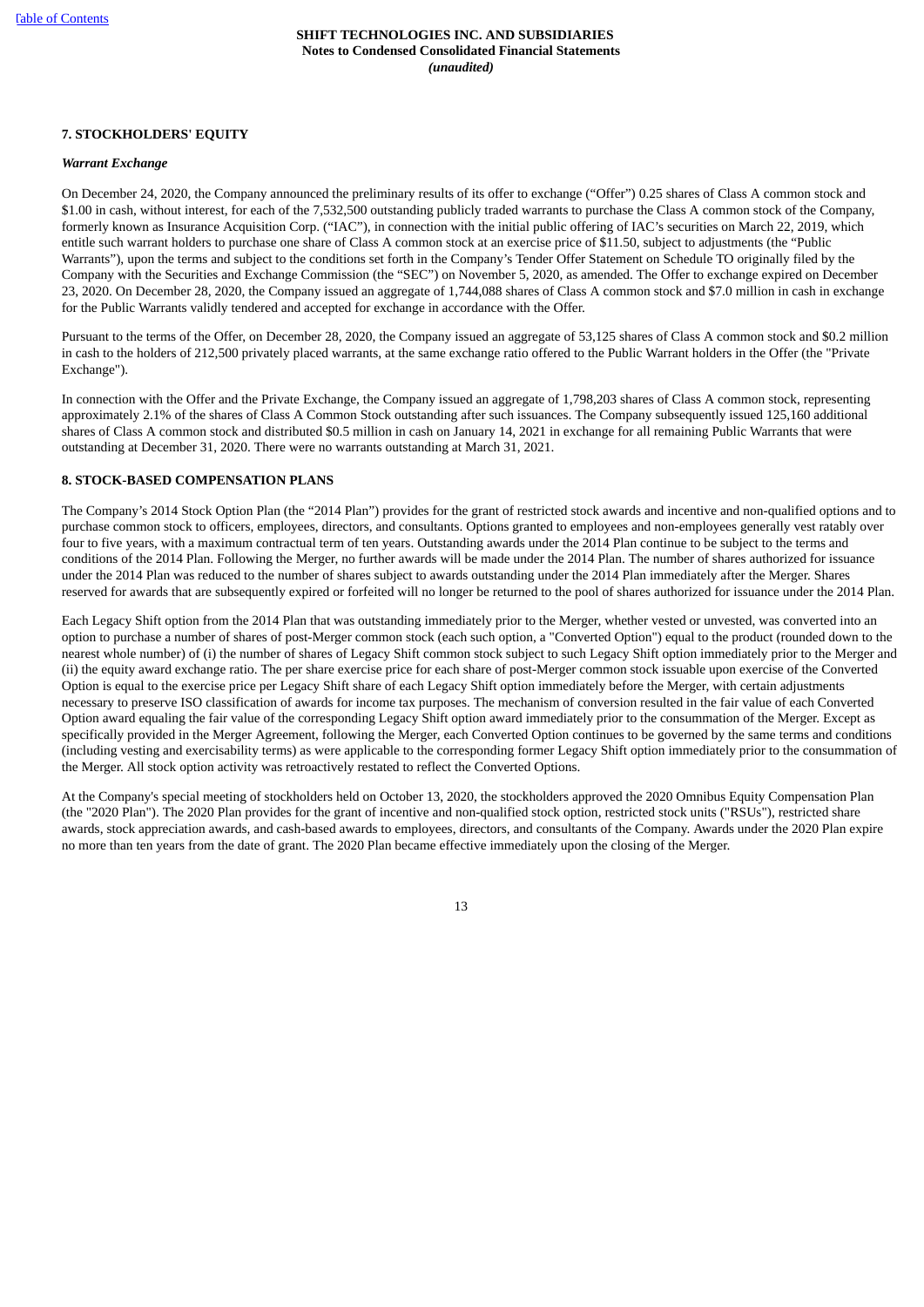Activity related to employee and non-employee stock options issued under the 2014 Plan is set forth below:

|                                  | Number of<br><b>Shares</b> | Weighted<br>Average<br><b>Exercise Price</b> |      | Weighted<br>Average<br><b>Remaining</b><br><b>Contractual Life</b><br>(Years) | Aggregate<br><b>Intrinsic Value</b><br>(000's) |
|----------------------------------|----------------------------|----------------------------------------------|------|-------------------------------------------------------------------------------|------------------------------------------------|
| As of December 31, 2020          | 2,356,623                  | S                                            | 1.80 | $8.40 \text{ }$ \$                                                            | 15,230                                         |
| Granted                          |                            |                                              |      |                                                                               |                                                |
| Exercised                        | (107, 645)                 |                                              | 1.86 |                                                                               |                                                |
| Forfeited                        | (178, 441)                 |                                              | 2.47 |                                                                               |                                                |
| Cancelled (expired)              | (24, 847)                  |                                              | 3.30 |                                                                               |                                                |
| As of March 31, 2021             | 2,045,690 \$               |                                              | 1.74 | 7.83 $\sqrt{5}$                                                               | 13,455                                         |
| Exercisable as of March 31, 2021 | 2,045,690                  | $\mathbf{\$}$                                | 1.74 | 7.83 $\sqrt{5}$                                                               | 13,455                                         |

Activity related to employee and non-employee RSU awards issued under the 2020 Plan is set forth below:

|                         | Number of<br>Shares      | Weighted<br>Average<br><b>Grant Date Fair</b><br>Value | Weighted<br>Average<br><b>Remaining</b><br><b>Contractual Life</b><br>(Years) | Aggregate<br><b>Intrinsic Value</b><br>(000's) |
|-------------------------|--------------------------|--------------------------------------------------------|-------------------------------------------------------------------------------|------------------------------------------------|
| As of December 31, 2020 | $\overline{\phantom{m}}$ | മ                                                      | $\overline{\phantom{m}}$                                                      |                                                |
| Granted                 | 7,345,862                | 7.04                                                   |                                                                               |                                                |
| Vested                  |                          |                                                        |                                                                               |                                                |
| Forfeited               | (7,058)                  | 8.26                                                   |                                                                               |                                                |
| As of March 31, 2021    | 7,338,804 \$             | 7.04                                                   | 1.79 <sub>5</sub>                                                             | 61.059                                         |

The RSUs granted during three months ended March 31, 2021 include 1,702,892 RSUs that vest if the closing price of the Company's common stock exceeds thresholds ranging from \$23 to \$28 during the two year period following the second anniversary of the closing of the Merger. The grant date fair values of awards with market-based vesting conditions were determined using a Monte Carlo valuation model, which requires significant estimates including the expected volatility of our common stock.

## *Stock-Based Compensation Expense*

For the three months ended March 31, 2021 and 2020, the Company recorded stock-based compensation expense of \$8.2 million and \$0.3 million, respectively, to selling, general and administrative expenses on the condensed consolidated statements of operations and comprehensive loss. In addition, the Company capitalized stock-based compensation costs of \$0.2 million and \$0.1 million, respectively, to capitalized website and internal use software costs, net.

As of March 31, 2021, there was \$45.9 million of unrecognized stock-based compensation expense that is expected to be recognized over a weightedaverage period of 2.45 years.

## *Common Stock Subject to Repurchase Related to Early Exercised Options*

The Company typically allows employees to exercise options prior to vesting. Upon termination of service of an employee, the Company has the right to repurchase at the original purchase price any non-vested but issued common shares. Such an exercise is not substantive for accounting purposes. The consideration received for an exercise of an option is considered to be a deposit of the exercise price, and the related dollar amount is recorded as a liability. The liability is reclassified to additional paid in capital as the award vests.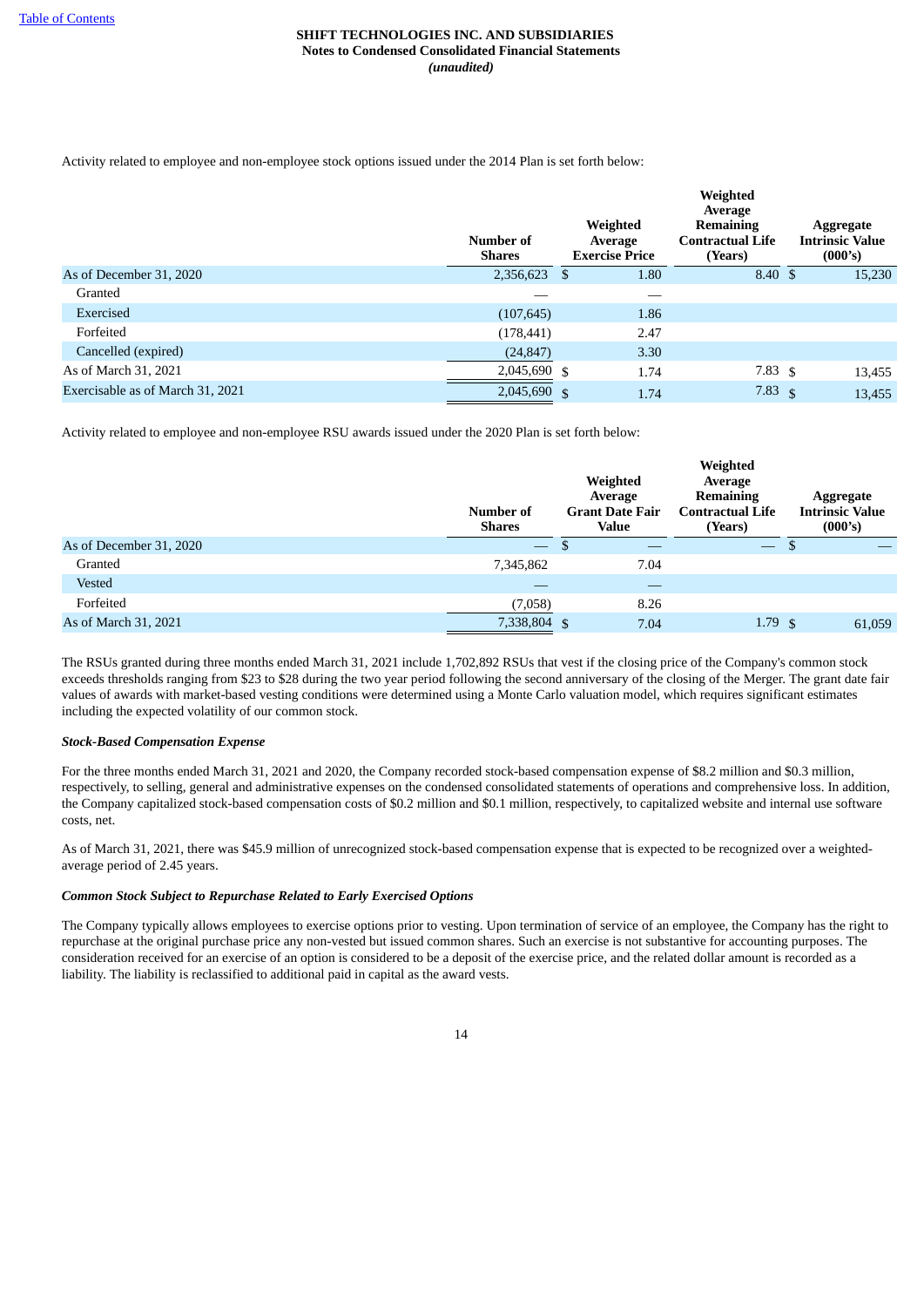As of March 31, 2021 and December 31, 2020, the Company has recorded a liability of \$0.6 million and \$0.7 million relating to 147,659 and 294,761 options that were exercised but not vested, respectively.

## **9. RELATED PARTY TRANSACTIONS**

## *Sales with Related Party*

The Company operates a one-sided marketplace ("OSM") program whereby the Company acquires cars from various sources in Oxnard, California and sells them directly and solely to Lithia. The Company invoices Lithia based on the purchase price of the car plus an agreed upon margin. During the three months ended March 31, 2021 and 2020, the Company recognized approximately \$2.3 million and \$1.0 million, respectively, of sales from the OSM agreement with Lithia.

## *Accounts Receivable from Related Party*

As of March 31, 2021 and December 31, 2020, the Company has \$1.3 million and \$0.6 million in outstanding accounts receivable from Lithia, which is comprised of \$1.3 million and \$0.5 million, respectively, in vehicle sales and \$0.1 million and \$0.1 million, respectively, in commissions based on the number of loan contracts booked with US bank. The Company operates under Lithia's master agreement with US Bank where the collections pass through Lithia.

## *Warrant and Commercial Agreements*

In September 2018, the Company entered into a warrant agreement (the "Warrant Agreement") and a commercial agreement for Milestone 1 with Lithia and granted Lithia a warrant to purchase 86,661,588 shares of Legacy Shift common stock at an exercise price of \$0.01 per share (the "Warrant Shares"). The Warrant Shares were scheduled to vest and become exercisable in six separate tranches of 14,443,598 shares each. Vesting and exercisability was dependent upon the achievement of the Milestones, as defined below. While the Warrant Agreement establishes general vesting terms for each of the six Milestones, each of the six Milestones contains substantive service or performance requirements, and were non-binding as neither the Company nor Lithia were obligated to perform until the commercial agreement associated with each Milestone was executed.

Two tranches of 14,443,598 Warrant Shares were scheduled to vest and become immediately exercisable upon the achievement of each of Milestone 1 and Milestone 2. The remaining four tranches of 14,443,598 Warrant Shares were scheduled to vest and become exercisable on January 12, 2020 (the "Vesting Cliff Date"), provided that Milestone 3, Milestone 4, Milestone 5 and Milestone 6 were achieved prior to such date. If such Milestone had not been achieved by the Vesting Cliff Date, such 14,443,598 Warrant Shares would vest and become immediately exercisable upon the achievement of such Milestone. With respect to any unvested Warrant Shares that had not vested by June 12, 2020 (the "Vesting Termination Date"), the Warrant would automatically terminate. All Warrant Shares became vested prior to the Vesting Termination Date and were exercised prior to the Merger.

- Milestone 1 the Company, with Lithia's assistance, enters into acceptable credit facilities with access to asset-based used vehicle floorplan financing.
- Milestone  $2$  the Company and Lithia enter into a data sharing commercial agreement whereby Lithia agrees to transfer certain historical transaction and inventory data to the Company.
- Milestone 3 the Company and Lithia enter into a lease and services agreement whereby Lithia will make available at least one of its locations for the Company's use as a storage/reconditioning/retail delivery center.
- Milestone  $4$  the Company and Lithia enter into a lease and services agreement whereby Lithia will make available at least three of its locations for the Company's use as a storage/reconditioning/retail delivery center.
- Milestone 5 the Company and Lithia enter a commercial agreement whereby Lithia agrees to use commercially reasonable best efforts to help the Company secure and maintain access to finance and insurance products on par with a typical Lithia store.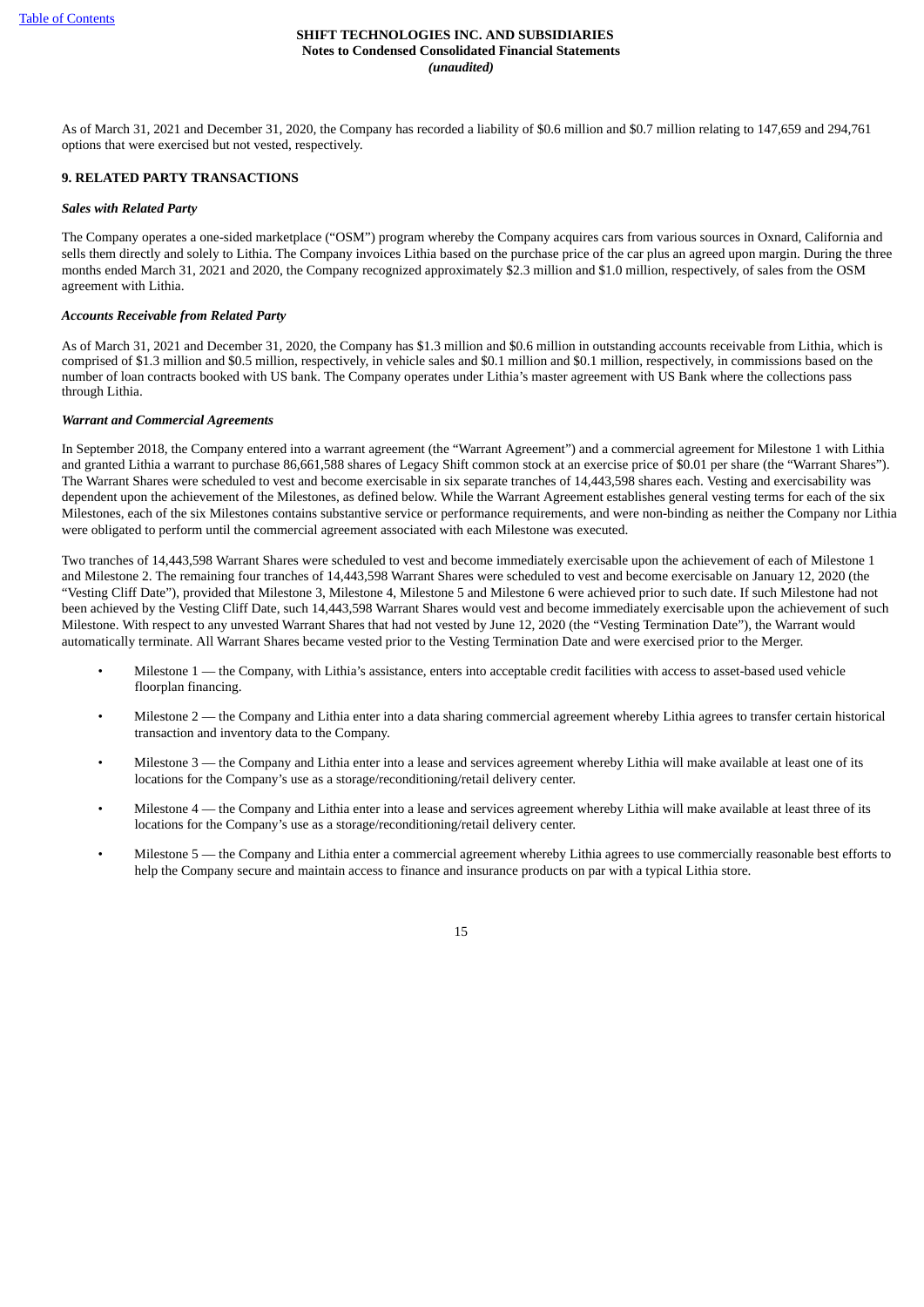Milestone  $6$  — the Company and Lithia entering into a commercial agreement where Lithia will purchase mutually-agreed upon vehicles from the Company in a minimum of three existing Lithia markets.

## *2018 Milestones*

The commercial agreement agreed to with Lithia in September 2018 was entered into concurrently with arrangements that provide for Lithia's guarantee of the flooring line of credit for a three-year period and the provision by Lithia for the delayed draw facility, see Note 6 - Borrowings. The Company determined that there was significant value in the terms received related to both the guarantee and delayed draw facility, for which the Company transferred the warrants identified in Milestone 1 as compensation. Accordingly, upon entering into the arrangements, the Company measured the fair value of the guarantee received at \$9.1 million and the fair value of the delayed draw facility at \$5.7 million.

The fair value of the guarantee is treated as a deferred borrowing cost associated with the flooring line of credit and is included within deferred borrowing costs on the condensed consolidated balance sheets and is being amortized over the three-year guarantee period, which resulted in \$0.8 million and \$0.9 million of interest expense during the three months ended March 31, 2021 and 2020, respectively. The deferred loan commitment cost was amortized over the four-year loan commitment period and the remaining balance was written off when the DDTL was repaid on November 10, 2020. Amortization of the deferred loan commitment cost associated with the delayed draw facility resulted in total interest expense of zero and \$0.3 million during three months ended March 31, 2021 and 2020, respectively.

The warrants issued with Milestone 1 were determined to be liability classified, subject to remeasurement, and were recorded as a non-current liability on the condensed consolidated balance sheets as of March 31, 2020. The warrants were exercised in connection with the Merger closing on October 13, 2020. No remeasurement gains or losses related to the warrants were recorded for the three months ended March 31, 2021 and 2020, respectively.

#### *2019 Milestones*

In connection with the negotiations related to Milestone 5, Lithia facilitated an agreement with Automotive Warranty Services ("AWS") to sell and market AWS's service plans, whereby the Company receives commission rates from AWS of comparable terms to those received by Lithia. In substance the Company paid Lithia, in the form of Warrant Shares, to make an upfront payment to Company's customers on behalf of the Company as the Company achieved favorable pricing from AWS. The benefits of this agreement were guaranteed by Lithia for an initial term of five years commencing on the signing date of the agreement. Such arrangement was the first of a number of agreements to be entered into under the terms of Milestone 5, see further discussion below. The estimated fair value of the in substance upfront payment to AWS was \$2.8 million with an offsetting entry recorded to additional paid-in capital, representing a capital transaction with a related party.

Milestone 5 was met in October 2019 and the Company recorded the warrants to additional paid-in capital based on a fair value of \$4.3 million. Milestone 5 was achieved after a mutual signed agreement was entered into evidencing that Lithia provided commercially best efforts to help the Company secure and maintain access to four finance and insurance products on par with a typical Lithia store. The fair value of the in substance upfront payment, other than the \$2.8 million for AWS discussed above, was \$0.4 million and was recorded to other non-current assets on the condensed consolidated balance sheets. The combined asset recorded of \$3.2 million is subject to amortization over a five-year period expected period of benefit. During the three months ended March 31, 2021 and 2020, the Company amortized \$0.2 million and \$0.2 million, respectively of the asset as a reduction to finance and insurance sales, which is recorded within other revenue on the condensed consolidated statements of operations and comprehensive loss. As of March 31, 2021 and December 31, 2020, the remaining asset, net of amortization, was \$1.7 million and \$1.9 million, respectively.

#### *Lease Agreements*

On November 1, 2018 and July 10, 2019, pursuant to Milestone 3 and 4, the Company and Lithia, entered into license and services agreements that govern the Company's access to and utilization of reconditioning, offices and parking spaces at the Concord and Portland facilities of Lithia, respectively. Both agreements expire on October 12, 2021, with automatic 12 month renewal subject to terms and conditions of the agreements. During the three months ended March 31, 2021 and 2020, total costs related to these agreements were approximately \$50 thousand and \$22 thousand, respectively, and were expensed to selling, general and administrative expenses on the condensed consolidated statements of operations and comprehensive loss.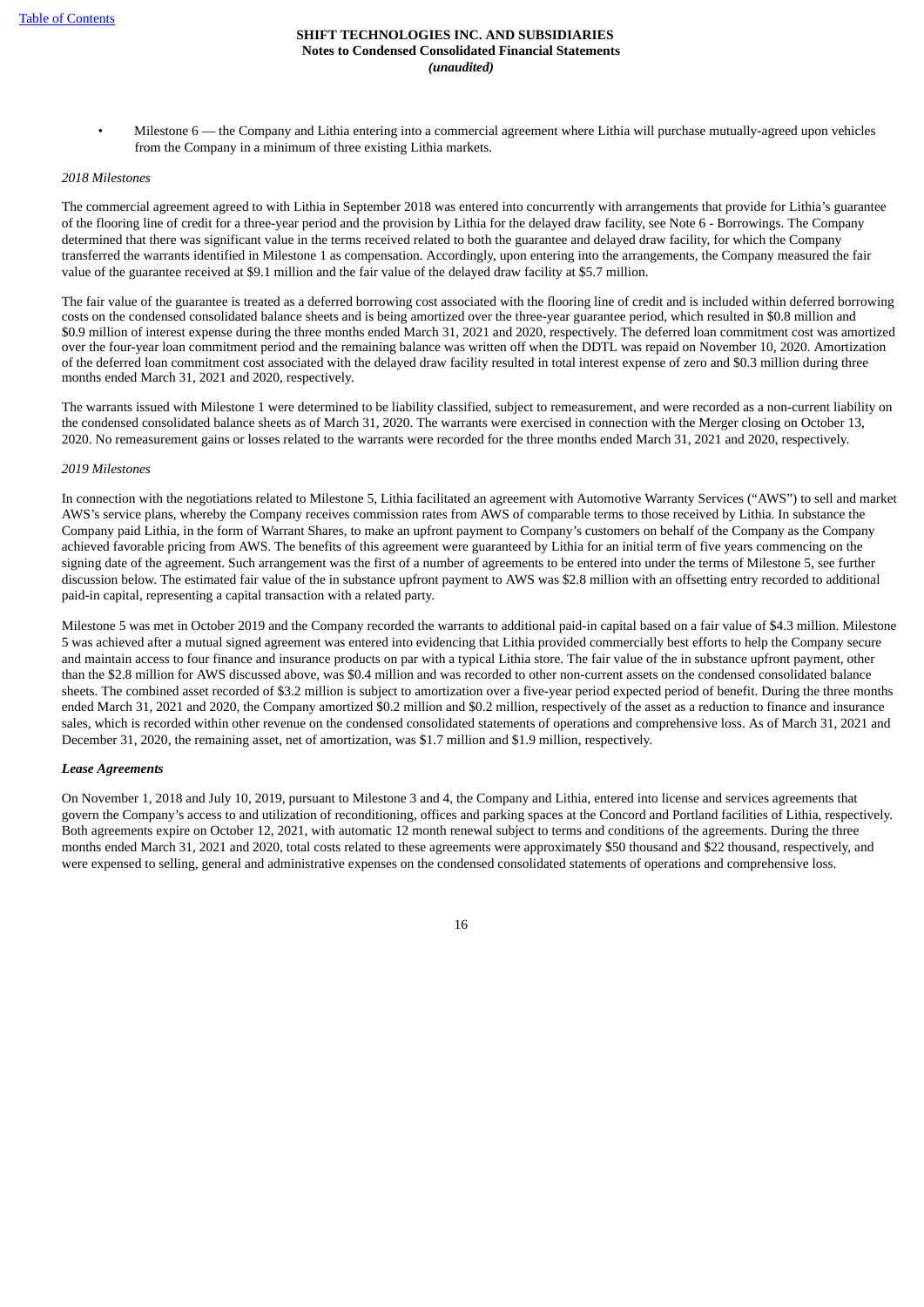## *Flooring Line of Credit Guarantee*

In February 2019, the Company entered into a guarantee agreement with Lithia. The interest rate is 1.50% per annum based on a daily outstanding flooring line of credit and is payable monthly to Lithia. For the three months ended March 31, 2021 and 2020, the Company recorded \$31 thousand and \$52 thousand of interest and \$0.8 million and \$0.9 million, respectively of deferred borrowing cost amortization to interest and other expense, net on the condensed consolidated statements of operations and comprehensive loss.

## *Delayed Draw Term Loan Agreement*

The Company drew down \$12.5 million on December 27, 2019, in accordance with the DDTL agreement. On July 2, 2020, an additional \$12.5 million was drawn down. On November 10, 2020 the outstanding amount of \$25.0 million was repaid. For the three months ended March 31, 2021 and 2020, the Company recorded zero and \$0.1 million, respectively of interest and zero and \$0.3 million, respectively of deferred borrowing cost amortization to interest and other expense, net on the condensed consolidated statements of operations and comprehensive loss. See Note 6 - Borrowings for further discussion regarding the DDTL.

## *Accounts Payable Due to Related Party*

As of March 31, 2021 and December 31, 2020 payables and accruals to Lithia consisted of other miscellaneous expenses of \$0.6 million and \$0.5 million, respectively.

## *Loan to Employees*

On July 30, 2018 and April 4, 2019, the Company received partial recourse promissory notes for \$0.2 million and \$0.1 million, respectively, as loans to an employee. The notes bear interest of 2.87% and 2.59%, respectively, per year, compounded annually. The principal balance together with all accrued but unpaid interest shall be due and payable in full upon the earliest of the day before the ninth anniversary of the promissory note or earlier if the employee ceases to provide services to the Company subject to the terms of the promissory note. Concurrently, the Company entered into a stock pledge agreement whereby the employee granted security interest to the Company for all existing and new shares earned by the employee from the Company. The proceeds from loan the of \$0.2 million were used to exercise the employee's options and no cash was paid to the employee. The Company treated the loan as an off-balance sheet transaction. The proceeds from the loan of \$0.1 million was partially paid to the employee and partially used to pay off taxes resulting from exercise of options in 2018.

On January 14, 2019, the Company received a promissory note in exchange for a \$0.1 million loan to another employee. The note bears an interest of 2.72% per year, compounded annually. Each of these promissory notes was satisfied prior to the closing of the Merger via the issuance of bonuses to the employees.

## **10. COMMITMENTS AND CONTINGENCIES**

#### *Lease Agreements*

The Company is a tenant under various operating leases with third parties, including leases of office facilities and parking/vehicle storage locations. These lease agreements are under non-cancelable leases and expire at various dates, ranging from 2021 and extending through 2028.

The Company records rent expense on a straight-line basis over the term of the lease. Rent expense was \$1.8 million and \$1.4 million for the three months ended March 31, 2021 and 2020, respectively and is recorded within selling, general and administrative expenses on the condensed consolidated statements of operations and comprehensive loss. Future minimum lease payments under non-cancellable operating leases in effect as of March 31, 2021, were as follows (in thousands):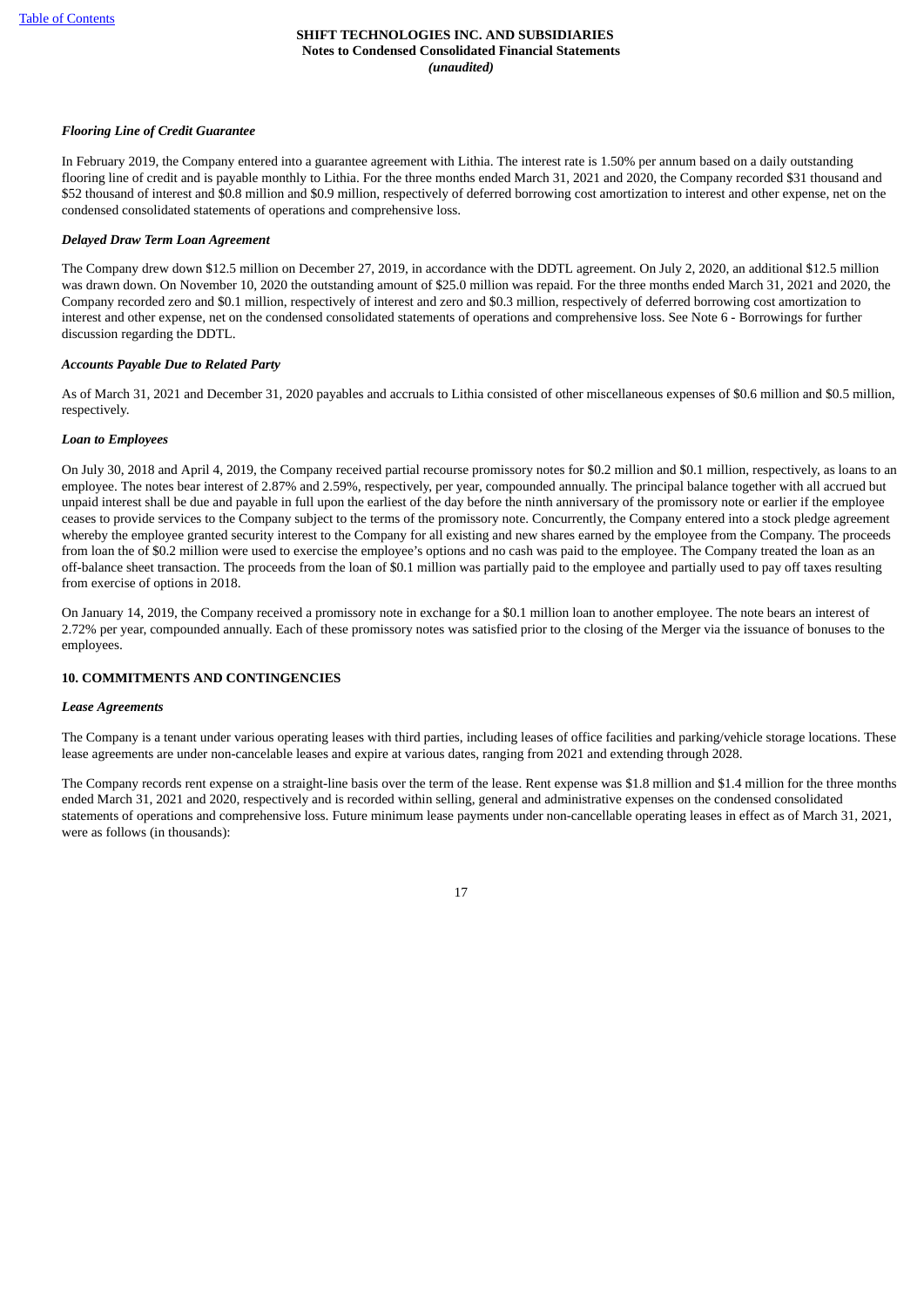| <b>Year ended December 31,</b> | <b>Minimum Lease</b><br><b>Commitments</b> |
|--------------------------------|--------------------------------------------|
| 2021                           | 5,308                                      |
| 2022                           | 6,090                                      |
| 2023                           | 5,695                                      |
| 2024                           | 4,467                                      |
| 2025                           | 3,625                                      |
| 2026                           | 1,444                                      |
| Thereafter                     | 1,726                                      |
| Total minimum lease payments   | 28,355                                     |

## *Litigation*

The Company may be subject to legal proceedings and claims that arise in the ordinary course of business. Other than the matter discussed below, Management is not currently aware of any matters that will have a material effect on the financial position, results of operations, or cash flows of the Company.

On May 7, 2021, we were named in a lawsuit filed in the U.S. District Court for the Southern District of New York (Stifel, Nicolaus & Company, Inc. v. Shift Technologies, Inc. 21-cv-04135) by a former financial advisor, Stifel, Nicolaus & Company, Inc. ("Stifel"), claiming that we are required to pay the former financial advisor certain compensation as a result of the Merger. In addition, the complaint seeks punitive damages as a result of alleged unjust enrichment for the amount of the benefits allegedly conferred on Shift by Stifel. The Company believes it has meritorious defenses against the claim, and the probable incurred losses related to the claim are immaterial as of March 31, 2021. Based on such information as is available to us, the range of additional reasonably possible losses related to the claim does not exceed \$4.0 million, excluding any punitive damages which the Company cannot currently estimate. The Company believes the claim is without merit and intends to defend itself vigorously; however, there can be no assurances that the Company will be successful in its defense.

## **11. SEGMENT INFORMATION**

The Company currently is organized into two reportable segments: Retail and Wholesale. The Retail segment represents retail sales of used vehicles through the Company's ecommerce platform and fees earned on sales of value-added products associated with those vehicles sales such as vehicle service contracts, guaranteed asset protection waiver coverage, prepaid maintenance plans, and appearance protection plans. The Wholesale segment represents sales of used vehicles through wholesale auctions or directly to a wholesaler ("DTW").

No operating segments have been aggregated to form the reportable segments. The Company determined its operating segments based on how the chief operating decision maker ("CODM") or decision-making group, reviews the Company's operating results in assessing performance and allocating resources. The CODM is the Co-Chief Executive Officers. The CODM reviews revenue and gross profit for each of the reportable segments. Gross profit is defined as revenue less cost of sales incurred by the segment. The CODM does not evaluate operating segments using asset information as these are managed on an enterprise wide group basis. Accordingly, the Company does not report segment asset information. During the three months ended March 31, 2021 and 2020, the Company did not have sales to customers outside the United States. As of March 31, 2021 and December 31, 2020, the Company did not have any assets located outside of the United States.

Information about the Company's reportable segments are as follows (in thousands):

|                                 | Three Months Ended March 31, 2021 |        |  |           |  |              |
|---------------------------------|-----------------------------------|--------|--|-----------|--|--------------|
|                                 |                                   | Retail |  | Wholesale |  | Consolidated |
| Revenue from external customers |                                   | 92,973 |  | 13.031 \$ |  | 106,004      |
| Segment gross profit            |                                   | 7.236  |  | 130       |  | 7,366        |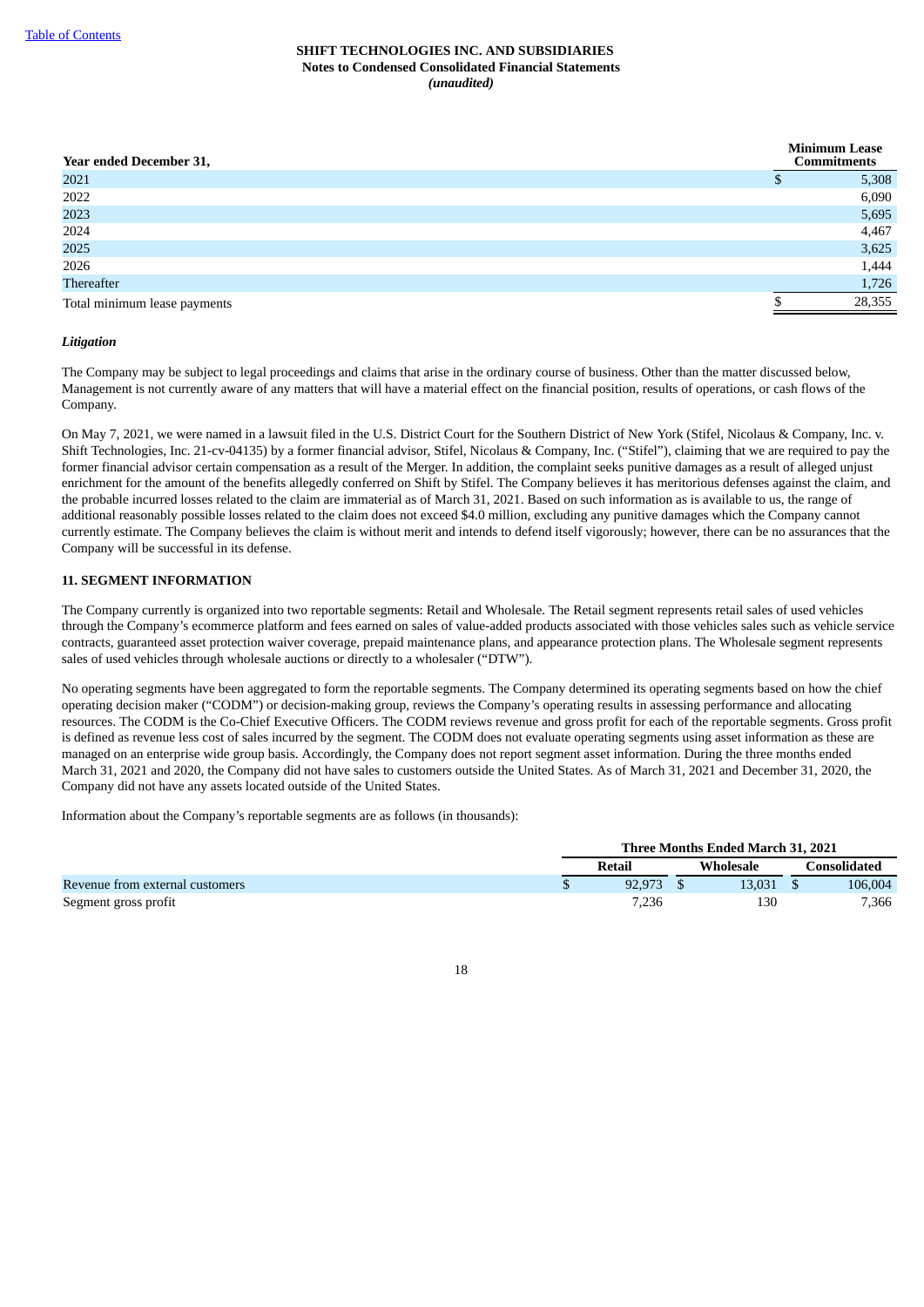|                                 | Three Months Ended March 31, 2020 |        |  |           |  |                     |
|---------------------------------|-----------------------------------|--------|--|-----------|--|---------------------|
|                                 |                                   | Retail |  | Wholesale |  | <b>Consolidated</b> |
| Revenue from external customers |                                   | 22.599 |  | 7.354     |  | 29,953              |
| Segment gross profit            |                                   | 1,887  |  | 1.456     |  | 3,343               |

The reconciliation between reportable segment gross profit to net loss and comprehensive loss attributable to common stockholders is as follows (in thousands):

|                                                                     | <b>Three Months Ended</b><br>March 31, |           |  |           |
|---------------------------------------------------------------------|----------------------------------------|-----------|--|-----------|
|                                                                     |                                        | 2021      |  | 2020      |
| Segment gross profit                                                |                                        | 7.366     |  | 3,343     |
| Selling, general and administrative expenses                        |                                        | (50, 234) |  | (13, 446) |
| Depreciation and amortization                                       |                                        | (1,101)   |  | (982)     |
| Change in fair value of financial instruments                       |                                        | 2,153     |  |           |
| Interest and other expense, net                                     |                                        | (939)     |  | (1,246)   |
| Net loss and comprehensive loss attributable to common stockholders |                                        | (42,755)  |  | (12, 331) |

## **12. NET LOSS PER SHARE**

The following table sets forth the computation of net loss and comprehensive loss per share attributable to common stockholders, basic and diluted:

|                                                                                                                                            | <b>Three Months Ended</b><br>March 31, |               |  |           |
|--------------------------------------------------------------------------------------------------------------------------------------------|----------------------------------------|---------------|--|-----------|
| (in thousands, except share and per share amounts)                                                                                         |                                        | 2021          |  | 2020      |
| Net loss and comprehensive loss attributable to common stockholders                                                                        |                                        | $(42,755)$ \$ |  | (12, 331) |
| Weighted-average number of shares outstanding used to compute net loss per share attributable to common<br>stockholders, basic and diluted |                                        | 77.909.110    |  | 3,214,113 |
| Net loss and comprehensive loss per share attributable to common stockholders, basic and diluted                                           |                                        | (0.55)        |  | (3.84)    |

The following potentially dilutive shares were not included in the calculation of diluted shares outstanding for the periods presented as the effect would have been anti-dilutive:

|                                                  |            | As of March 31, |
|--------------------------------------------------|------------|-----------------|
|                                                  | 2021       | 2020            |
| <b>Escrow Shares</b>                             | 6,000,218  |                 |
| Stock options                                    | 2,045,690  | 3,269,218       |
| Restricted stock units                           | 7,338,804  |                 |
| Restricted stock awards                          |            | 117,209         |
| Contingently repurchasable early exercise shares | 147,659    | 250,013         |
| Total                                            | 15,532,371 | 3,636,440       |
|                                                  |            |                 |

## **13. INCOME TAXES**

<span id="page-23-0"></span>The Company did not record a provision or benefit for income taxes during the three months ended March 31, 2021 and 2020. The Company continues to maintain a full valuation allowance for its net U.S. federal and state deferred tax assets.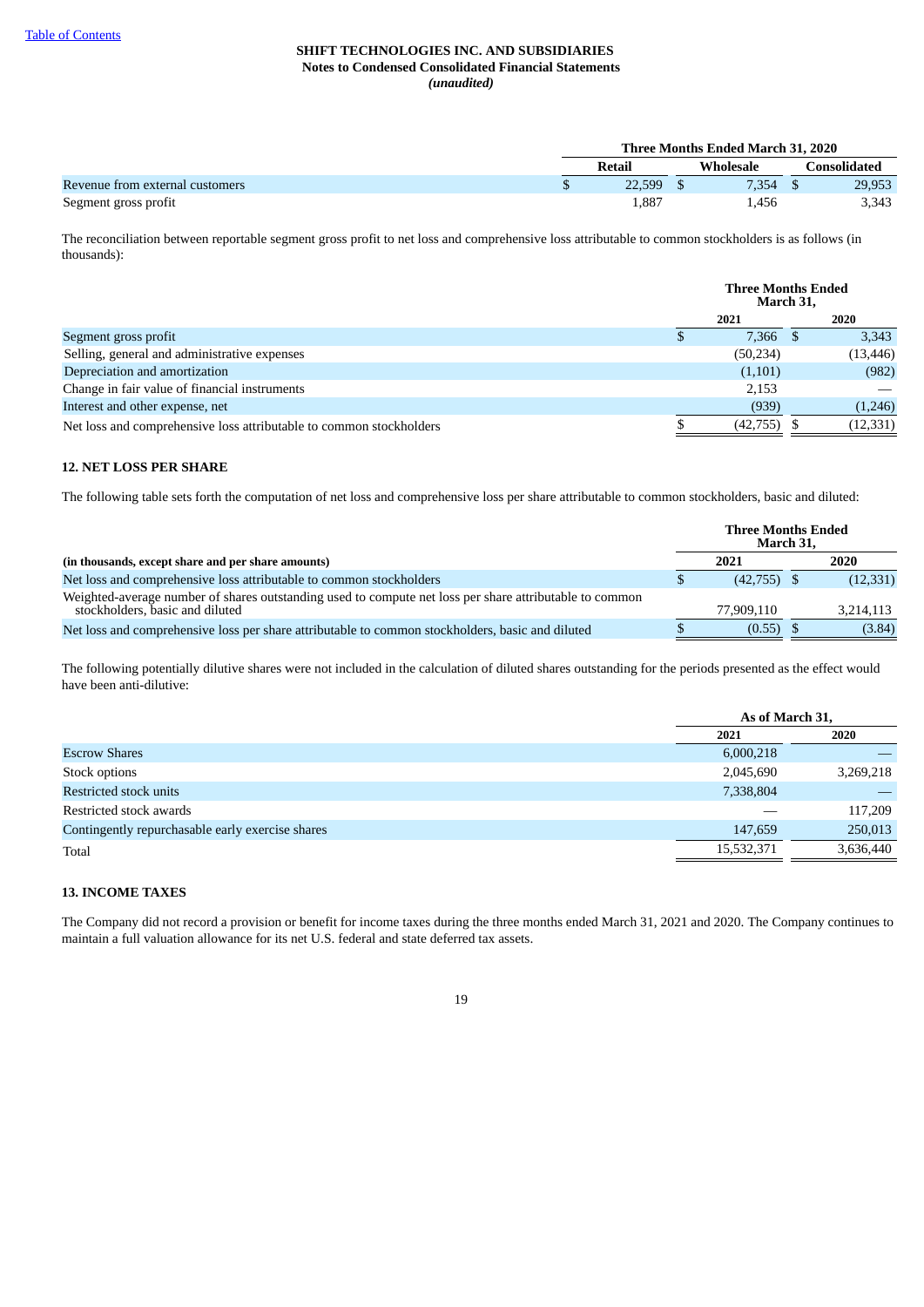### **ITEM 2. MANAGEMENT'S DISCUSSION AND ANALYSIS OF FINANCIAL CONDITION AND RESULTS OF OPERATIONS**

You should read the following management's discussion and analysis together with our condensed consolidated financial statements and related notes included under Part I, Item 1 of this Quarterly Report on Form 10-O. This discussion contains forward-looking statements about Shift's business, operations and industry that involve risks and uncertainties, such as statements regarding Shift's plans, objectives, expectations and intentions. Shift's future results and financial condition may differ materially from those currently anticipated by Shift as a result of the factors described in the sections entitled "Risk Factors" and "Cautionary Note Regarding Forward-Looking Statements." Throughout this section, unless otherwise noted "we", "us", "our" and the "Company" refer to *Shift and its consolidated subsidiaries.*

#### *Insurance Acquisition Corp. Merger*

On October 13, 2020, Insurance Acquisition Corp. ("IAC"), an entity listed on the Nasdaq Capital Market under the trade symbol "INSU", acquired Shift Platform, Inc., formerly known as Shift Technologies, Inc. ("Legacy Shift"), by the merger of IAC Merger Sub, Inc., a direct wholly owned subsidiary of IAC, with and into Legacy Shift, with Legacy Shift continuing as the surviving entity and a wholly owned subsidiary of IAC (the "Merger"). The public company resulting from the merger was renamed Shift Technologies, Inc., which we refer to as Shift, we, us, our, SFT, or the Company. Upon the consummation of the Merger, Shift received approximately \$300.9 million, net of fees and expenses. See Note 2 - Merger, in the accompanying condensed consolidated financial statements for additional details regarding this transaction. For financial reporting purposes IAC was treated as the "acquired" company and Legacy Shift was treated as the accounting acquirer.

#### **Overview**

Shift is a leading end-to-end ecommerce platform transforming the used car industry with a technology-driven, hassle-free customer experience.

Shift's mission is to make car purchase and ownership simple — to make buying or selling a used car fun, fair, and accessible to everyone. Shift provides comprehensive, technology-driven solutions throughout the car ownership lifecycle:

- finding the right car,
- having a test drive brought to you before buying the car,
- a seamless digitally-driven purchase transaction including financing and vehicle protection products,
- an efficient, fully-digital trade-in/sale transaction,
- and a vision to provide high-value support services during car ownership.

Each of these steps is powered by Shift's software solutions, mobile transactions platform, and scalable logistics, combined with the Company's six centralized inspection, reconditioning & storage centers, called hubs.

Shift's vision is to provide a comprehensive experience for car owners, driven by technology at every step of the consumer lifecycle. Our continued investments in our research and discovery functionality create a platform that draws customers to engage with the Shift website and provide a seamless search experience.

There are three ways to purchase a car from Shift:

- **On-demand test drive:** Shift conveniently brings any car to the customer's desired location for a no-obligation, contactless test drive, usually at their home or work. If the customer chooses to purchase the vehicle, a Shift concierge staff can process the transaction on-the-spot via a mobile app.
- **Buy online:** Customers can buy a car sight-unseen without a test drive and have it delivered to their home quickly with the same seven-day return policy as is offered on cars bought in person.
- **Hub test drive:** Customers may come to one of Shift's hub locations to see and test drive multiple cars. When they arrive, customers can scan a QR code on each car to immediately view all relevant details, including ownership & service history, inspection reports, vehicle history reports, and most importantly, dynamic pricing and market price comparisons. This immediate access to all relevant information — without having to rely on a salesman — puts customers in control.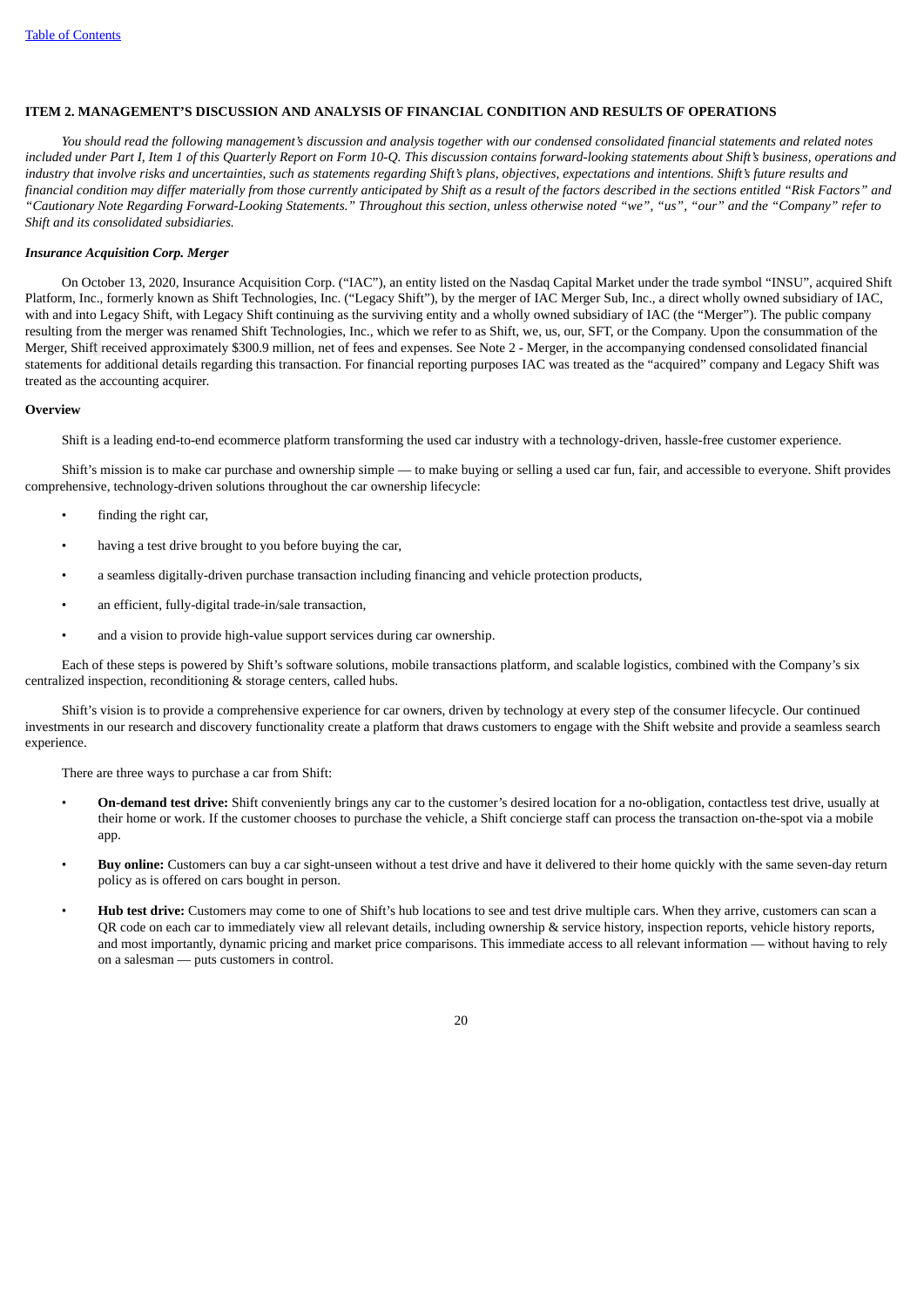Launched in 2014, Shift currently operates six reconditioning facilities across the West Coast capable of reaching over 85%<sup>1</sup> of the California population and a large portion of the populations of Oregon and Washington, with proven success in San Francisco, Los Angeles and Orange County, San Diego, Sacramento, Portland, and Seattle. In May 2021, the Company began selling cars in the San Antonio and Austin, Texas markets and began acquiring cars in Las Vegas. The Company plans to expand to additional metropolitan areas. Once fully launched, each region is supported by one hub location that acts as the central point for reconditioning and vehicle storage that also enables customers who prefer to browse inventory onsite. For the three months ended March 31, 2021, the Company had \$106.0 million in revenue, an increase of 254% compared to \$30.0 million of revenue for the three months ended March 31, 2020. By targeting urban, densely populated markets, Shift has used direct-to-consumer digital marketing and a responsive ecommerce sales approach to grow its market penetration. With current operations out of six West Coast hubs and the launch of new Texas locations, Shift has significant runway for continued expansion.

Shift's differentiated strategy offers a wide variety of vehicles across the entire spectrum of model, price, age, and mileage to ensure that Shift has the right car for buyers regardless of interest, need, budget, or credit. Shift is the only online dealer to offer a fully omni-channel fulfillment model, led by Shift's patented system for managing on-demand test drives brought to customers at their preferred location, such as their home.

Regardless of the approach chosen by the customer, they will be supported by friendly Shift Concierge and Advisor team members. For all buyers, Shift offers a full suite of options to consumers to finance and protect their vehicle through the only mobile point-of-sale solution on the market. Through our platform, we connect customers to various lending partners for a completely digital end-to-end process for financing and service products. A customer can also complete a short online prequalification form and immediately see a filtered view of cars that meet their budget based on the financing options for which they are, statistically speaking, able to qualify. Customers can also get approved for financing before they even test drive a car, making it much more likely that the customer will purchase a car from us.

Shift focuses on unit economics driven by direct vehicle acquisition channels, optimized inventory mix and ancillary product offerings, combined with streamlined inventory onboarding, low fulfillment costs, and centralized software. For the three months ended March 31, 2021, Shift sourced 87% of its inventory from consumer-sellers and partners driving industry-leading margins and customer acquisition cost. Our data-driven vehicle evaluations help ensure acquisition of the right inventory at the right price to reduce days to sale. We believe that a differentiated ability to purchase vehicles directly from consumersellers as compared to our competitors, who purchase a higher percentage through the wholesale market, provides Shift access to a deeper pool of scarce, highly desirable inventory.

Sellers are able to go to Shift.com, submit information on their car, and get a quote instantly. Shift uses a proprietary algorithm for pricing that utilizes current market information about market conditions, demand and supply, and car option data, among other factors. Using proprietary pricing and Shift-built mobile diagnostic tools, Shift provides an immediate quote for a customer's trade-in vehicle, and will schedule an on-demand evaluation at the customer's location by a member of Shift's concierge staff. Shift provides selling customers with information on market rates and, when a customer is ready to sell their car, we can digitally initiate e-contracting and an ACH transfer and conveniently take the car on the seller's behalf so the seller doesn't even have to leave his or her home to sell their car.

Over time, we will expand our machine learning-enabled recommendation engine to help customers find the cars best suited to them. Customer response to the Shift experience is extremely positive, resulting in a 70 Net Promoter Score ("NPS"), an order of magnitude higher score than traditional auto retailers. These positive experiences allow Shift to serve customers over the entire lifecycle of vehicle ownership and retain customers for repeat sales and purchases. By continuing to invest in services that benefit the customer throughout the ownership phase of the lifecycle (for example, vehicle maintenance plans), we will continue to establish a long-term customer base that will return for future transactions.

 $\overline{\phantom{a}}$  , and the set of the set of the set of the set of the set of the set of the set of the set of the set of the set of the set of the set of the set of the set of the set of the set of the set of the set of the s



<sup>&</sup>lt;sup>1</sup>Includes MSA's within 60 miles of Shift hub facilities in San Francisco, Los Angeles, San Diego, and Sacramento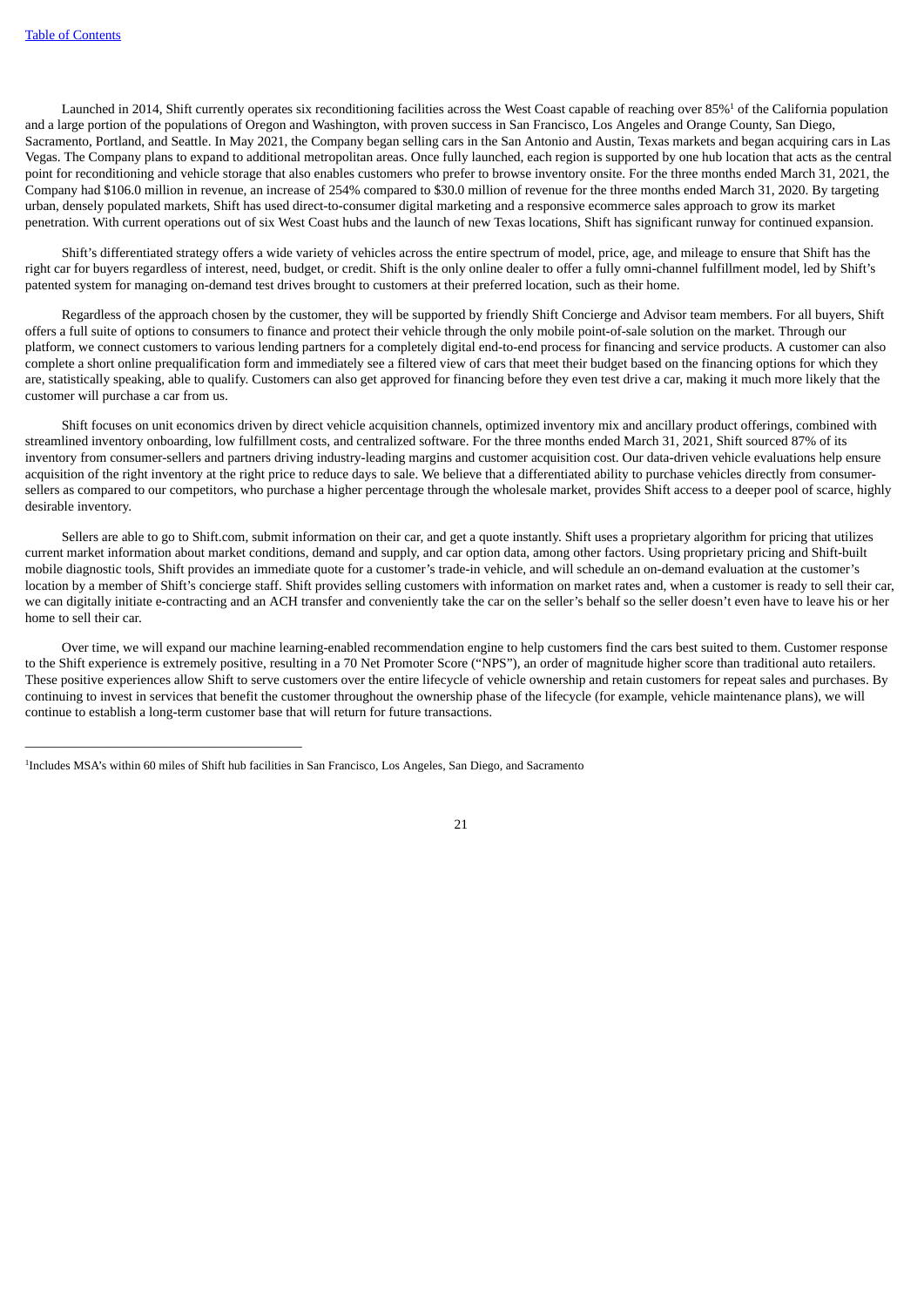#### *Revenue Model*

Shift's two-sided model generates value from both the purchase and sale of vehicles along with financing and vehicle protection products. We acquire cars directly from consumers, partners, and other sources and sell vehicles through our ecommerce platform directly to consumers in a seamless end-to-end process. This model captures value from the difference in the price at which the car is acquired and sold, as well as through fees on the sale of ancillary products such as financing, vehicle protection, and services. If a car that we purchase does not meet our standards for retail sale, we generate revenue by selling through wholesale channels. These vehicles are primarily acquired from customers who trade-in their existing vehicles in connection with a purchase from us. Our revenue for the three months ended March 31, 2021 and 2020, was \$106.0 million and \$30.0 million, respectively. For the three months ended March 31, 2021 and 2020, our revenue was impacted by contra-revenue charges of \$0.2 million and \$0.2 million, respectively related to certain milestones under our agreement with Lithia (see Note 9 - Related Party Transactions in the accompanying condensed consolidated financial statements). We expect significant growth going forward as we expand geographically, increase market penetration, and increase ancillary product sales. Our adjusted gross profit is equal to the revenue from vehicle sales and services, exclusive of the impact of the warrants issued related to milestone achievement under our Lithia agreement, less the costs associated with acquiring and reconditioning the vehicle prior to sale. Adjusted gross profit is a non-GAAP financial measure used by our management team to assess our business and consists of gross profit adjusted for non-cash items as set forth below under "*Non-GAAP Financial Measures."*

#### *Inventory Sourcing*

We source the majority of our vehicles directly from consumers and partners who use the Shift platform to resell trade-in and other vehicles. These channels provide scarce and desirable local inventory of used cars of greater quality than those typically found at auction. In addition to those primary channels, we supplement our vehicle acquisitions with purchases from auto auctions, as well as some vehicles sourced locally through the trade-in program of an original equipment manufacturer ("OEM").

Proprietary machine learning-enabled software inputs vast quantities of data across both the supply and demand sides to optimize our vehicle acquisition strategy. As we grow volumes, we expect to improve the performance of our model to optimize our vehicle selection and disposal. To further increase our inventory, we intend to expand our current third-party relationships and enter into new partnerships that provide significant growth opportunities in a capital efficient manner.

#### *Vehicle Reconditioning*

All of the cars Shift sells undergo a rigorous 150+ point mechanical inspection and reconditioning process at one of our six regional reconditioning facilities (or at a third-party partner when additional capacity is needed, such as during the establishment of a new hub location) to help ensure that they're safe, reliable, up to cosmetic standards, and comfortable. We have created two classifications of inventory for reconditioning — Value and Certified — to optimize the level of reconditioning for each vehicle classification. This allows us to efficiently provide each customer with the greatest value through a tailored reconditioning approach. Value cars are typically sold at a lower price point and are sought after by consumers who have different expectations and tolerances for cosmetic reconditioning standards — therefore, we focus on mechanical and safety issues for these vehicles, with less emphasis on cosmetic repair, in order to optimize reconditioning costs. This key component of our reconditioning process impacts our ability to grow profitably and is a primary factor in our decision to conduct reconditioning in-house. With a 60-mile test drive service radius from our hub to a customer's home, each reconditioning facility is able to cover a large geographic range and service the surrounding metropolitan area. We plan to grow our reconditioning center network as we expand geographically and launch new markets.

#### *Logistics Network*

The primary component of our logistics network consists of intra-city concierge personnel and inter-city third-party carriers. Shift concierges are able to transport vehicles to and from customers, while providing a customer friendly white glove experience, including delivery, disposal, and at-home test drives. This provides the benefit of a seamless experience as well as an on-site sales support agent to guide the customer through the process. Our agreements with long distance haulers allow us to combine the nodes in our network and deliver vehicles between cities. Strategically, this provides customers with a broad set of inventory and a great speed of delivery.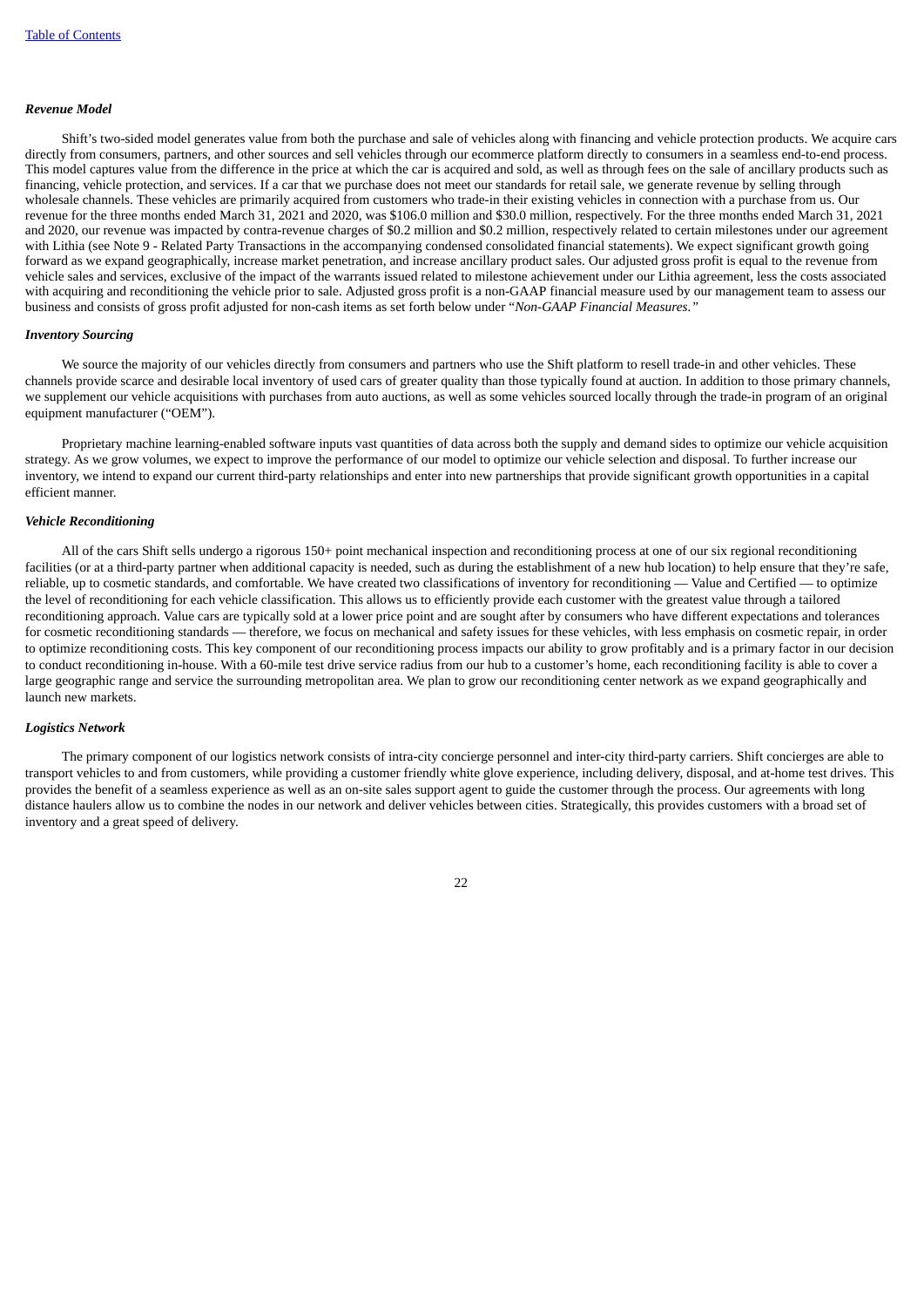#### *Financing and Vehicle Protection Products*

We generate revenue by earning no obligation referral fees for selling ancillary products to customers that purchase vehicles through the Shift platform. Since we earn fees for the financing and vehicle protection products we sell, also referred to as finance and insurance ("F&I"), our gross profit on these items is equal to the revenue we generate for the sale of those. Our current offering consists of financing from third-party lenders, guaranteed asset protection ("GAP") waiver, and tire and wheel protection services. We plan to offer additional third-party products to provide a greater product offering to customers and expect these products to contribute to reaching our revenue and profitability targets.

#### **Factors Affecting our Business Performance**

Various trends and other factors have affected and may continue to affect our business, financial condition and operating results, including:

#### *Deeper Market Penetration Within Our Existing Markets*

We believe that there remains a large opportunity to capture additional market share within our existing service areas. We've proven our ability to command a strong market share through effective marketing channels, as demonstrated by our current market share in our most established cities in the San Francisco area, where we represent over 4% of the used car sales market.<sup>3</sup> We believe that with effective brand marketing, we will be able to reach similar market penetration in our other geographic markets.

### *Expansion into New Markets*

We believe that a phased, capital efficient, expansion model results in the most cost-effective new market launch strategy in the industry. Our approach to market expansion is to implement controlled launches to expand our existing service territory. This approach both bolsters our existing markets (with new inventory being acquired in nearby cities), while simultaneously providing the new market with the local talent and resources required for a successful launch.

#### *Improvements in Technology Platform*

We are constantly investing in our technology platform to improve both customer experience and our business performance. We regularly implement changes to our software to help customers find the right car for them, while the machine learning component of our inventory and pricing model ensures we get the right cars at the right price. As our algorithms evolve, we are able to better monetize our inventory of vehicles through better pricing, while simultaneously customers are much more likely to purchase a car on our website, thus driving higher demand and sales volume.

## *Improvements in Reconditioning Processes*

 $\overline{\phantom{a}}$ 

We learned early on from our experience in the used car sales business that to be a reliable used car resource with desirable inventory for all customer types, we needed to control our own reconditioning processes. Our reconditioning program has constantly improved over the course of our history, and we are happy with what we have achieved. Each unit of our inventory is reconditioned with a focus on safety first, while optimizing for repairs that will have the highest return on investment ("ROI"). We believe that our network of reconditioning centers and connecting logistics routes have excess capacity, which we plan to utilize as we increase retail sales volumes. Increasing capacity utilization will positively affect Adjusted GPU by reducing per unit overhead costs. Due to hiring challenges in the COVID environment, our ability to grow our reconditioning teams could not keep pace with the consumer demand in the market, and we therefore outsourced the reconditioning process for select vehicles. We believe we've seen significant improvements in our in house reconditioning in 2021 as our technician hiring caught up to our throughput targets. However, the higher outsourced reconditioning costs incurred in 2020 will continue to impact results in the first half of 2021 as we sell through vehicles acquired and reconditioned in 2020.

Represents Shift's 2019 total unit sales for ZIP codes in which Shift currently operates from San Francisco, South San Francisco, Daly City and Brisbane, divided by the total 2019 used vehicle sales in the same area. 3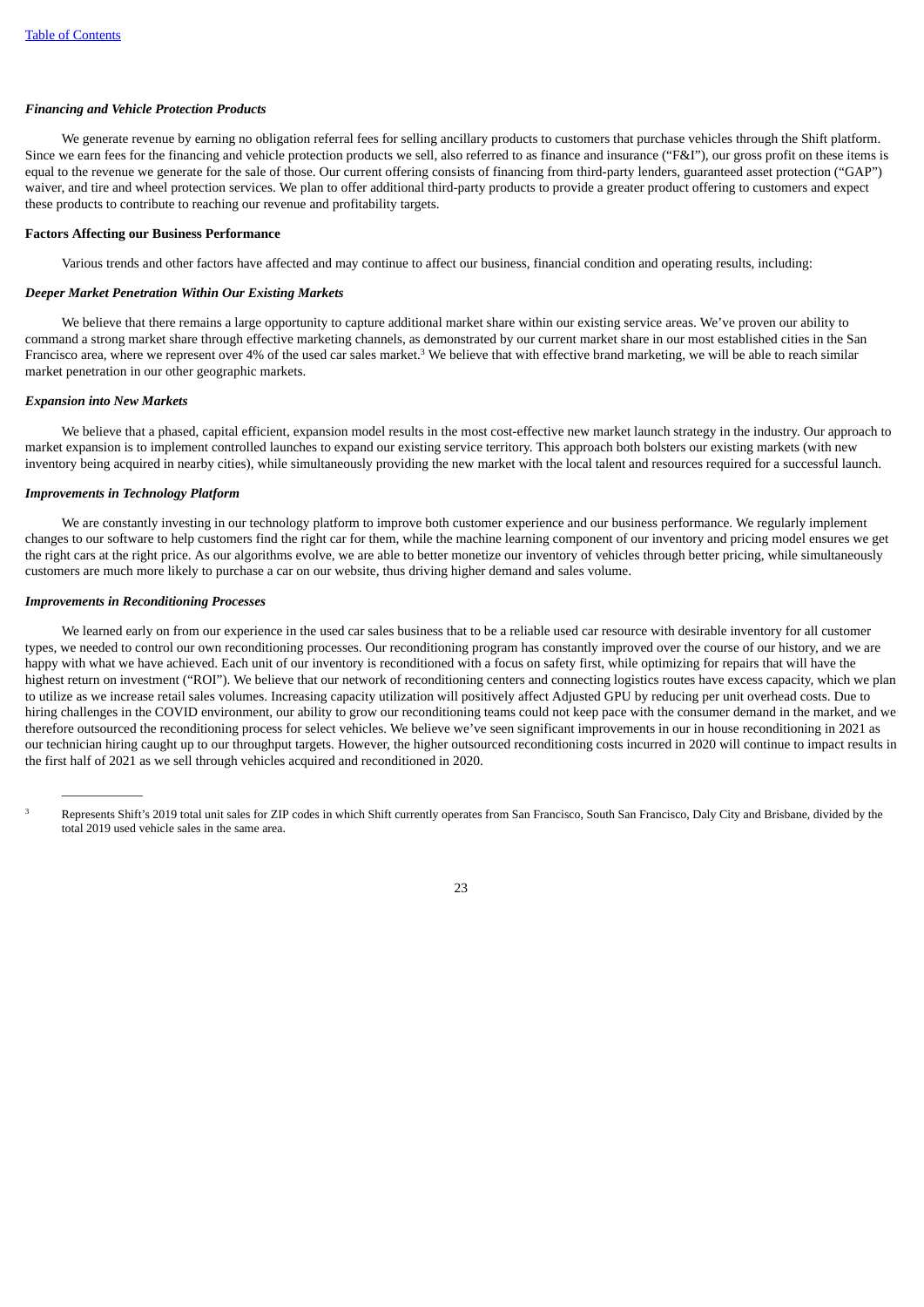#### *Growth in Other Revenue from Existing Revenue Streams*

We have made great strides over the past two years developing our "other revenue" streams, which comprise the financing and vehicle protection products that we can offer on our digital financing platform, and other ancillary products. We have invested in the technology, as well as the sales team, to increase the likelihood that consumers will purchase ancillary products in connection with the sale of a vehicle, and we see more opportunity for additional revenue within our existing channels purely from further expansion of our attach rates for our entire financing and vehicle protection product suite.

## *Growth in Other Revenue from Expansion of Product Offerings*

We see great opportunity to further expand our other revenue streams through additional product offerings beyond the existing offerings on our platform. These incremental revenue streams will come in the form of on-boarding new lending partners to our existing loan program, as well as introducing entirely new financing and vehicle protection products to offer our customers. We intend to continue to grow this business segment to service every foreseeable need of our customers during the vehicle purchase process.

#### *Seasonality*

We expect our quarterly results of operations, including our revenue, gross profit, profitability, if any, and cash flow to vary significantly in the future, based in part on, among other things, consumers' car buying patterns. We have typically experienced higher revenue growth rates in the second and third quarters of the calendar year than in each of the first or fourth quarters of the calendar year. We believe these results are due to seasonal buying patterns driven in part by the timing of income tax refunds, which we believe are an important source of car buyer down payments on used vehicle purchases. We believe that continued investments in growth, including effective marketing and new market entry, will allow us to maintain sales growth through seasonality, however we recognize that in the future our revenues may be affected by these seasonal trends as well as cyclical trends affecting the overall economy, specifically the automotive retail industry.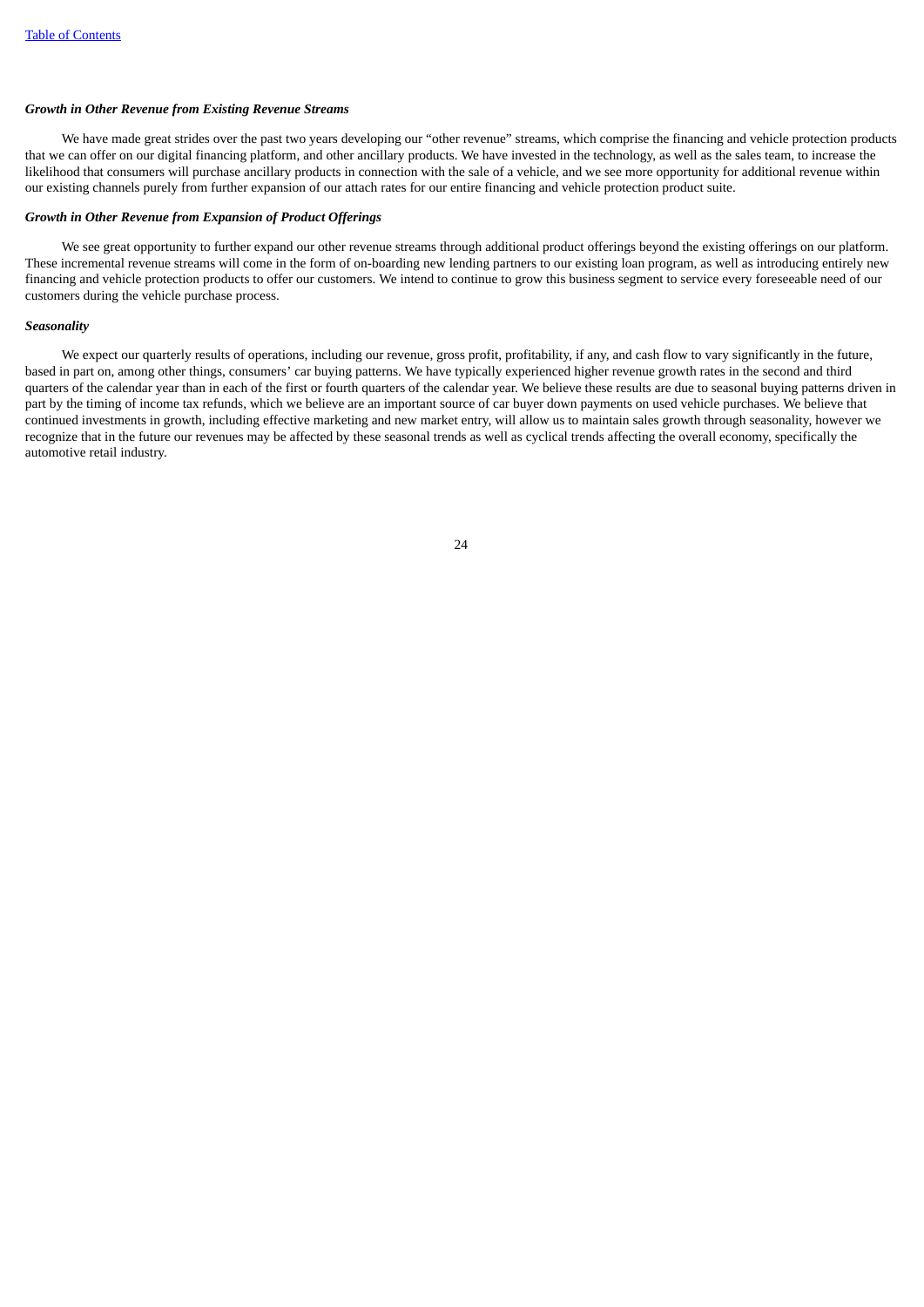### *Impact of COVID-19*

In March 2020, the World Health Organization declared a global pandemic related to the rapidly growing outbreak of a novel strain of coronavirus known as COVID-19, and in the following weeks, shelter-in-place ordinances were put into effect in regions where Shift operates. We saw a slowing of vehicle sales immediately following the shelter-in-place ordinances in March; however, within five weeks, we were back near our pre-COVID-19 weekly sales volumes. Although the ultimate impacts of COVID-19 remain uncertain, a recent survey found that 46% of U.S. adults surveyed plan to use their cars more often and public transportation less often in the future. Additionally, the pandemic is accelerating trends of online adoption more broadly as consumers seek to avoid physical retail locations. We believe that this global pandemic will push people to look to alternative means of personal transportation, and our product is well suited to provide customers with a safe, clean means of transportation, through our contactless purchase and delivery processes. Therefore, while it remains possible that sustained or deepened impact on consumer demand resulting from COVID-19 or the related economic recession could negatively impact Shift's performance, we believe that Shift is well positioned to weather the pandemic. In 2021, pandemic-related economic stimulus and constraints in the supply of new and used vehicles have increased demand for our products, while labor shortages have abated since the initial pandemic lockdowns.

Ultimately, the magnitude and duration of the impact to Shift's operations is impossible to predict due to:

- uncertainties regarding the duration of the COVID-19 pandemic and how long related disruptions will continue;
- the impact of governmental orders and regulations that have been, and may in the future be, imposed;
- the impact of COVID-19 wholesale auctions, state DMV titling and registration services and other third parties on which we rely;
- uncertainties related to the impact of COVID-19 variants and government actions that that may be taken in response;
- uncertainties as to the timing and impact of vaccination campaigns underway in key markets; and
- potential deterioration of economic conditions in the United States, which could have an adverse impact on discretionary consumer spending.

## **Key Operating Metrics**

We regularly review a number of metrics, including the following key metrics, to evaluate our business, measure our progress and make strategic decisions. Our key operating metrics measure the key drivers of our growth, including opening new hubs, increasing our brand awareness through unique site visitors and continuing to offer a full spectrum of used vehicles to service all types of customers.

#### *Ecommerce Units Sold*

We define ecommerce units sold as the number of vehicles sold to customers in a given period, net of returns. We currently have a seven-day, 200 mile return policy. The number of ecommerce units sold is the primary driver of our revenues and, indirectly, gross profit, since ecommerce unit sales enable multiple complementary revenue streams, including all financing and protection products. We view ecommerce units sold as a key measure of our growth, as growth in this metric is an indicator of our ability to successfully scale our operations while maintaining product integrity and customer satisfaction.

### *Wholesale Units Sold*

We define wholesale units sold as the number of vehicles sold through wholesale channels in a given period. While wholesale units are not the primary driver of revenue or gross profit, wholesale is a valuable channel as it allows us to be able to purchase vehicles regardless of condition, which is important for the purpose of accepting a trade-in from a customer making a vehicle purchase from us, and as an online destination for consumers to sell their cars even if not selling us a car that meetings our retail standards.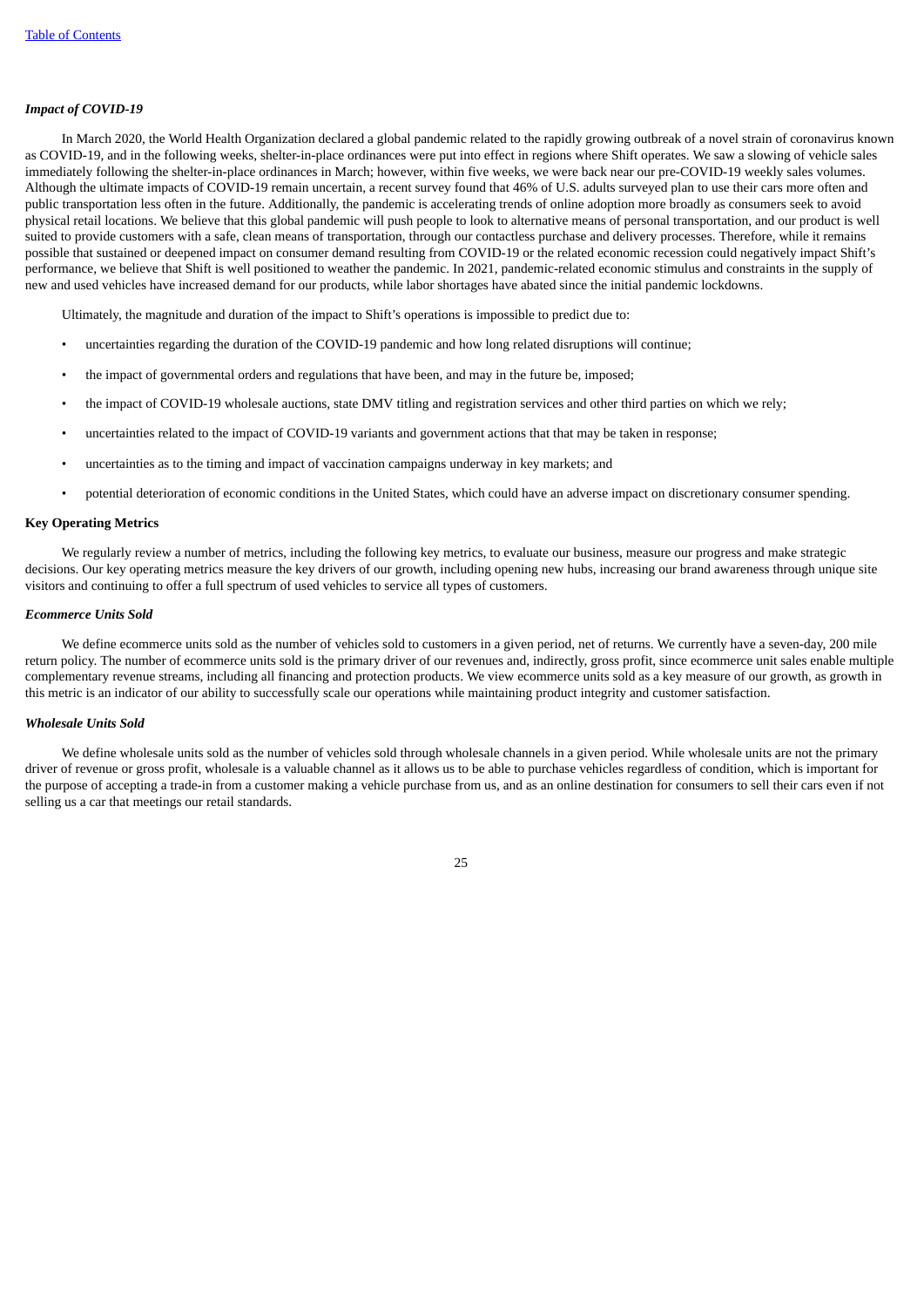### *Ecommerce Average Sale Price*

We define ecommerce average sale price ("ASP") as the average price paid by a customer for an ecommerce vehicle, calculated as ecommerce revenue divided by ecommerce units. Ecommerce average sale price helps us gauge market demand in real-time and allows us to maintain a range of inventory that most accurately reflects the overall price spectrum of used vehicle sales in the market.

#### *Wholesale Average Sale Price*

We define wholesale average sale price as the average price paid by a customer for a wholesale vehicle, calculated as wholesale revenue divided by wholesale units. We believe this metric provides transparency and is comparable to our peers.

#### *Gross Profit per Unit*

We define gross profit per unit as the gross profit for ecommerce, other and wholesale each of which divided by the total number of ecommerce units sold in the period. We calculate gross profit as the revenue from vehicle sales and services less the costs associated with acquiring and reconditioning the vehicle prior to sale. Gross profit per unit is driven by ecommerce vehicle revenue, which generates additional revenue through attachment of our financing and protection products, and gross profit generated from wholesale vehicle sales. We present gross profit per unit from our three revenues streams, as Ecommerce gross profit per unit, Wholesale gross profit per unit and Other gross profit per unit.

### *Average Monthly Unique Visitors*

We define a monthly unique visitor as an individual who has visited our website within a calendar month, based on data collected on our website. We calculate average monthly unique visitors as the sum of monthly unique visitors in a given period, divided by the number of months in that period. To classify whether a visitor is "unique", we dedupe (a technique for eliminating duplicate copies of repeating data) each visitor based on email address and phone number, if available, and if not, we use the anonymous ID which lives in each user's internet cookies. This practice ensures that we do not double-count individuals who visit our website multiple times within a month. We view average monthly unique visitors as a key indicator of the strength of our brand, the effectiveness of our advertising and merchandising campaigns and consumer awareness.

#### *Average Days to Sale*

We define average days to sale as the number of days between Shift's acquisition of a vehicle and sale of that vehicle to a customer, averaged across all ecommerce units sold in a period. We view average days to sale as a useful metric in understanding the health of our inventory.

## *Ecommerce Vehicles Available for Sale*

We define ecommerce vehicles available for sale as the number of ecommerce vehicles in inventory on the last day of a given reporting period. Until we reach an optimal pooled inventory level, we view ecommerce vehicles available for sale as a key measure of our growth. Growth in ecommerce vehicles available for sale increases the selection of vehicles available to consumers, which we believe will allow us to increase the number of vehicles we sell. Moreover, growth in ecommerce vehicles available for sale is an indicator of our ability to scale our vehicle purchasing, inspection and reconditioning operations.

#### *Number of Regional Hubs*

We define a hub as a physical location at which we recondition and store units bought and sold within a market. Because of our omni-channel fulfillment model with our on-demand delivery test drive offering, we are able to service super-regional areas covering approximately a 60-mile radius from a single hub location. This is a key metric as each hub expands our service area as our service area, reconditioning and storage capacity.

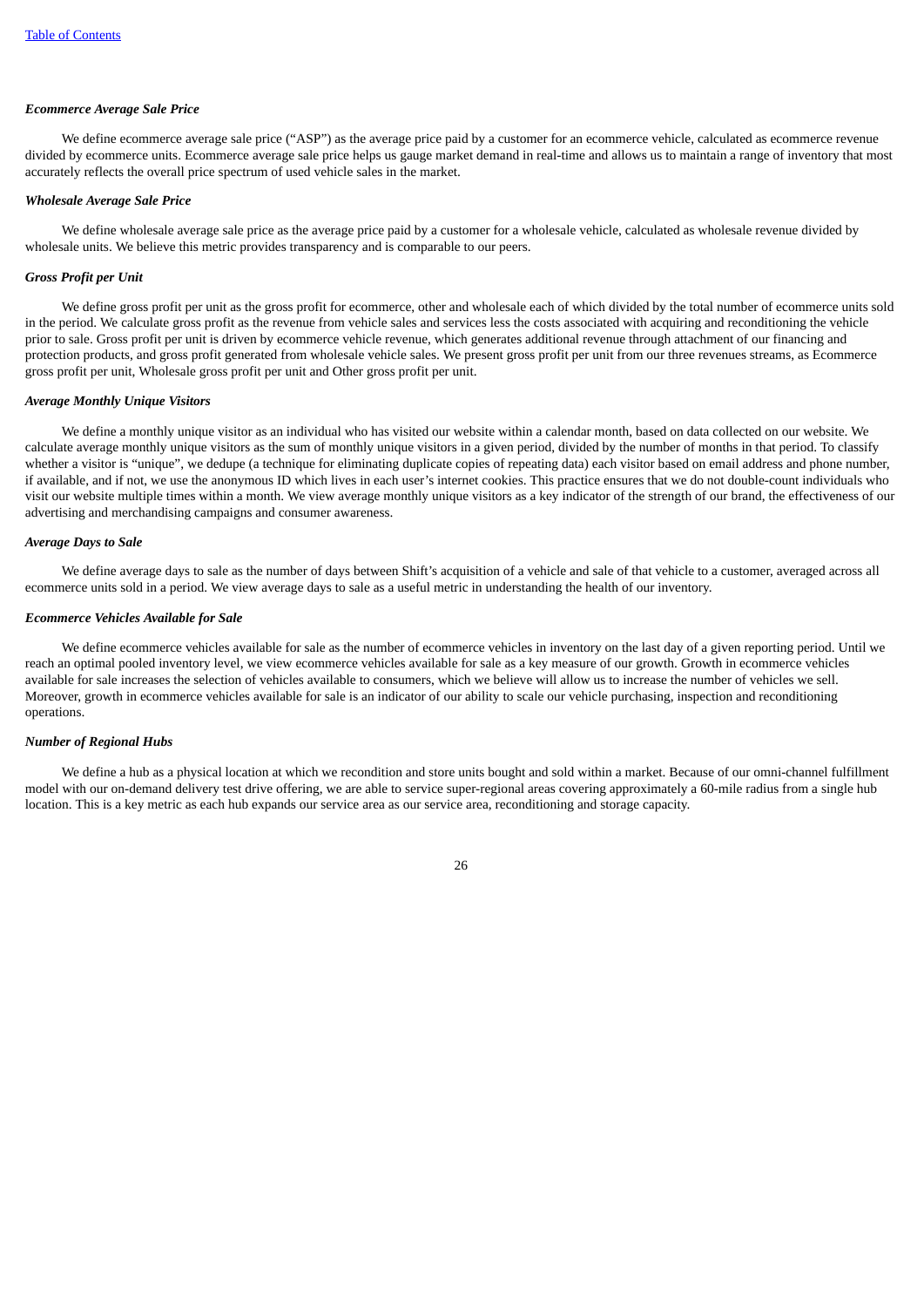$\overline{\phantom{a}}$ 

## **Results of Operations**

The following table presents our revenue, gross profit, and unit sales information by channel for the periods indicated:

|                                          |               | Three Months Ended March 31, |                           |                                            |               |  |
|------------------------------------------|---------------|------------------------------|---------------------------|--------------------------------------------|---------------|--|
|                                          |               | 2021                         |                           | 2020                                       | <b>Change</b> |  |
|                                          |               |                              |                           | (\$ in thousands, except per unit metrics) |               |  |
| <b>Revenue:</b>                          |               |                              |                           |                                            |               |  |
| Ecommerce vehicle revenue, net           | \$            | 88,954                       | -\$                       | 21,916                                     | 305.9%        |  |
| Other revenue                            |               | 4,019                        |                           | 683                                        | 488.4 %       |  |
| Wholesale vehicle revenue                |               | 13,031                       |                           | 7,354                                      | 77.2 %        |  |
| Total revenue                            | $\mathbb{S}$  | 106,004                      | $\mathbb{S}$              | 29,953                                     | 253.9%        |  |
| <b>Cost of sales:</b>                    |               |                              |                           |                                            |               |  |
| Ecommerce vehicle cost of sales          | \$            | 85,737                       | \$                        | 20,712                                     | 313.9 %       |  |
| Wholesale vehicle cost of sales          |               | 12,901                       |                           | 5,898                                      | 118.7 %       |  |
| Total cost of sales                      | \$            | 98,638                       | $\mathbb{S}$              | 26,610                                     | 270.7%        |  |
| Gross profit:                            |               |                              |                           |                                            |               |  |
| Ecommerce vehicle gross profit           | \$            | 3,217                        | $\boldsymbol{\mathsf{S}}$ | 1,204                                      | 167.2 %       |  |
| Other gross profit                       |               | 4,019                        |                           | 683                                        | 488.4 %       |  |
| Wholesale vehicle gross profit           |               | 130                          |                           | 1,456                                      | $(91.1)\%$    |  |
| Total gross profit                       | \$            | 7,366                        | \$                        | 3,343                                      | 120.3%        |  |
| Unit sales information:                  |               |                              |                           |                                            |               |  |
| Ecommerce vehicle unit sales             |               | 4,452                        |                           | 1,421                                      | 213.3 %       |  |
| Wholesale vehicle unit sales             |               | 1,527                        |                           | 706                                        | 116.3%        |  |
| Average selling prices per unit ("ASP"): |               |                              |                           |                                            |               |  |
| <b>Ecommerce vehicles</b>                | ${\mathbb S}$ | 19,981                       | $\mathcal{S}$             | 15,423                                     | 29.6 %        |  |
| Wholesale vehicles                       | \$            | 8,534                        | -\$                       | 10,417                                     | $(18.1)\%$    |  |
| Gross profit per unit <sup>(1)</sup> :   |               |                              |                           |                                            |               |  |
| Ecommerce gross profit per unit          | $\mathbb{S}$  | 723                          | \$                        | 847                                        | $(14.6)\%$    |  |
| Other gross profit per unit              | \$            | 903                          | \$                        | 481                                        | 87.7%         |  |
| Wholesale gross profit per unit          | $\$$          | 29                           | $\boldsymbol{\mathsf{S}}$ | 1,025                                      | $(97.2)\%$    |  |
| Total gross profit per unit              | \$            | 1,655                        | $\mathbb{S}$              | 2,353                                      | $(29.7)\%$    |  |
| <b>Non-financial metrics</b>             |               |                              |                           |                                            |               |  |
| Average monthly unique visitors          |               | 709,409                      |                           | 219,691                                    | 222.9 %       |  |
| Average days to sale                     |               | 47                           |                           | 70                                         | $(32.9)\%$    |  |
| Ecommerce vehicles available for sale    |               | 3,736                        |                           | 1,401                                      | 166.7%        |  |
| # of regional hubs                       |               | 6                            |                           | 5                                          | 20.0%         |  |

(1) Gross profit per unit is calculated as gross profit for ecommerce, other and wholesale, each of which divided by the total number of ecommerce units sold in the period.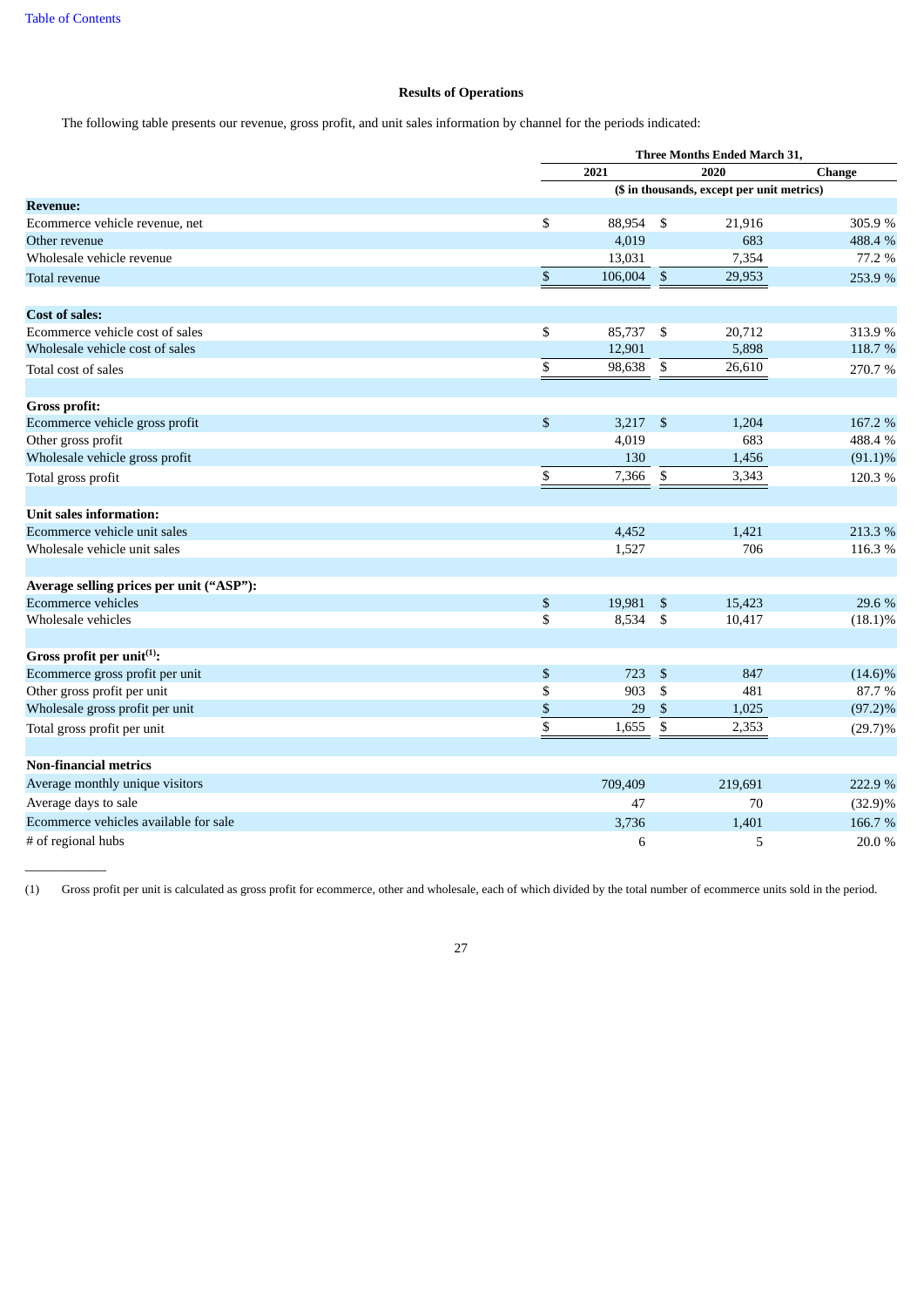We present operating results down to gross profit from three distinct revenue channels:

*Ecommerce Vehicles*: The ecommerce channel within our Retail segment represents sales of used vehicles directly to our customers through our website.

*Other:* The other channel within our Retail segment represents fees earned on sales of value-added products associated with the sale of ecommerce vehicles.

*Wholesale Vehicles:* The Wholesale channel is the only component of our Wholesale segment and represents sales of used vehicles through wholesale auctions.

#### *Ecommerce Vehicle Revenue, Net*

Ecommerce vehicle revenue increased by \$67.0 million, or 305.9%, to \$89.0 million during the three months ended March 31, 2021, from \$21.9 million in the comparable period in 2020. This increase was primarily driven by an increase in ecommerce unit sales, as we sold 4,452 ecommerce vehicles in the three months ended March 31, 2021, compared to 1,421 ecommerce vehicles in the three months ended March 31, 2020. The increase in unit sales was driven by increased investment in marketing and by increased inventory units available for sale. The increase in inventory levels was partly due to investments that increased our reconditioning throughput.

The increase in ecommerce vehicle revenue was also partly due to an increase in ecommerce ASP, which was \$19,981 for the three months ended March 31, 2021, compared to \$15,423 for the three months ended March 31, 2020. This increase in ecommerce ASP was primarily a reflection of changes to our inventory mix, as sales of highline and luxury vehicles were a greater share of our sales than in the comparable period.

#### *Other Revenue*

Other revenue increased by \$3.3 million, or 488.4%, to \$4.0 million during the three months ended March 31, 2021, from \$0.7 million in the comparable period in 2020. This increase was primarily due to strategic investments to enhance our ancillary products to better monetize our unit sales.

#### *Wholesale Vehicle Revenue*

Wholesale vehicle revenue increased by \$5.7 million, or 77.2%, to \$13.0 million during the three months ended March 31, 2021, from \$7.4 million in the comparable period in 2020. The increase was primarily due to an increase in wholesale unit sales as we sold 1,527 wholesale vehicles in the three months ended March 31, 2020, compared to 706 wholesale vehicles in the three months ended March 31, 2020. This increase in wholesale vehicle revenue was also partially offset by a 29.6% decrease in ASP. During the three months ended March 31, 2020, we sold several hundred newer vehicles that had been purchased from a defunct rental car business, which resulted in abnormally high wholesale average selling prices in the comparable period.

#### *Cost of Sales*

Cost of sales increased by \$72.0 million, or 270.7%, to \$98.6 million during the three months ended March 31, 2021, from \$26.6 million in the comparable period in 2020. The increase was primarily due to an increase in unit sales as we sold 5,979 total vehicles in the three months ended March 31, 2021, compared to 2,127 total vehicles in the three months ended March 31, 2020.

#### *Ecommerce Vehicle Gross Profit*

Ecommerce vehicle gross profit increased by \$2.0 million, or 167.2%, to \$3.2 million during the three months ended March 31, 2021, from \$1.2 million in the comparable period in 2020. The increase was primarily driven by an increase in ecommerce units sold, as described in *"Ecommerce Vehicle Revenue, Net"* above. The increase in ecommerce vehicle gross profit was partly offset by an decrease in ecommerce gross profit per unit, which shrank to \$723 per unit for the three months ended March 31, 2021, from \$847 per unit in the comparable period in 2020. This decrease in ecommerce gross profit per unit was largely driven by higher average reconditioning costs for vehicles reconditioned in the fourth quarter of 2020 and sold during the three months ended March 31, 2021. Reconditioning costs for vehicles acquired during the three months ended March 31, 2021 decreased due to decreased use of third party services and increased efficiency of internal reconditioning. The reduction in reconditioning costs will benefit future periods as the vehicles are sold.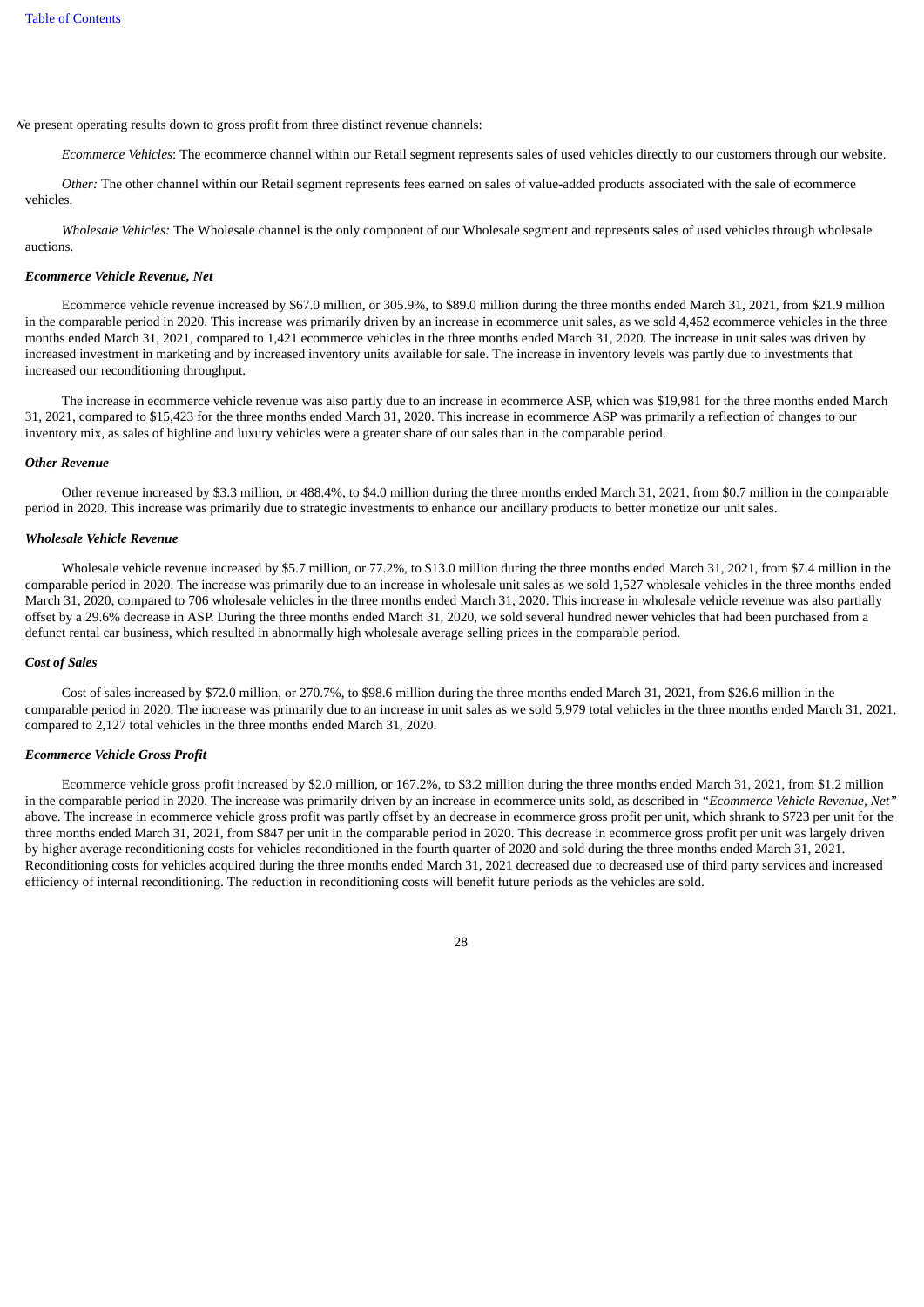## *Other Gross Profit*

Other gross profit per unit increased to \$903 during the three months ended March 31, 2021, from \$481 per unit in the comparable period in 2020. Other revenue consists of 100% gross margin products for which gross profit equals revenue. Therefore, changes in other gross profit and the associated drivers are identical to changes in other revenue and the associated drivers.

### *Wholesale Vehicle Gross Profit*

Wholesale vehicle gross profit decreased by \$1.3 million, or 91.1%, to \$0.1 million during the three months ended March 31, 2021, from \$1.5 million in the comparable period in 2020. The decrease was primarily driven by an decrease in wholesale gross profit per unit, which shrank to \$29 per unit for the three months ended March 31, 2021, from \$1,025 in the comparable period in 2020. During the three months ended March 31, 2020, we sold several hundred newer vehicles that had been purchased from a defunct rental car business on very favorable terms, which resulted in abnormally high wholesale gross margin the comparable period.

## *Components of SG&A*

 $\overline{\phantom{a}}$ 

|                                                    |   | Three Months Ended March 31, |  |        |         |  |  |
|----------------------------------------------------|---|------------------------------|--|--------|---------|--|--|
|                                                    |   | 2021                         |  | 2020   | Change  |  |  |
|                                                    |   | (\$ in thousands)            |  |        |         |  |  |
| Compensation and benefits $(1)$                    | Ъ | 22,257                       |  | 6,577  | 238.4 % |  |  |
| Marketing expenses                                 |   | 15,393                       |  | 1,786  | 761.9%  |  |  |
| Other $costs^{(2)}$                                |   | 12,584                       |  | 5,083  | 147.6 % |  |  |
| Total selling, general and administrative expenses |   | 50,234                       |  | 13,446 | 273.6 % |  |  |

(1) Compensation and benefits includes all payroll and related costs, including benefits, payroll taxes and equity-based compensation, except those related to preparing vehicles for sale, which are included in cost of sales, and those related to the development of software products for internal use, which are capitalized to software and depreciated over the estimated useful lives of the related assets.

(2) Other costs include all other selling, general and administrative expenses such as hub operating costs, vehicle shipping costs for internal purposes, corporate occupancy, professional services, registration and licensing, and IT expenses.

Selling, general and administrative expenses increased by \$36.8 million, or 273.6%, to \$50.2 million during the three months ended March 31, 2021, from \$13.4 million in the comparable period in 2020. The increase was partly due to an increase in compensation costs of \$15.7 million, driven by the increase in headcount from 305 to 854. The increase was also partly due to the increase in marketing expense of \$13.6 million, which resulted from continued investment in brand marketing and opportunistic discretionary spending to leverage unusually favorable conditions in the used auto market. Lastly, other costs increased by \$7.5 million due primarily to increased selling costs and costs associated with being a public company such as increased accounting, compliance, and legal costs.

#### **Liquidity and Capital Resources**

## *Sources of liquidity*

Our main source of liquidity is cash generated from financing activities. Cash generated from financing activities through March 31, 2021 primarily includes proceeds from the Merger and PIPE financing completed in October 2020, sales of convertible preferred stock, and proceeds from our flooring line of credit facility with U.S. Bank in 2021 and 2020, which we refer to as the FLOC. Refer to Note 6 - Borrowings and Note 9 - Related Party Transactions in our "*Notes to Condensed Consolidated Financial Statements*" for additional information.

On October 13, 2020, Insurance Acquisition Corp. ("IAC"), an entity listed on the Nasdaq Capital Market under the trade symbol "INSU", acquired Shift Platform, Inc., formerly known as Shift Technologies, Inc., with Shift Platform, Inc. continuing as the surviving entity. The public company resulting from the merger was renamed Shift Technologies, Inc., which we refer to as Shift, we, us, our, SFT, or the Company. Upon the consummation of the Merger, Shift received approximately \$300.9 million net of fees and expenses. See Note 2 - Merger in the "*Notes to Condensed Consolidated Financial Statements*" for additional details regarding this transaction.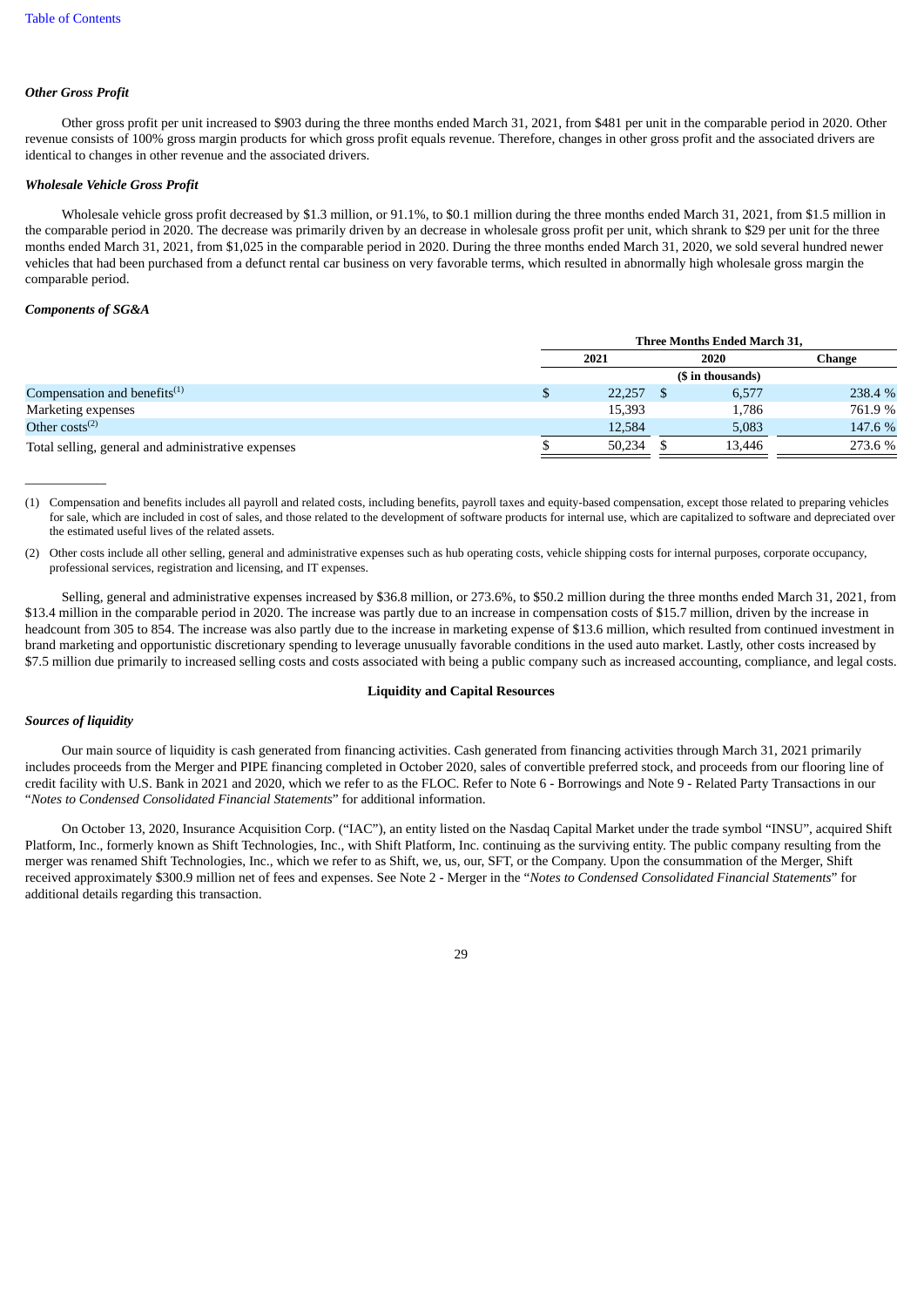Since inception, the Company has generated recurring losses which has resulted in an accumulated deficit of \$317.2 million as of March 31, 2021. Further, during the three months ended March 31, 2021, the Company had negative operating cash flows of \$71.5 million. In the future, we may attempt to raise additional capital through the sale of equity securities or through equity-linked or debt financing arrangements. If we raise additional funds by issuing equity or equity-linked securities, the ownership of our existing stockholders will be diluted. If we raise additional financing by incurring indebtedness, we will be subject to increased fixed payment obligations and could also be subject to restrictive covenants, such as limitations on our ability to incur additional debt, and other operating restrictions that could adversely impact our ability to conduct our business. Any future indebtedness we incur may result in terms that could be unfavorable to equity investors.

#### *Debt obligations*

See Note 6 - Borrowings of the "*Notes to Condensed Consolidated Financial Statements*" for information regarding the Company's debt obligations.

### *Cash Flows — Three Months Ended March 31, 2021 and 2020*

The following table summarizes our cash flows for the periods indicated:

|                                                                                            |      | Three Months Ended March 31, |           |  |  |
|--------------------------------------------------------------------------------------------|------|------------------------------|-----------|--|--|
|                                                                                            | 2021 |                              | 2020      |  |  |
|                                                                                            |      | (\$ in thousands)            |           |  |  |
| Cash Flow Data:                                                                            |      |                              |           |  |  |
| Net cash, cash equivalents, and restricted cash used in operating activities               |      | $(71, 475)$ \$               | (10, 938) |  |  |
| Net cash, cash equivalents, and restricted cash used in investing activities               |      | (2,488)                      | (1,271)   |  |  |
| Net cash, cash equivalents, and restricted cash provided by (used in) financing activities |      | 17.137                       | (2,218)   |  |  |

#### *Operating Activities*

For the three months ended March 31, 2021, net cash used in operating activities was \$71.5 million, an increase of \$60.5 million from cash used in operating activities of \$10.9 million for the three months ended March 31, 2020. The increase is primarily due to an increase in net loss of \$30.4 million. The increase was also partly due to an increase in accounts receivable of \$12.2 million and an increase in net inventory purchases of \$21.6 million.

#### *Investing Activities*

For the three months ended March 31, 2021, net cash used in investing activities of \$2.5 million was primarily driven by the capitalization of website and internal-use software costs and purchases of capital equipment.

For the three months ended March 31, 2020, net cash used in investing activities of \$1.3 million was primarily driven by the capitalization of website and internal-use software costs.

#### *Financing Activities*

For the three months ended March 31, 2021, net cash provided by financing activities was \$17.1 million, primarily due to increased utilization of the FLOC to finance inventory purchases.

For the three months ended March 31, 2020, net cash used in financing activities was\$2.2 million, primarily due to sales of vehicles financed vehicles (i.e., repayments on the FLOC balance) exceeding financed purchases of inventory.

### **Contractual Obligations**

As of March 31, 2021, the Company reported a liability for vehicles acquired under OEM program of \$10.9 million. The Company records inventory received under the arrangement with the OEM equal to the amount of the liability due to the OEM to acquire such vehicles. The liability due to the OEM provider for such acquired vehicles is equal to the OEM's original acquisition price.

The Company has various operating leases of real estate and equipment. See Note 10 - Commitments and Contingencies to the accompanying condensed consolidated financial statements for further discussion of the nature and timing of cash obligations due under these leases.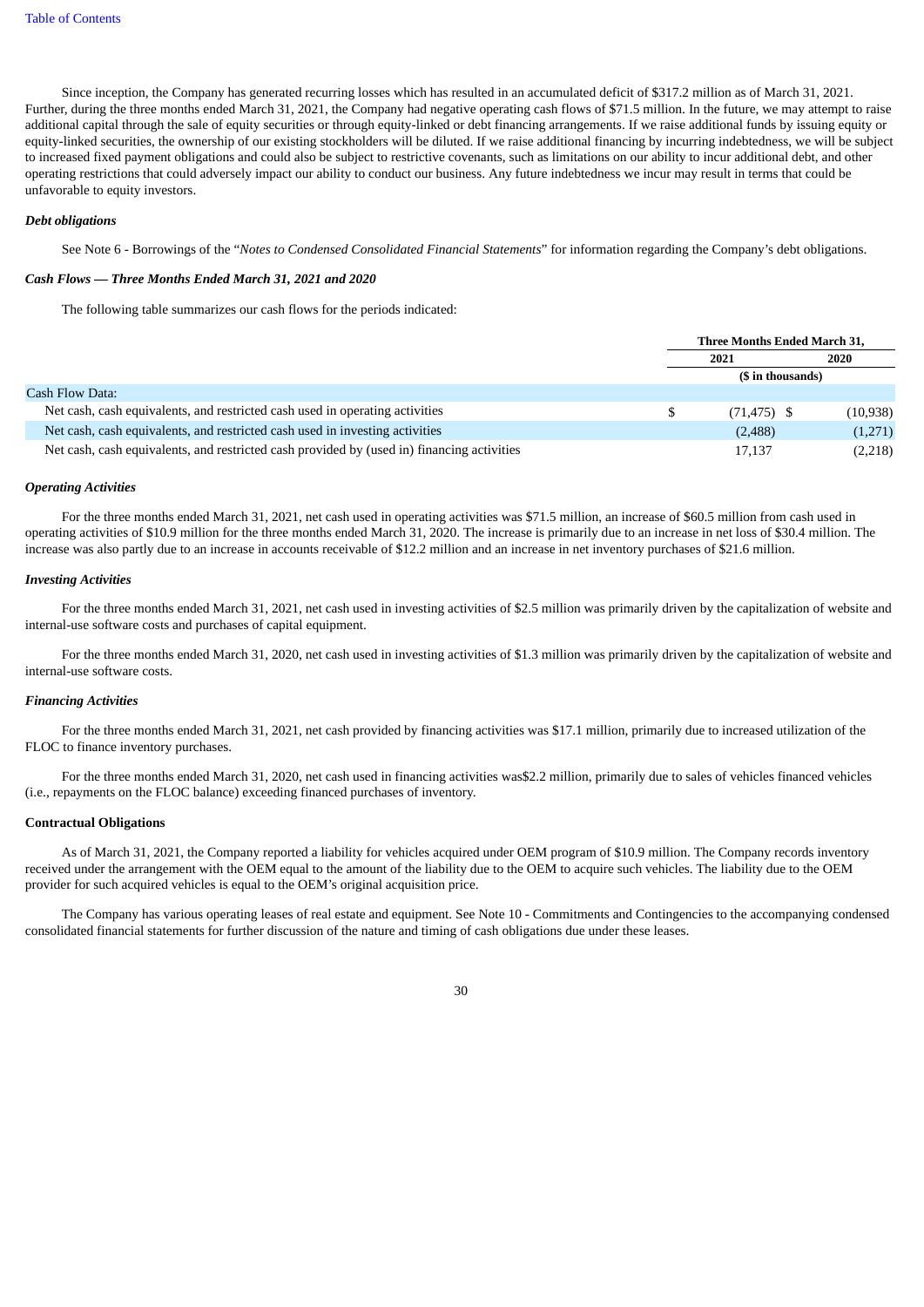#### **Off-Balance Sheet Arrangements**

We are not a party to any off-balance sheet arrangements, including guarantee contracts, retained or contingent interests, certain derivative instruments and variable interest entities that either have, or are reasonably likely to have, a current or future material effect on our condensed consolidated financial statements.

## **Critical Accounting Policies and Estimates**

See Part II, Item 7, "Critical Accounting Policies and Estimates" in our Annual Report on Form 10-K for the year ended December 31, 2020. There have been no material changes to our critical accounting policies and estimates since our Annual Report on Form 10-K for the year ended December 31, 2020.

#### **Available Information**

Our website is located at www.shift.com, and our investor relations website is located at www.investors.shift.com. Our Annual Reports on Form 10-K, Quarterly Reports on Form 10-Q, Current Reports on Form 8-K, our Proxy Statements, and any amendments to these reports, are available through our investor relations website, free of charge, after we file them with the SEC.

We webcast via our investor relations website our earnings calls and certain events we participate in or host with members of the investment community. Our investor relations website also provides notifications of news or announcements regarding our financial performance and other items of interest to our investors, including SEC filings, investor events, press and earnings releases, and blogs. Further, corporate governance information, including our certificate of incorporation, bylaws, governance guidelines, board committee charters, and code of conduct, is also available on our investor relations website. The content of our websites are not incorporated by reference into this Quarterly Report on Form 10-Q or in any other report or document we file with the SEC, and any references to our websites are intended to be inactive textual references only.

#### <span id="page-35-0"></span>**ITEM 3. QUANTITATIVE AND QUALITATIVE DISCLOSURES ABOUT MARKET RISK**

<span id="page-35-1"></span>Not applicable to Smaller Reporting Companies.

#### **ITEM 4. CONTROLS AND PROCEDURES**

#### **1. Disclosure Controls and Procedures**

We maintain disclosure controls and procedures (Disclosure Controls) within the meaning of Rules 13a-15(e) and 15d-15(e) of the Securities Exchange Act of 1934, as amended, or the Exchange Act. Our Disclosure Controls are designed to ensure that information required to be disclosed by us in the reports we file or submit under the Exchange Act, such as this Quarterly Report on Form 10-Q, is recorded, processed, summarized and reported within the time periods specified in the Securities and Exchange Commission's rules and forms. Our Disclosure Controls are also designed to ensure that such information is accumulated and communicated to our management, including our Co-Chief Executive Officers and Chief Financial Officer, as appropriate, to allow timely decisions regarding required disclosure. In designing and evaluating our Disclosure Controls, management recognized that any controls and procedures, no matter how well designed and operated, can provide only reasonable assurance of achieving the desired control objectives, and management necessarily applied its judgment in evaluating and implementing possible controls and procedures.

As of the end of the period covered by this Quarterly Report on Form 10-Q, we evaluated the effectiveness of the design and operation of our Disclosure Controls, which was done under the supervision and with the participation of our management, including our Co-Chief Executive Officers and our Chief Financial Officer. Based on the evaluation of our Disclosure Controls, our Co-Chief Executive Officers and Chief Financial Officer have concluded that, as of March 31, 2021, our Disclosure Controls were not effective due to a material weakness in the Company's internal control over financial reporting as disclosed below.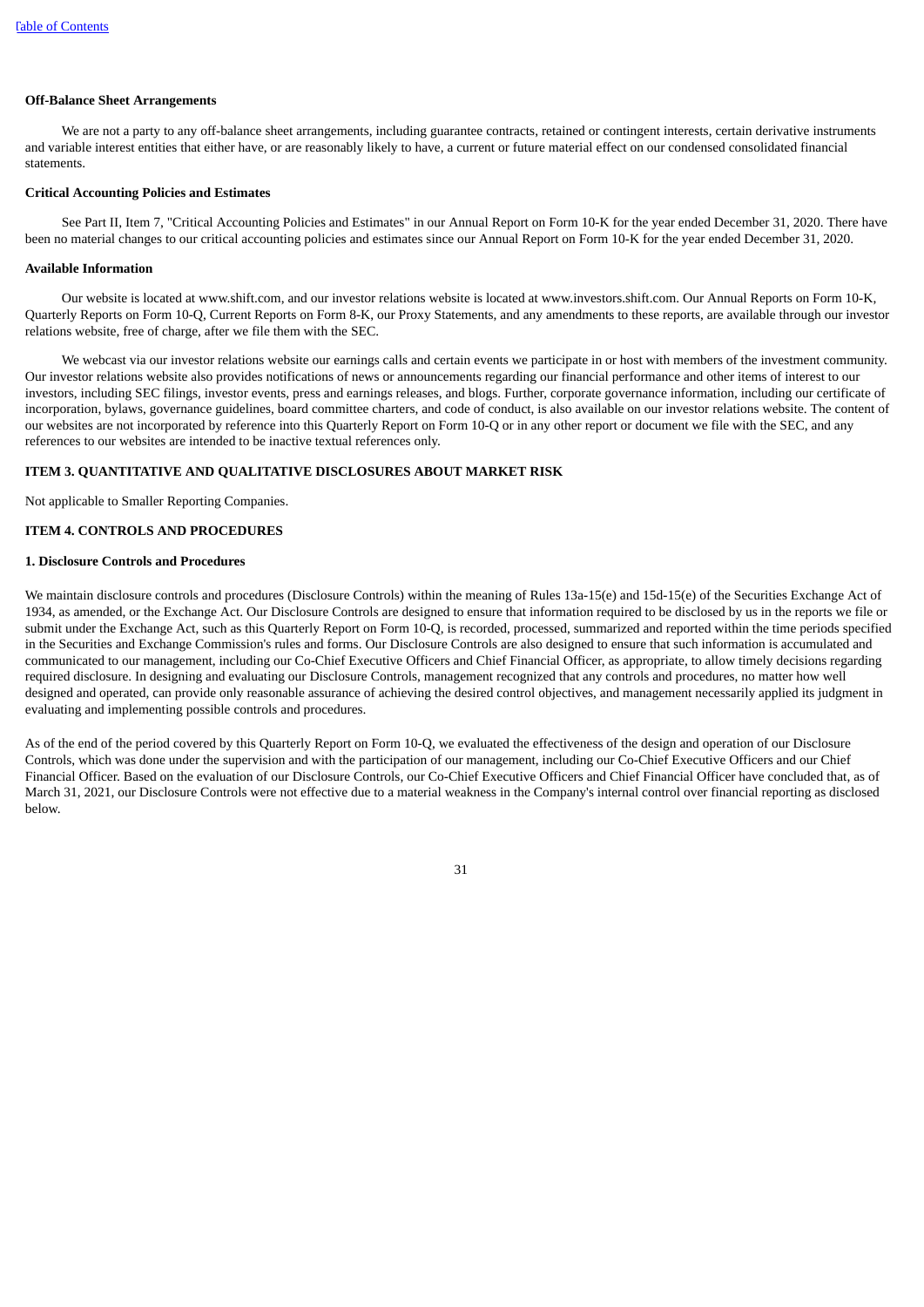#### **2. Material Weakness**

During the course of preparing our financial statements as of and for the year ended December 31, 2020, management identified certain deficiencies in our internal control over financial reporting that management believes to be a material weakness. A material weakness is a deficiency, or a combination of deficiencies, in internal control over financial reporting, such that a reasonable possibility exists that a material misstatement of our annual or interim financial statements would not be prevented or detected on a timely basis. Specifically, a material weakness exists in the control environment as the Company does not have a process that demonstrates a commitment to attracting, developing, and retaining competent individuals in alignment with objectives. This material weakness impacted the effectiveness of our control environment, and our entity level controls. It resulted in the Company not maintaining a complement of personnel with an appropriate level of accounting knowledge, experience and training in the application of US GAAP commensurate with its financial reporting requirements and the complexity of the Company's operations and transactions.

This material weakness could result in a misstatement of account balances or disclosures that would result in a material misstatement of our annual or interim consolidated financial statements that may not be detected.

Because of its inherent limitations, internal control over financial reporting may not prevent or detect misstatements or prevent or detect all error and fraud. Any control system, no matter how well designed and operated, is based upon certain assumptions, and can provide only reasonable, not absolute, assurance that its objectives will be met. Further, no evaluation of controls can provide absolute assurance that misstatements due to error or fraud will not occur or that all control issues and instances of fraud, if any, within the Company have been detected. Projections of any evaluation of effectiveness to future periods are subject to the risk that controls may become inadequate because of changes in conditions, or that the degree of compliance with the policies or procedures may deteriorate.

#### **3. Plan to Remediate Material Weakness**

The Company is devoting significant time, attention, and resources to remediating the above material weakness. As of March 31, 2021, the Company had initiated the following steps intended to remediate the material weakness described above and strengthen our internal control:

- Hire, train and develop experienced accounting executives and personnel with a level of accounting knowledge and experience in the application of US GAAP commensurate with our financial reporting requirements and the complexity of our operations and transactions.
- Establish policies and practices for the attraction, development and retention of competent accounting personnel in alignment with objectives.

We plan to continue to devote significant time and attention to remediate the above material weakness as soon as reasonably practicable. As we continue to evaluate our controls, we will make the necessary changes to improve the organization's demonstration of commitment to attract, develop and retain competent individuals in alignment with objectives. We believe these actions will be sufficient to remediate the identified material weakness and strengthen our internal control over financial reporting; however, there can be no guarantee that such remediation will be sufficient. We will continue to evaluate the effectiveness of our controls and will make any further changes management determines appropriate.

#### **4. Changes in Internal Control over Financial Reporting**

<span id="page-36-1"></span><span id="page-36-0"></span>Except as described above, there were no changes in our internal control over financial reporting that occurred during the quarter ended March 31, 2021, that have materially affected, or are reasonably likely to materially affect, our internal control over financial reporting.

#### **Part II - Other Information**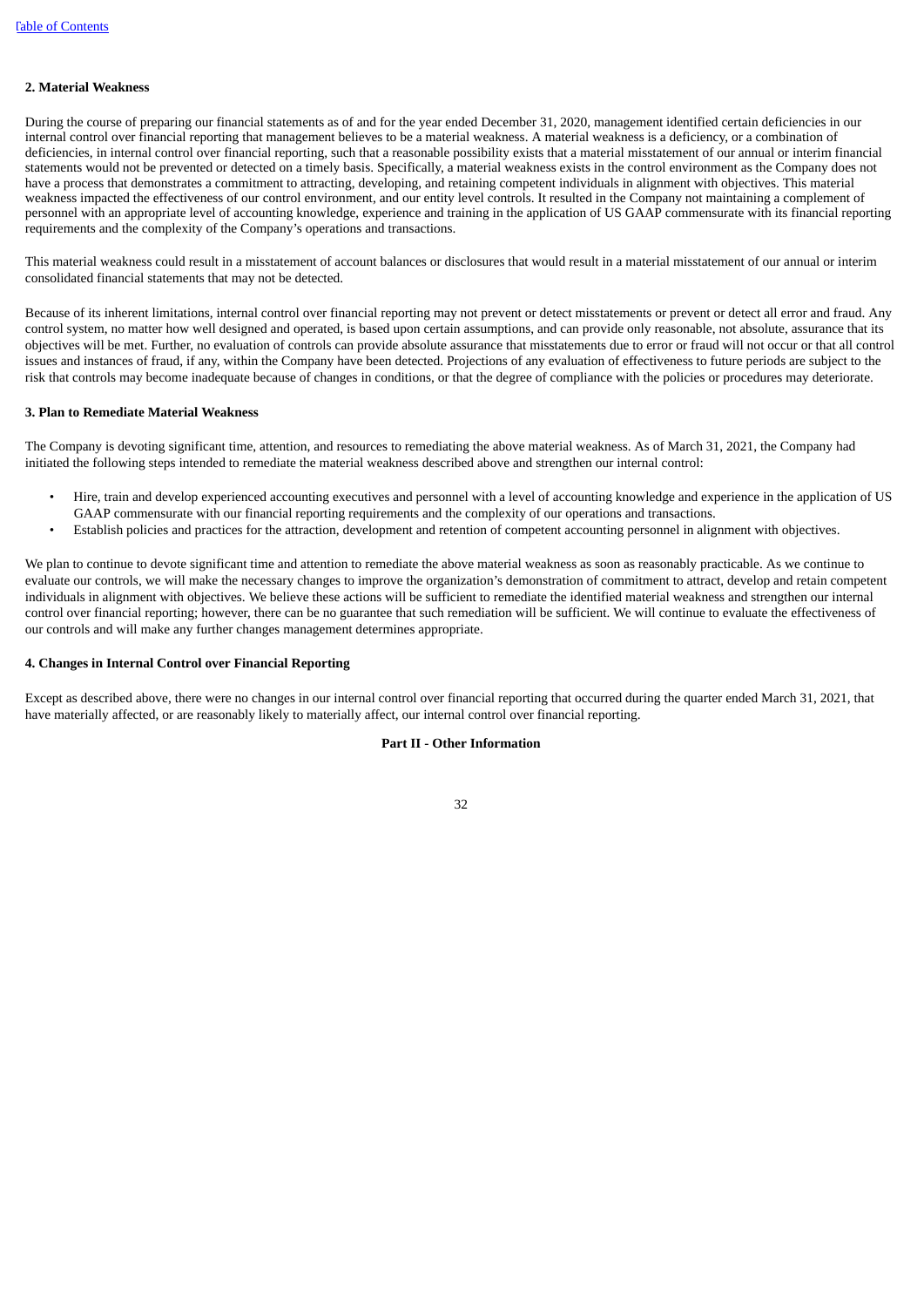## **ITEM 1. LEGAL PROCEEDINGS**

The Company may be subject to legal proceedings and claims that arise in the ordinary course of business. Other than the matter discussed below, Management is not currently aware of any matters that will have a material effect on the financial position, results of operations, or cash flows of the Company.

On May 7, 2021, we were named in a lawsuit filed in the U.S. District Court for the Southern District of New York (Stifel, Nicolaus & Company, Inc. v. Shift Technologies, Inc. 21-cv-04135) by a former financial advisor, Stifel, Nicolaus & Company, Inc. ("Stifel"), claiming that we are required to pay the former financial advisor certain compensation as a result of the Merger. In addition, the complaint seeks punitive damages as a result of alleged unjust enrichment for the amount of the benefits allegedly conferred on Shift by Stifel. The Company believes it has meritorious defenses against the claim, and the probable incurred losses related to the claim are immaterial as of March 31, 2021. Based on such information as is available to us, the range of additional reasonably possible losses related to the claim does not exceed \$4.0 million, excluding any punitive damages which the Company cannot currently estimate. The Company believes the claim is without merit and intends to defend itself vigorously; however, there can be no assurances that the Company will be successful in its defense.

## <span id="page-37-0"></span>**ITEM 1A. RISK FACTORS**

<span id="page-37-1"></span>There have been no material changes to the risk factors included in our Annual Report on Form 10-K for the fiscal year ended December 31, 2020.

## **ITEM 2. UNREGISTERED SALES OF EQUITY SECURITIES AND USE OF PROCEEDS**

None.

## <span id="page-37-2"></span>**ITEM 3. DEFAULTS UPON SENIOR SECURITIES**

None.

<span id="page-37-3"></span>**ITEM 4. MINE SAFETY DISCLOSURES**

<span id="page-37-4"></span>None.

## **ITEM 5. OTHER INFORMATION**

<span id="page-37-5"></span>None.

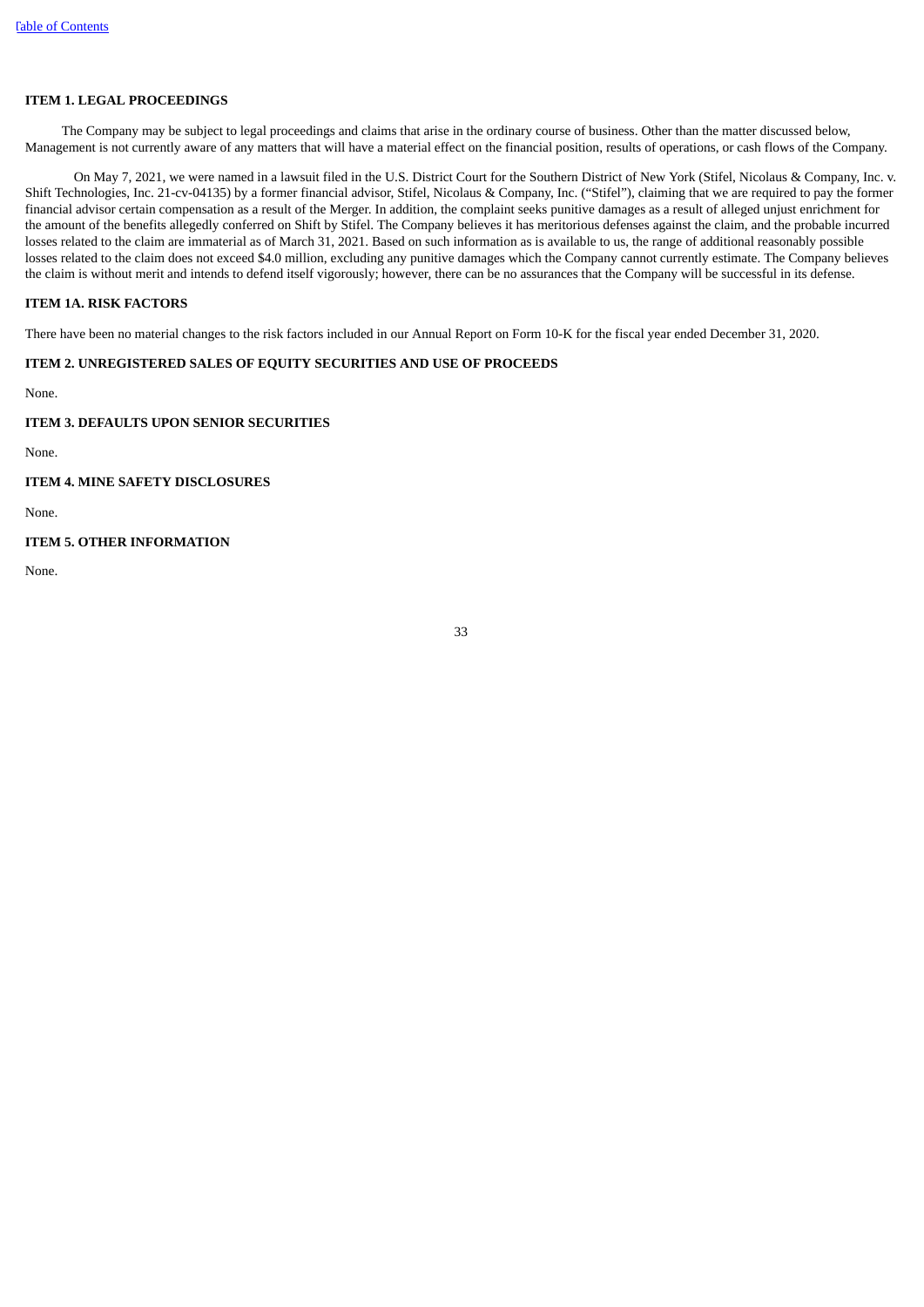$\overline{\phantom{a}}$   $\overline{\phantom{a}}$   $\overline{\phantom{a}}$   $\overline{\phantom{a}}$   $\overline{\phantom{a}}$   $\overline{\phantom{a}}$   $\overline{\phantom{a}}$   $\overline{\phantom{a}}$   $\overline{\phantom{a}}$   $\overline{\phantom{a}}$   $\overline{\phantom{a}}$   $\overline{\phantom{a}}$   $\overline{\phantom{a}}$   $\overline{\phantom{a}}$   $\overline{\phantom{a}}$   $\overline{\phantom{a}}$   $\overline{\phantom{a}}$   $\overline{\phantom{a}}$   $\overline{\$ 

## **EXHIBIT INDEX**

| <b>Exhibit No.</b> | <b>Description</b>                                                                                                                                                                                                   |
|--------------------|----------------------------------------------------------------------------------------------------------------------------------------------------------------------------------------------------------------------|
| 10.1               | Employment Agreement, dated October 13, 2020, by and between the Company and Karan Gupta (filed herewith).*                                                                                                          |
| 10.2               | Form of Executive RSU Agreement under the Shift Technologies, Inc. 2020 Omnibus Equity Compensation Plan (incorporated by reference to Exhibit 10.1 to<br>the Current Report on Form 8-K filed on February 3, 2021). |
| 10.3               | Employment Agreement, dated as of March 15, 2021, between the Company and Oded Shein (incorporated by reference to Exhibit 10.1 to the Current Report<br>on Form 8-K filed on March 15, 2021).*                      |
| 10.4               | Amendment No. 1 to the Shift Technologies, Inc. 2020 Omnibus Equity Compensation Plan (incorporated by reference to Exhibit 10.1 to the Current Report on<br>Form 8-K filed on April 6, 2021).                       |
| 10.5               | RSU Award Agreement dated as of April 5, 2021 by and between Shift Technologies, Inc. and George Arison (filed herewith).*                                                                                           |
| 10.6               | RSU Award Agreement dated as of April 5, 2021 by and between Shift Technologies, Inc. and Toby Russell (filed herewith).*                                                                                            |
| 31.1               | Certification of Co-Principal Executive Officer Pursuant to Securities Exchange Act Rules 13a-14(a) and 15(d)-14(a), as adopted Pursuant to Section 302 of<br>the Sarbanes-Oxley Act of 2002 (filed herewith)        |
| 31.2               | Certification of Co-Principal Executive Officer Pursuant to Securities Exchange Act Rules 13a-14(a) and 15(d)-14(a), as adopted Pursuant to Section 302 of<br>the Sarbanes-Oxley Act of 2002 (filed herewith)        |
| 31.3               | Certification of Principal Financial Officer Pursuant to Securities Exchange Act Rules 13a-14(a) and 15(d)-14(a), as adopted Pursuant to Section 302 of the<br>Sarbanes-Oxley Act of 2002 (filed herewith)           |
| 32.1               | Certification of Principal Executive Officers and Chief Financial Officer Pursuant to 18 U.S.C. Section 1350, as adopted Pursuant to Section 906 of the<br>Sarbanes-Oxley Act of 2002 (filed herewith)               |
| 101.INS            | Inline XBRL Instance Document – the instance document does not appear in the Interactive Data File because its XBRL tags are embedded within the Inline<br>XBRL document                                             |
| 101.SCH            | Inline XBRL Taxonomy Extension Schema Document                                                                                                                                                                       |
| 101.CAL            | Inline XBRL Taxonomy Extension Calculation Linkbase Document                                                                                                                                                         |
| 101.DEF            | Inline XBRL Taxonomy Extension Definition Linkbase Document                                                                                                                                                          |
| 101.LAB            | Inline XBRL Taxonomy Extension Labels Linkbase Document                                                                                                                                                              |
| 101.PRE            | Inline XBRL Taxonomy Extension Presentation Linkbase Document                                                                                                                                                        |
| 104                | Cover Page Interactive Data File (formatted as Inline XBRL and contained in Exhibit 101)                                                                                                                             |

(1) Portions of the exhibit have been omitted pursuant to Rule 406.

† The exhibits and schedules to this Exhibit have been omitted in accordance with Regulation S-K Item 601(b)(2). The Registrant agrees to furnish supplementally a copy of all omitted exhibits and schedules to the Securities and Exchange Commission upon its request.

<span id="page-38-0"></span>Indicates management contract or compensatory plan or arrangement.